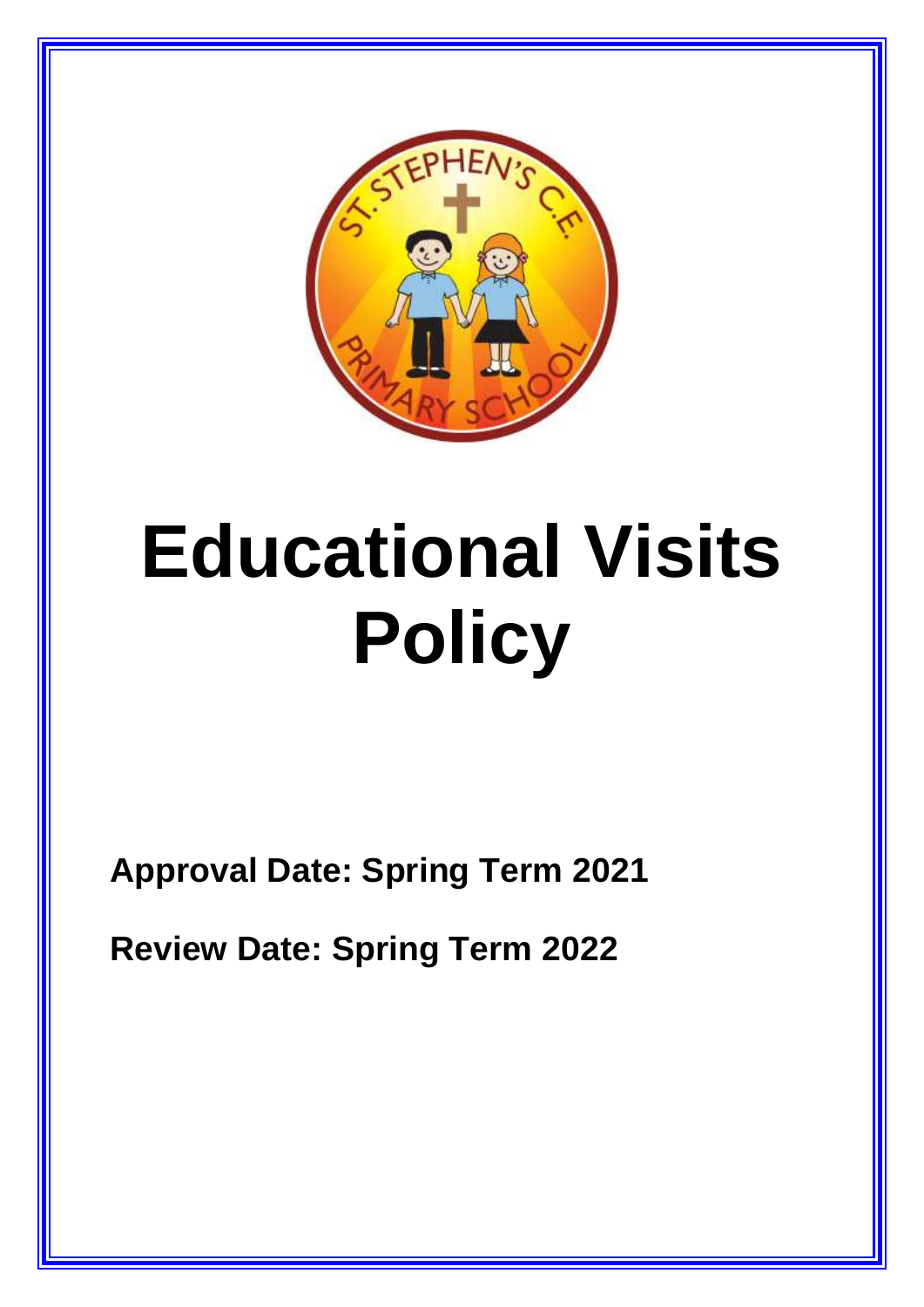In Children & Young People's Services (CYPS) there are many opportunities for children & young people to experience challenging, rewarding and exciting visits and activities. The range of opportunities is increasing, with many new and exciting locations to visit and greater opportunities for learning outside the classroom.

Learning outdoors is an important part of every young person's development in the broadest sense. Children & young people may return stimulated, enthused and with much greater knowledge about themselves, their own physical skills and a deeper understanding of the environment they live in.

Large numbers of children & young people in County Durham enjoy a wide range of visits and off-site activities each year. Almost all take place without incident, and CYPS employees including school staff are encouraged to continue to organise visits and activities with the same high level of safety for children & young people in their care.

Since the introduction of the Durham County Council (DCC) policy "Educational Visits and Off-Site Activities" in 2003 there have been thousands of children & young people involved in off-site visits and activities organised by schools, youth workers and other CYPS staff. To date only a very small number of serious incidents or accidents have occurred on these visits, indicating all staff are adhering to the policy and taking all reasonable steps to ensure risks are minimised. With your cooperation and support the arrangements for educational visits and off-site activities have now become firmly established. I hope you feel reassured and will continue to enjoy working with children & young people in this context.

This document aims to provide clear and unambiguous guidance for organising educational visits and off-site activities. It contains advice and guidance for CYPS establishments, and links with The Department for Children, Schools and Families (DCSF) publications. Rather than repeating much of the DCSF documents, cross-references are made throughout this publication.

It is not intended that this updated policy will reduce the number or range of educational visits and offsite activities but encourage safe practice for, and by, all involved.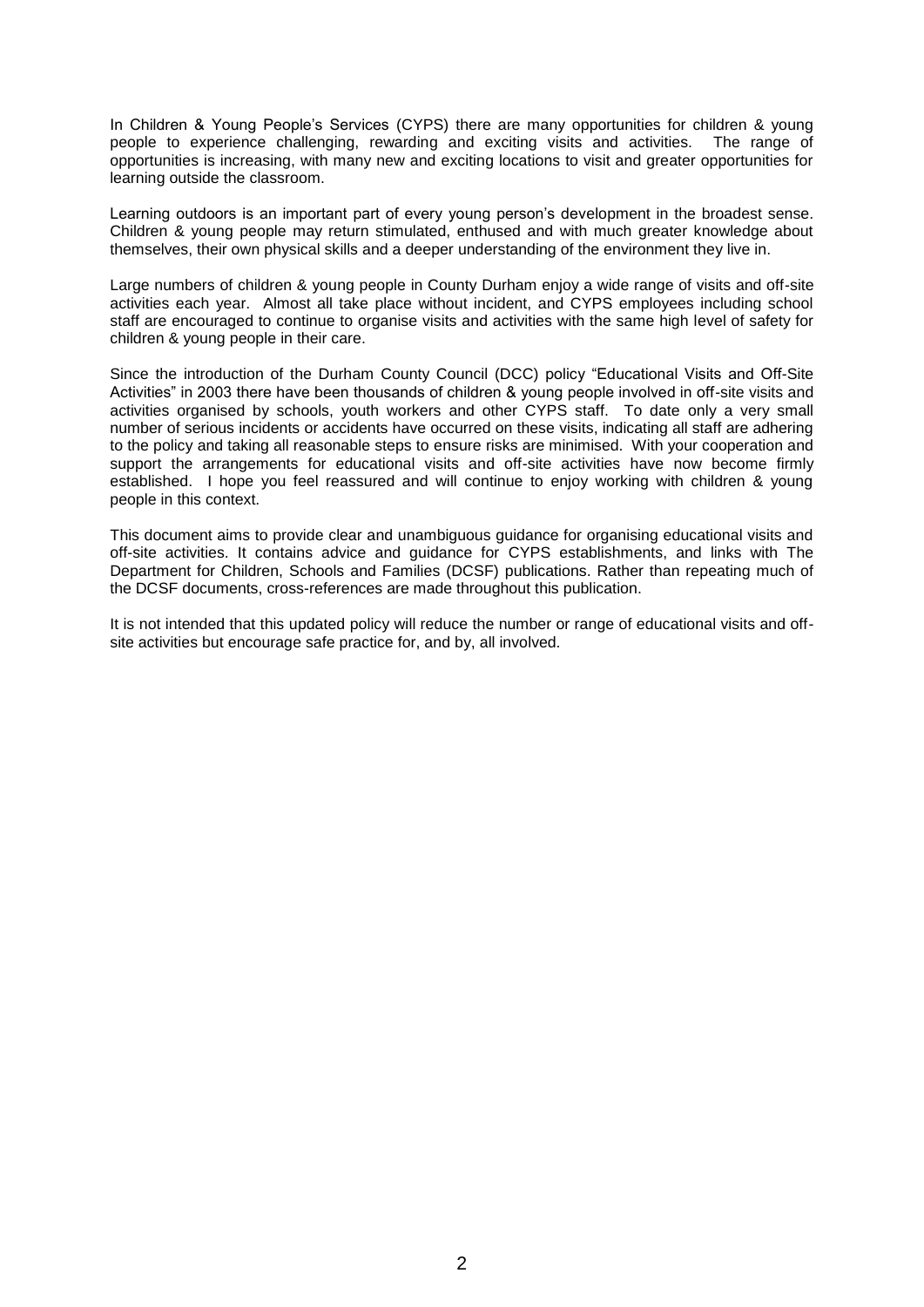# **Contents**

|    |                                                 | Page |
|----|-------------------------------------------------|------|
| A  |                                                 | 3    |
| В  |                                                 | 4    |
| С  |                                                 | 5    |
| D  |                                                 | 8    |
| E  |                                                 | 9    |
| F  | Information for Parents, Guardians & Carers     | 10   |
| G  |                                                 | 11   |
| н  | Disability Discrimination Act and Medical Needs | 11   |
| I  |                                                 | 12   |
| J  |                                                 | 13   |
| κ  |                                                 | 14   |
| L  |                                                 | 16   |
| м  |                                                 | 17   |
| N  | Learning Outside the Classroom Quality Badge    | 17   |
| O  |                                                 | 18   |
| P  |                                                 | 20   |
| Q  |                                                 | 20   |
| R  | <u> Visits Abroad…………………………………………………………</u>     | 21   |
| S  |                                                 | 22   |
| т  |                                                 | 23   |
| U  |                                                 | 23   |
| V  |                                                 | 23   |
| W  |                                                 | 24   |
| X  |                                                 | 24   |
| Y  |                                                 | 25   |
| Ζ  | Farm Visits……………………………………………………………              | 27   |
| A2 |                                                 | 28   |
|    |                                                 |      |

## **Forms**

| EV <sub>1</sub>  |                                                              | online only |
|------------------|--------------------------------------------------------------|-------------|
| EV2              |                                                              | 29          |
| EVA              |                                                              | 30          |
| EVA              |                                                              | 32          |
| EV <sub>5</sub>  | Parent and volunteer driver agreement form                   | 33          |
| EV <sub>6</sub>  |                                                              | 34          |
| EV7              | EMERGENCY CARD (GROUP LEADER)                                | 36          |
| EV <sub>8</sub>  | EMERGENCY CARD (EMERGENCY CONTACTS)                          | 37          |
| <b>ALF</b>       | Activity Leader Form (only online through EVOLVE)online only |             |
| <b>Contacts.</b> |                                                              | 38          |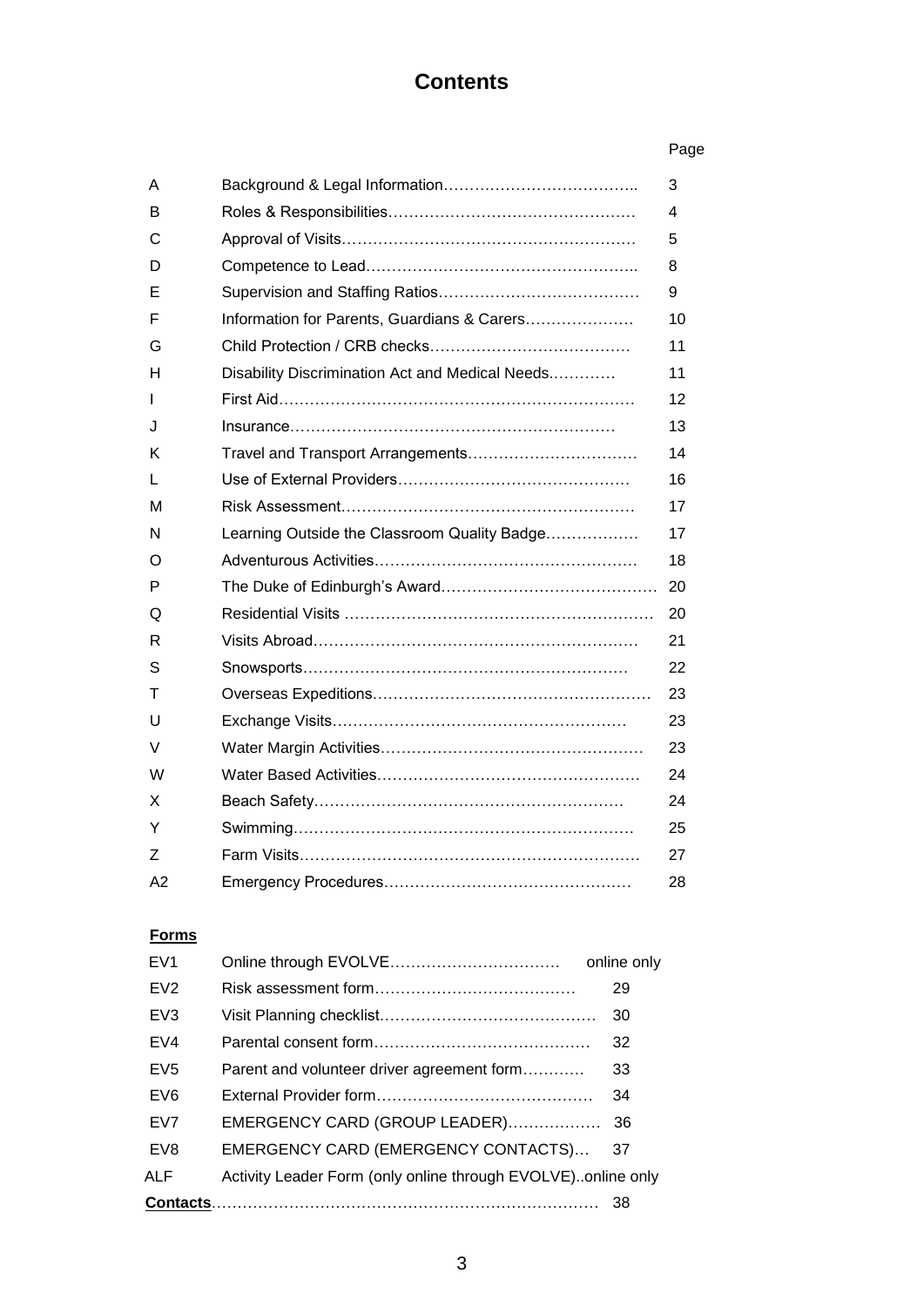This document can be photocopied for use in Durham County Council establishments. Any other reproduction can only be made with the express permission of the Authority.

## **A Background and Legal Information**

- A.1 DCC acknowledges the immense value of educational visits to children & young people, and fully supports and encourages all off-site activities that are correctly planned, managed and conducted. We believe that all establishments should strive for 'High Quality Educational Visits', in order to maximize the educational benefits to the children & young people taking part.
- A.2 DCC endorses and adopts the following DCSF guidance, which should be considered, where appropriate, alongside the guidelines contained in this document:
	- 'Health & Safety of Pupils on Educational Visits' 1998 (HASPEV)
	- 'Part 1 supplement: Standards for LEA's in Overseeing Educational Visits' July 2002
	- 'Part 2 supplement : Standards for Adventure' July 2002
	- 'Part 3 supplement : A handbook for group leaders' July 2002
	- 'Group Safety at water margins' (DCSF/CCPR) Ref 0270/2003
- A.3 This guidance has been produced to make visits enjoyable, rewarding and as safe as possible. It summarises the procedures which should be followed by all DCC employees in the management of visits and similar off-site activities. Information contained in this guidance document applies to all staff and volunteers working in DCC establishments including:
	- Nursery schools, Infant, Junior and Primary schools, Secondary schools and Special schools
	- **School Sport Partnerships**
	- Education in the Community groups and youth groups
	- Duke of Edinburgh's Award groups in County Durham
	- all Extended School Provision
	- all CYPS services
- A.4 Schools are reminded (in accordance with DFES statutory guidance 'Health & Safety: Responsibilities and Powers' 2001), that whilst certain tasks may be delegated to schools, the employer, retains the ultimate responsibility for visits no matter who carries out the tasks. We are required to take action where the required standards are not reached, or where it believes that the health & safety of anybody engaged in off-site activities is at risk.

#### **The Legal Framework**

- A.5 **The 1974 Health and Safety at Work Act** requires employers to do all that is reasonably practicable to ensure health, safety and welfare at work of employees and non-employees who are affected by their undertaking. This includes off-site activities. Under the 1974 Act, The Management of Health and Safety at Work Regulations 1999 require that employers:
	- Produce a health and safety policy linked to risk assessment
	- Have in place systems for reporting accidents and incidents
	- Produce and implement risk assessments
	- Develop measures to control those risks including training and the provision of information
	- Appoint people competent to carry out specific tasks
	- Develop emergency procedures
	- Monitor and review procedures and practice.
- A.6 The DFES statutory guidance '**Health & Safety: Responsibilities and Powers'** 2001, states that:
	- For community schools, community special schools, voluntary controlled schools, maintained nursery schools, pupil referral units, statutory youth groups etc the employer is DCC. These establishments MUST adhere to the requirements contained in this document.
	- For foundation schools, foundation special schools, voluntary aided schools and independent schools, the employer is usually the governing body or proprietor. These establishments are welcome to use this guidance, but are not obliged to do so. If not using the guidance, they should ensure that the systems in place are equally as robust.
- A.7 **The Management of Health and Safety at Work Regulations 1999** places a duty on the organiser to carry out a suitable and sufficient *Risk Assessment* of the various activities undertaken, and to ensure that if other persons (eg instructors) take charge of activities, then those persons should provide a suitable and sufficient *Risk Assessment* for those activities.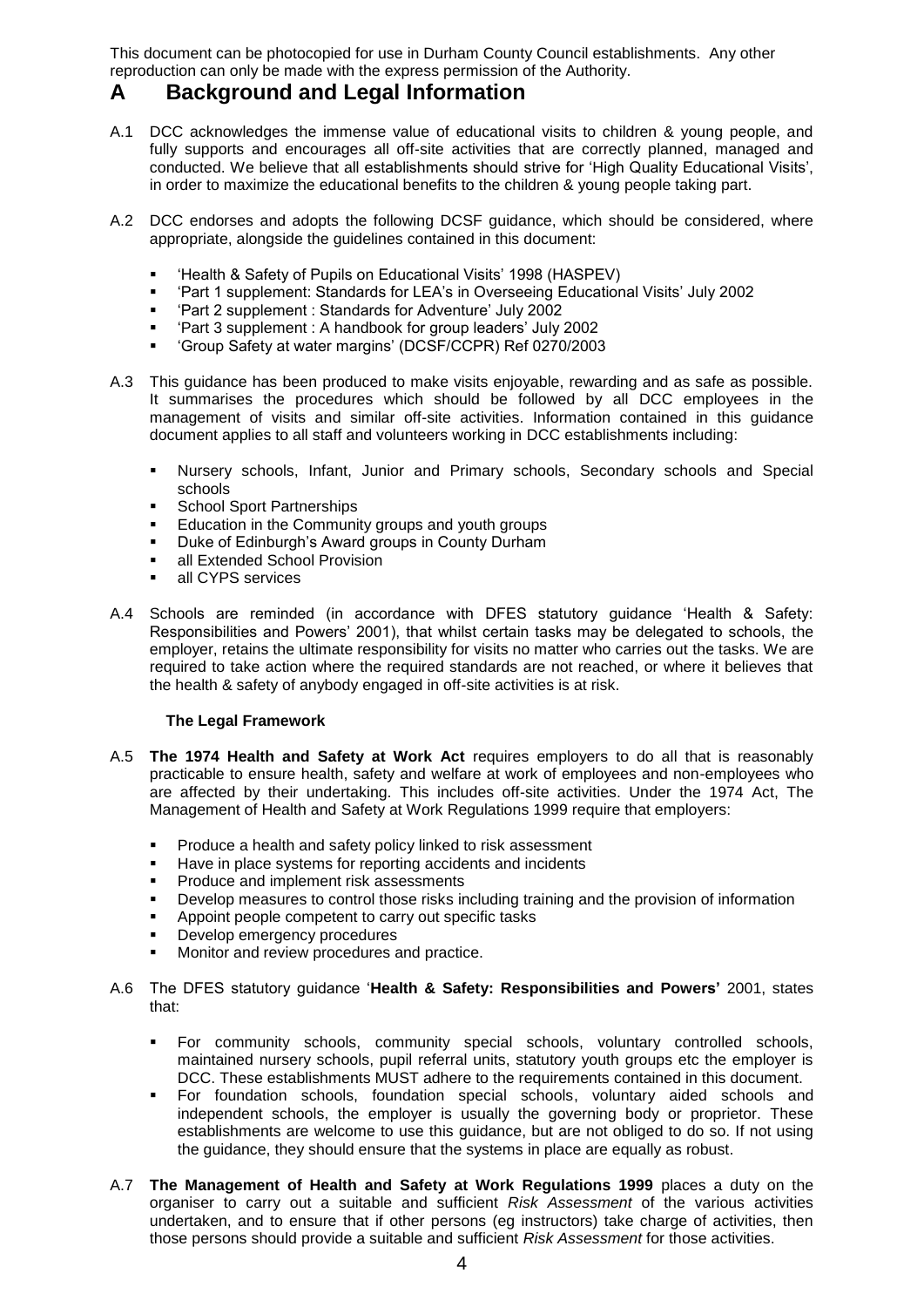- A.8 **Common law** expects people acting "in loco parentis" to take the same care as would a reasonable and careful parent. This duty applies to all educational visits and off-site activities and cannot be delegated. The principle applies to all young people in school and youth group settings.
- A.9 In addition, there is a higher duty of care on teachers and other professional staff as a consequence of greater knowledge they are assumed to have of children and of specialised activities. The level of judgement expected of staff is related to that individuals knowledge, experience and training.
- A.10 In the event of an accident, the Health & Safety Executive will assess the evidence to establish if the organisation did or did not take reasonable care. If the conclusion is that the organisation did not take reasonable care, the group leader, Head Teacher and/or DCC could be prosecuted. A key part of any investigation would be whether the employers health & safety policy and procedures are adequate and had been followed by its employees.

# **B Roles and Responsibilities**

B.1 Extensive guidance on roles and responsibilities on educational visits can be found in the DfES publication 'Health & Safety of Pupils on Educational Visits'. The following is a summary of the main features relating to the roles with key health & safety responsibilities.

## **Durham County Council (CYPS)**

- B.2 The CYPS Health & Safety Team will:
	- Make this document available to all schools and CYPS areas via the Extranet and Intranet,
	- **•** Provide training, support and advice related to the management of visits,
	- Give approval (or refuse approval) for proposed educational visits where the final approval has not been delegated to Head Teachers/ Service Managers.
	- Operate a clear procedure for action in the event of an emergency
	- **Establish procedures to monitor and review safety on visits.**

## **The Governing Body (Schools)**

- B.3 Governing Bodies will ensure that:
	- Where DCC is the employer the school adheres to the requirements contained in this guidance document.
	- Where the Governing Body is the employer it must ensure that the CYPS guidance is adopted or a policy at least as robust is developed that meets the requirements detailed in the DCSF guidance.
	- All Governing Bodies should have a clear policy regarding where approval from Governors is required and where approval has been delegated to the Head Teacher.

## **Head Teachers / Service Managers**

- B.4 The Head Teachers and Service Managers will:
	- Ensure the CYPS policy and school policy are adhered to at all times,
	- Ensure that staff leading and accompanying visits have the required training, competence and experience.

## **Educational Visits Coordinators (EVC)**

- B.5 All schools and CYPS Services should nominate an Educational Visits Coordinator (EVC).
	- The EVC will be appointed by, and will act on behalf of the Head Teacher/ Service Manager.
	- The EVC should be specifically competent, having practical experience in leading and managing a range of visits similar to those typically run by the establishment. Commonly, but not exclusively, such competence will be identified in a person on the senior management team of the school/service.
	- The EVC will be the principal contact with the Health & Safety Team over visits planned by the school/service.
	- The EVC will be involved in the planning and management of visits including adventurous activities led by the staff of the school/service.
	- The EVC will be required to attend training, and refresher training where appropriate.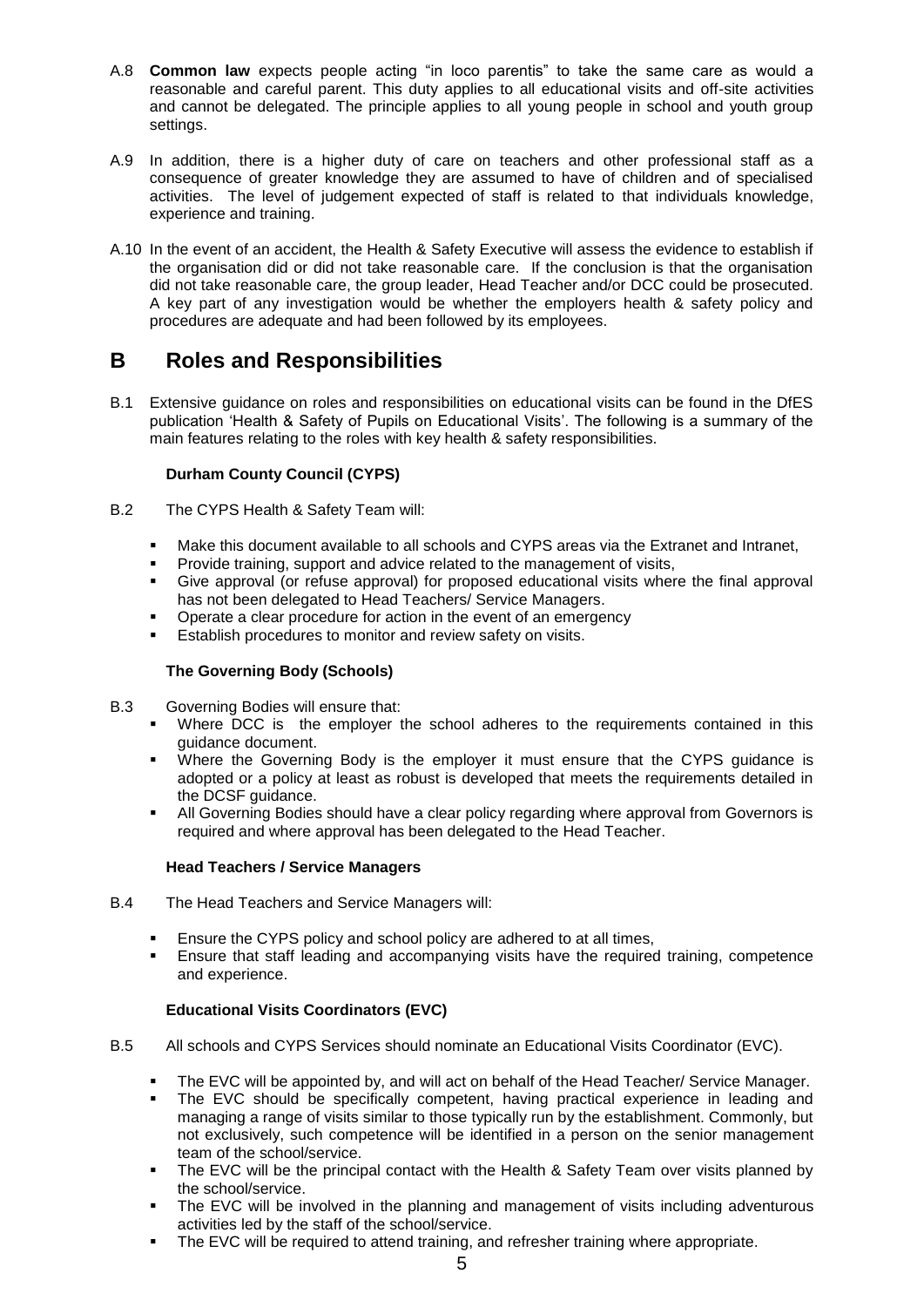- The EVC should ensure that DCSF guidance, CYPS guidance, the Schools/Services own policy, and/or any other relevant documentation is readily available for access by staff.
- The EVC is required to keep appropriate records of visits, and make these available to CYPS where requested, as part of our statutory monitoring role as an employer.
- **•** The EVC should seek advice from the CYPS Health & Safety Team, Physical Education Advisor, Outdoor Learning Adviser or other personnel, where necessary.

#### **The Group Leader**

- B.6 The group leader has overall responsibility for the supervision, conduct and safety of young people on the visit. They will:
	- Gain approval from the Head Teacher/EVC/Service Manager as required,
	- Inform parents of the nature of the visit and gain their consent and details of medical requirements,
	- Undertake a risk assessment identifying the main risks and how these will be controlled. Where necessary this will require a pre-visit,
	- Continually risk assess during the visit and encourage young people to take an active role in this process.

# **C Approval of Visits**

- C.1 All CYPS staff and schools undertaking educational visits **must** follow the system of approval outlined in this policy:
	- All visits should be recorded on EVOLVE. This includes where approval is only required from the Head Teacher / Service Manager.
	- Details of all educational visits that require our approval must be submitted **AT LEAST 3 WEEKS BEFORE THE VISIT.**
	- **If the approval procedures outlined are not followed insurance cover may be compromised**.
	- **Failure to follow the health & safety policy and procedures of an employer is a breach of the health & safety at work Act 1974 and a criminal offence**. Following a serious incident or tragedy a civil case for negligence against an employee is likely to use failure to follow an employers' policy and guidelines as evidence of a breach of the duty of care towards the injured party.
	- For Duke of Edinburgh's Award expeditions in wild country there is an additional system of approval, coordinated by the D of E Awards officer. A copy of the Wild Country Notification (Green Form) must be submitted with the EV1 form six weeks prior to the start of the expedition (see section P)
- C.2 All visits should be approved by the EVC. The EVC will obtain approval from the Head Teacher or CYPS Service Manager. Approval may also be required from the School Governing Body if this is specified in the School Policy for educational visits. The EVC, Service Manager and where applicable Governing Body should ensure that the Visit H&S Checklist has been satisfactorily completed, and that the Visit Leader has been appropriately inducted and trained. The CYPS Health & Safety Team expect the EVC, Head Teacher and Governing Body (where applicable) to exercise appropriate professional judgement when approving visits, and expect advice to be sought from ourselves where necessary.
- C.3 CYPS delegates all aspects of the approval to the Head Teacher or Service Manager for all visits not listed below as requiring CYPS Health & Safety Team approval.

This delegation is conditional upon compliance with this policy, including the Visits Health & Safety Checklist, appropriate training, and assessment of the Visit Leader's competence.

- C.4 The EVC must keep a record of these visits, details of which may be requested by the CYPS Health & Safety Team as part of our statutory supporting and monitoring role.
- C.5 The process to be followed for all visits is detailed in the following diagram.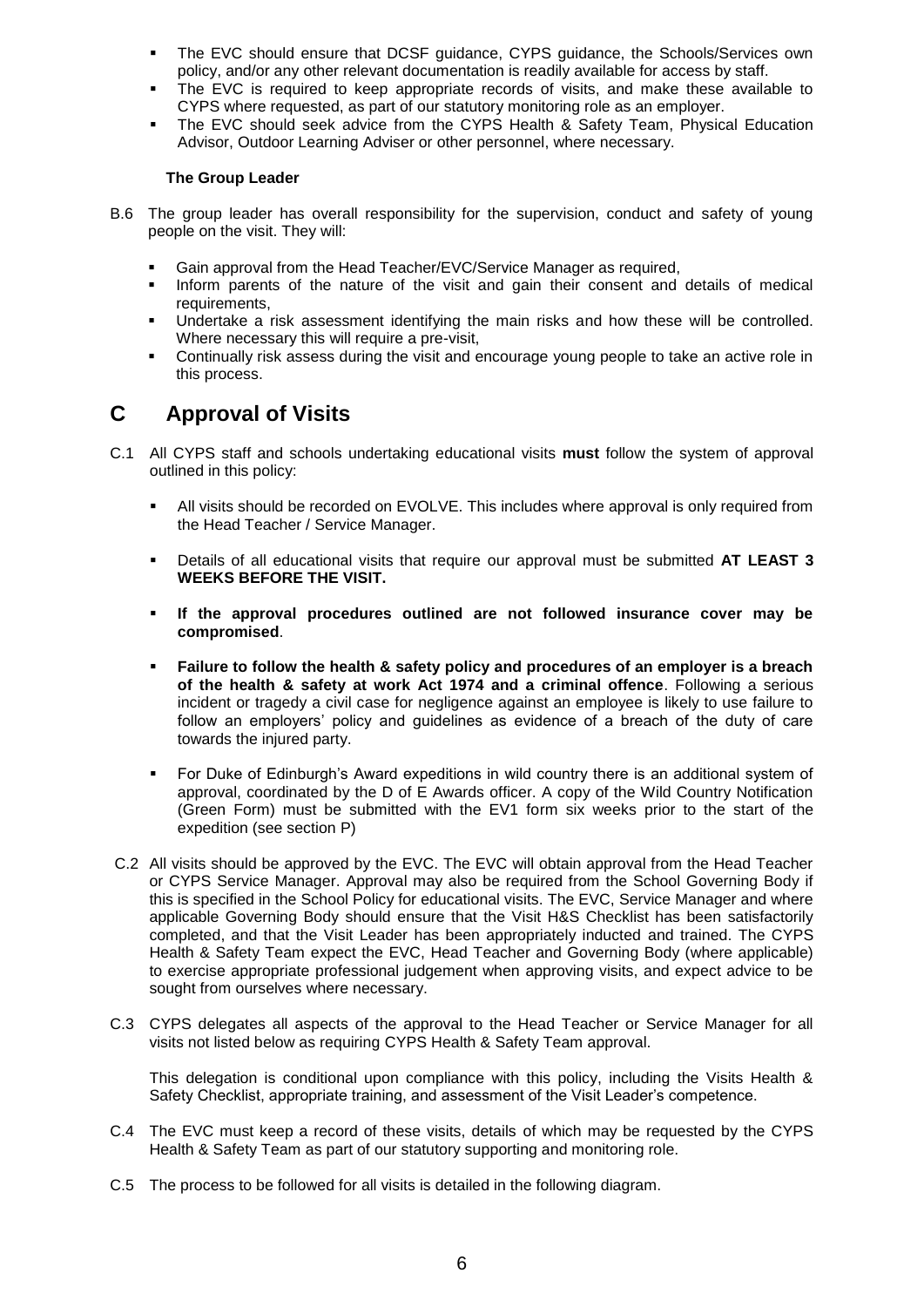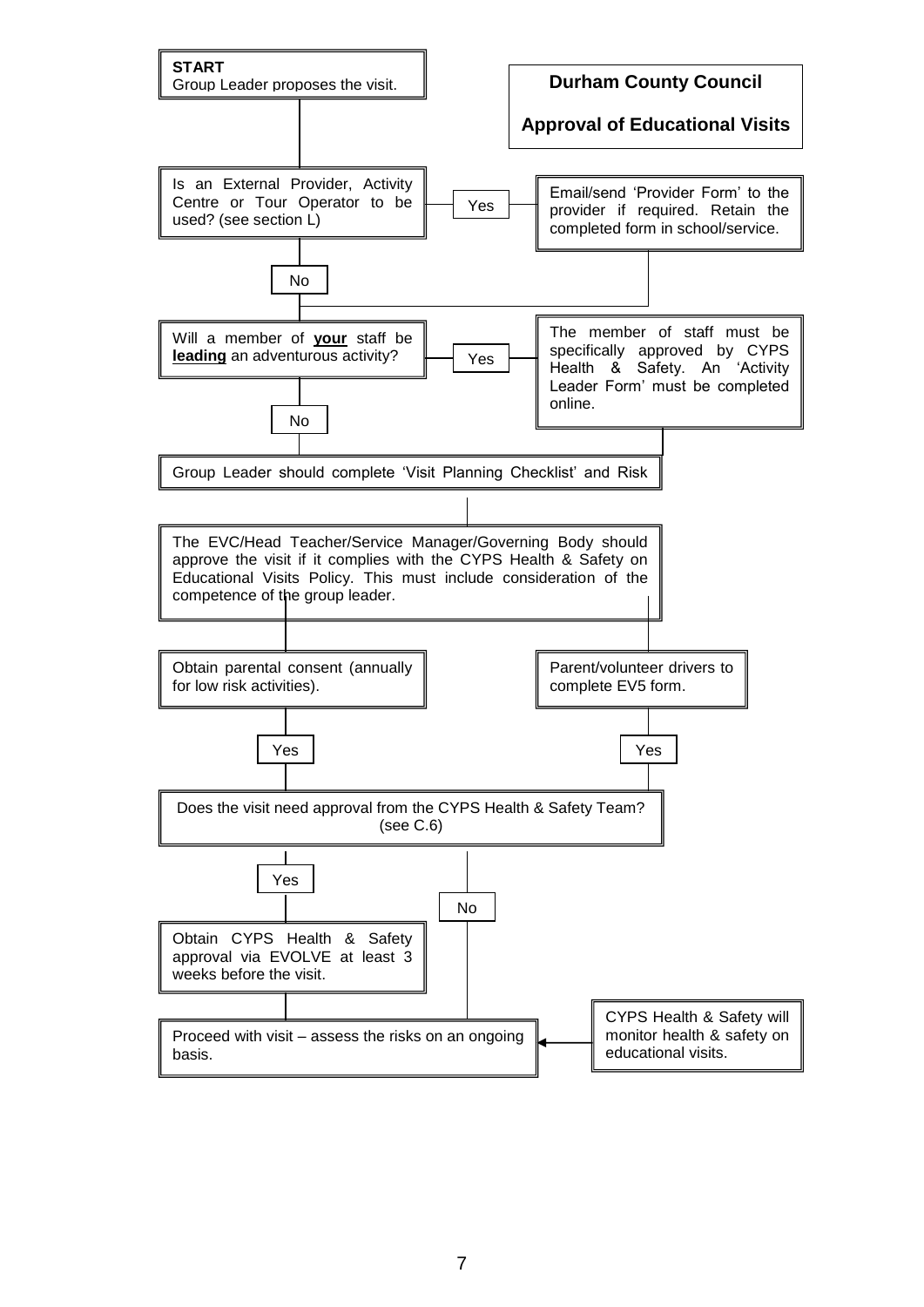## C.6 **Specific approval from the CYPS Health & Safety Team is required for the following activities:**

- **Residential Visits**
- Overseas visits (including expeditions)
- Adventurous activities (see definition below)
- Duke of Edinburgh's Award expeditions
- World Challenge expeditions
- Ski trips
- Other visits where the level of risk is similar to the visits listed above.

## C.7 **Definition of adventurous** –

The following activities are regarded as 'adventurous' and require CYPS Health & Safety Team approval:

- All activities in 'open country' any activity on moorland (open uncultivated land) at any height or mountainous ground over 600 metres above sea level when it would take 30 minutes to reach an accessible road or refuge. **Please contact the CYPS H&S Team if you are unsure if this definition applies as this can often be an arbitrary boundary that can be difficult to define.**
- Swimming (all forms except publicly life guarded pools)
- Camping (including Duke of Edinburgh's Award Expeditions)
- Canoeing / kayaking / rafting / improvised rafting
- Sailing / windsurfing / kite surfing
- Use of powered safety / rescue craft
- All other forms of boating (except commercial transport)
- Water skiing
- Snorkel and aqualung activities
- Hill walking and mountaineering
- Rock Climbing (indoors and outdoors) and abseiling
- River/gorge walking or scrambling
- Coasteering/coastal scrambling/sea level traversing
- Underground exploration
- Off site mountain biking
- Skiing, snowboarding, and related activities (including dry slope)
- Air activities (excluding commercial flights)
- Horse riding
- Motor sports  $-$  all forms including go-carting and quad bikes
- High level ropes courses
- 'Extreme' sports
- Water based activities
- Adventurous activities with the armed services
- Any other activities involving skills inherent in any of the above or that may contain a similar level of risk to participants or staff.

## **Approval for the above will only be given online via EVOLVE.**

- C.8 The following visits are not regarded as adventurous and therefore do not require CYPS Health & Safety Team approval. These activities must however be supervised by a member of staff who has previous relevant experience and who has been assessed by the EVC or Head Teacher/ Service Manager as competent to supervise the activity –
	- Walking in parks or non-remote country paths
	- Field studies (unless in the environments defined as adventurous)
	- Swimming in publicly life guarded pools
	- **·** Theme parks
	- **Tourist attractions**
	- Pedal go-carts
	- Archery clubs
	- Ice rink skating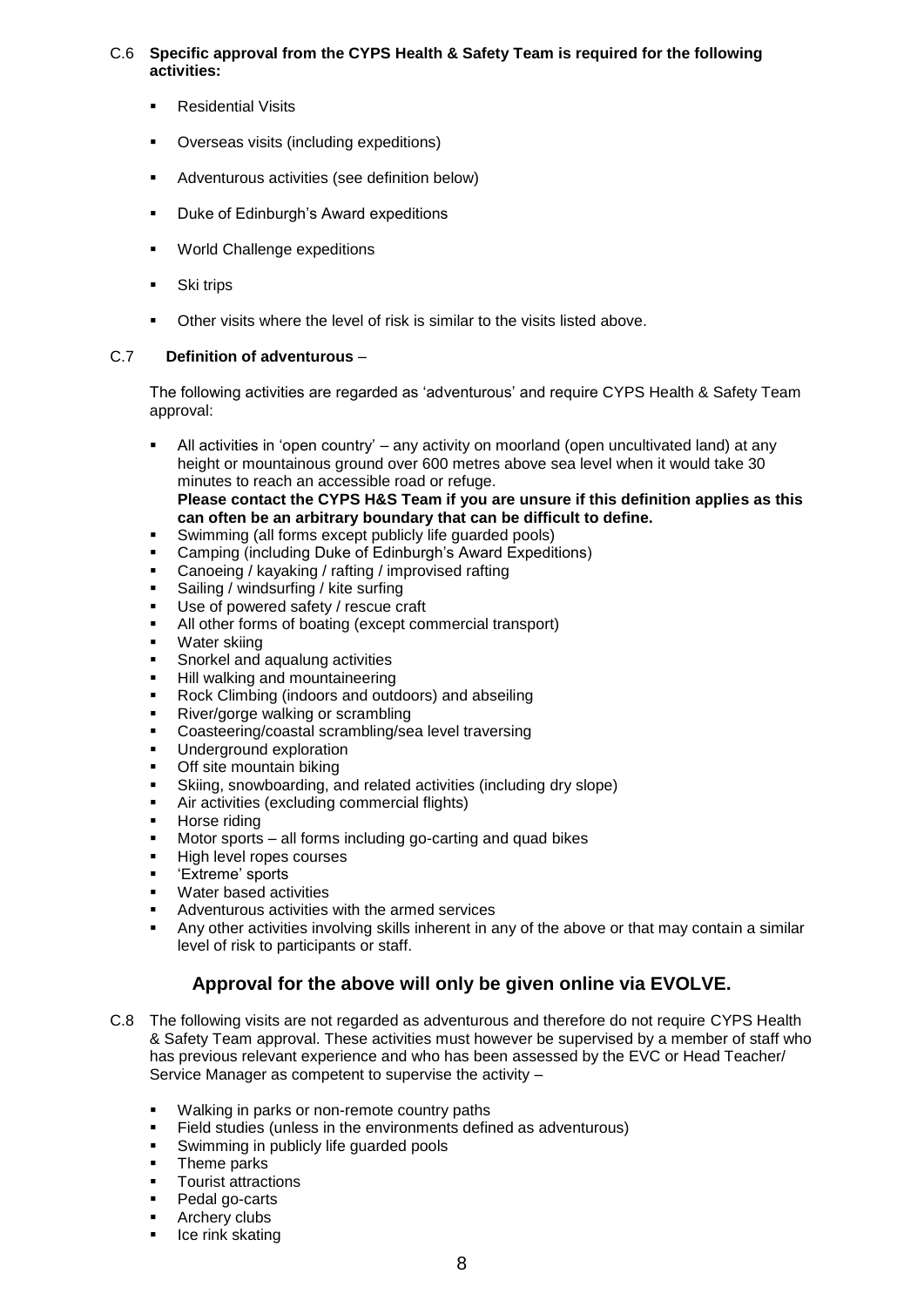- **Farm visits**
- Local traffic surveys
- Museums, libraries etc
- Physical Education and sports fixtures
- Water margin activities such as walking along a riverbank or stream, collecting samples from streams & ponds, or paddling in gentle shallow (up to the knees) water. If the activity exceeds this definition the activity is water based and therefore adventurous.

Note staff involved in water margin activities should be conversant with, and adhere to, the guidance contained in the DfES publication 'Group Safety at the Water Margin'.

## **Non-school parts of CYPS**

- C.9 This policy applies to all non-school parts of CYPS that undertake activities similar in nature to educational visits.
- C.10 Each service will be required to identify suitably competent and qualified staff to undertake the role of the EVC and designate the Service Manager that will approve educational visits on behalf of the service. This person will usually be a senior member of staff within the service.
- C.11 Where the policy requires the approval of the CYPS Health & Safety Team this will be achieved using the EVOLVE system. Where required, especially for adventurous activities, the CYPS Health & Safety Team will seek further advice from technical advisors or other experts.
- C.12 Given the differing management structures within CYPS, each service will have a specific approval system agreed with the CYPS Health & Safety Team. This procedure will be formalised as a procedure within the CYPS Health & Safety Manual on the intranet.
- C.13 It is recognised that some parts of CYPS have high levels of competence in leading visits and this will be reflected in each services approval system and in some cases the level of delegation to services will be increased (via the EVOLVE system) to reflect this additional competence. The CYPS Health & Safety Team will keep records of staff competence to lead high risk and adventurous visits across CYPS.

# **D Competence to lead**

- D.1 The single most important factor in ensuring the safety of participants involved in an Educational Visit or activity is the competence of the group leader.
- D.2 The EVC and Head Teacher / Service manager should therefore consider the following when assessing the competence of a member of staff to lead a visit:
	- What is the leader's reason for undertaking the visit?
	- Is the leader an employee?
	- Has the leader a real sense of responsibility, extending beyond the teaching of the subject to concern for the participants well-being?
	- Does the leader possess the necessary organising ability?
	- Is the leader competent in risk assessment and risk management?
	- What experience has the leader of the participants he/she intends to lead?
	- What experience has the leader in leading, or assisting in the leading of similar visits or activities?
	- What experience has the leader of the environment and geographical area chosen?
	- Does the leader posses appropriate qualifications?
	- If appropriate, what is the leaders personal level of skill in the activity, and fitness level?
	- **.** If leading adventurous activities, has the leader been approved by the CYPS Health & Safety Team?
	- Is the leader aware of, and able to comply with all relevant quidelines?
- D.3 The establishment should contact the CYPS Health & Safety Team if there is doubt regarding the competence of a member of staff to lead an Educational Visit. CYPS has access to advice from advisors and an independent technical expert to assist in making decisions on competence to lead, especially for adventurous activities.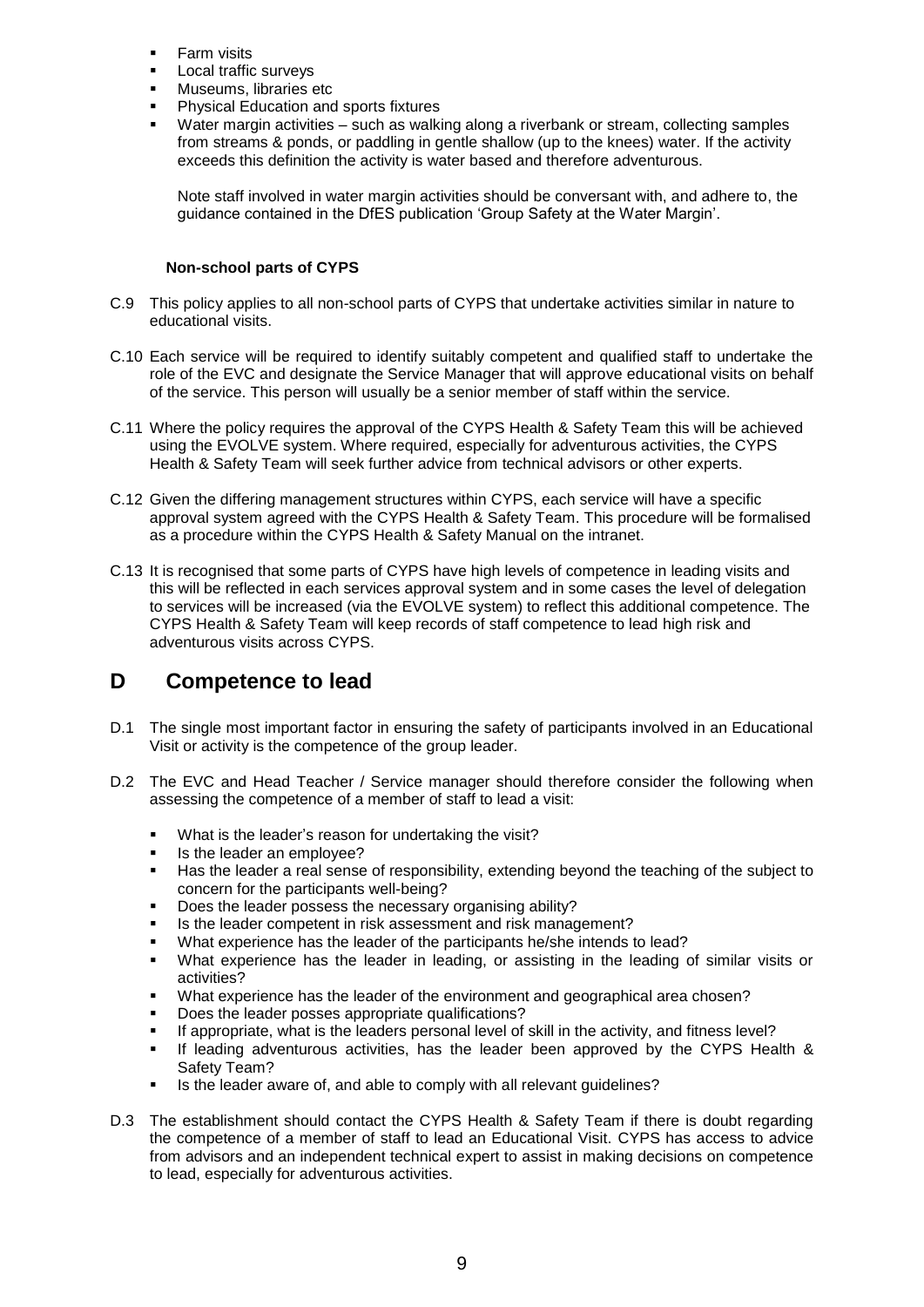#### **Adventurous Activities for Which There Are No Specific National Qualifications.**

D.4 In the absence of formal, recognised qualifications for some adventurous activities, it is good practice for group leaders to hold qualifications in closely-related activities. The level of the qualification required needs to be matched to the levels of hazard and risk. Group leaders wishing to lead such activities must seek full approval from their Head Teacher/EVC, and the CYPS Health & Safety Team.

# **E Supervision & Staffing Ratios**

- E.1 Young people on visits must be adequately supported and supervised at all times.
- E.2 The level of supervision should be based on risk assessment for the specific visits, and will be determined by such factors as:
	- The type, risk and duration of activity
	- The nature and requirements of individuals within the group, including consideration of special and additional needs
	- The experience and competence of staff and other adults
	- The venue, time of year and prevailing / predicted environmental conditions
	- The contingency or plan B options.
- E.3 We expect the group leader, EVC and Head Teacher / Service Manager to make a professional judgement regarding the appropriate level and suitability of staffing for every visit. A visit must not go ahead where any of the above persons are not satisfied that an appropriate level of supervision exists.
- E.4 The following ratios are therefore **only a guide** and do not overrule or replace the professional judgement of the group leader, EVC and Head Teacher / Service Manager.

**Lower Risk Activities** (where the risk is similar to everyday life)

| $\blacksquare$ | Nursery and Foundation Stage pupils - | 1 adult to every 4 - 6 pupils                     |
|----------------|---------------------------------------|---------------------------------------------------|
|                | Key Stage 1 pupils -                  | 1 adult to every 4 - 6 pupils                     |
|                | Key Stage 2 pupils -                  | 1 adult to every 10 - 15 pupils                   |
|                | Key Stage 3, 4 & 5 pupils -           | 1 adult to every 15 - 20 pupils<br>(HASPEV* 1999) |

## **Chapter 2 Higher risk / Adventurous / Residential Visits**

| ■ Key Stage 1 pupils $-$       | 1 adult to every 2 pupils                                                                   |
|--------------------------------|---------------------------------------------------------------------------------------------|
| $\bullet$ Key Stage 2 pupils - | 1 adult to every 6 - 10 pupils                                                              |
| Example 3,4 & 5 pupils -       | 1 adult to every 10 - 15 pupils<br>(adapted from HASPEV* 1999)<br>(*subject to DCSF review) |

## **Remember - The group leader is responsible for the group at all times**.

E.5 It is good practice for each supervisory adult to:

- Have a clear plan of the activity to be undertaken and its educational objectives.
- Have a reasonable prior knowledge of the young people involved, including any special educational needs, medical needs or disabilities.
- Have prior knowledge of the venue.
- Carry a list/register of all group members and know who they are responsible for.
- Regularly check that the group is present.
- Have the means to contact the group leader if help is required.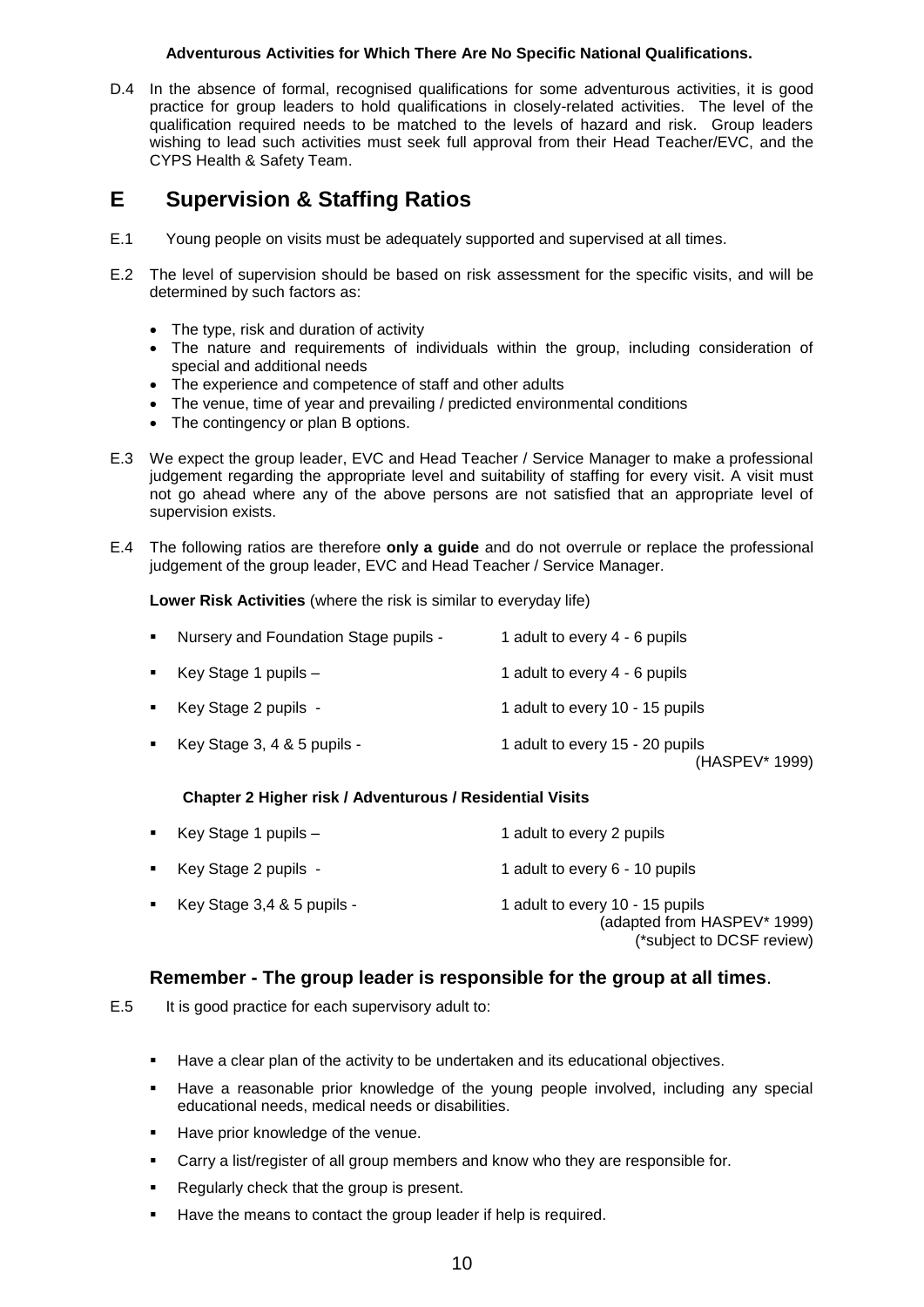- Continually monitor the appropriateness of the activity, the physical and mental condition and abilities of the group and the suitability of the prevailing conditions.
- Clearly understand the emergency procedures and have access to a first aid kit.
- Group leaders should provide a full briefing to accompanying adults prior to the visit.

## **Down Time**

E.6 Group Leaders should ensure that children and young people continue to be properly supervised during "down time" – before, between and after activities, including lunch periods and the evenings on residential visits.

#### **Remote Supervision**

- E.7 If the aim of visits for young people is to encourage independence and investigative skills, some of the time on visits may be supervised from a distance. The group leader must establish during the planning stage whether young people are competent in remote supervision and must ensure parents have agreed to this part of the visit. The group leader must ensure:
	- Children & young people are made aware of ground rules and are adequately equipped to be on their own or in a small group.
	- Children & young people have telephone numbers or other suitable means of contacting the group leader if lost, either by mobile or identified local telephones.
	- They have maps, plans and other suitable information for them to act effectively and know how to summon help.
	- **.** In enclosed areas, such as theme parks, children & young people know where and when to meet supervising adults, at key locations at set times.

#### **Remote Supervision during Adventurous Activities**

E.8 The training given to young people must be sound and thorough. The instructor should have appropriate qualifications and experience to provide clear guidance for each activity. The group leader should be satisfied that young people have acquired the necessary skills and have the necessary experience, confidence, physical ability and judgement to be left without direct supervision. Guidance in this document must be followed for all Duke of Edinburgh's Award Expeditions.

#### **NB For all educational visits and off-site activities the group leader remains fully responsible for all children & young people, even when not in direct contact with them.**

#### **Teachers and other employees' children accompanying visits**

E.9 It is acknowledged that some employees and volunteers could not help in educational visits unless their own children accompany them. However, group leaders and helpers who bring additional children will have potential conflicts of responsibility, which could have consequences for supervision levels and group safety. It is therefore essential that EVC's and Service Managers consider the implications of such requests and those arrangements do not compromise the safety of other group members. Where agreements are made to allow staff to bring their own children on a visit, this arrangement should be communicated to the parents of the other young people and identified within the risk assessment.

# **Information for Parents, Guardians and Carers**

- F.1 Parents and those with parental responsibility should be made fully aware of the likely risks and how these are to be managed, so that informed consent or refusal can be given on a **fully informed** basis.
- F.2 The parental consent form (EV4) should be completed either listing the activities to be undertaken or refer to the information letter which contains this information.
- F.3 Consent for low risk / local activities such as sport fixtures, museums, churches etc could be obtained, using form EV4, on an annual basis. In such circumstances exact dates may not be known but must be forwarded to parents before the visit takes place. A letter to parents with the EV4 form outlining the annual programme (include all activities) will suffice.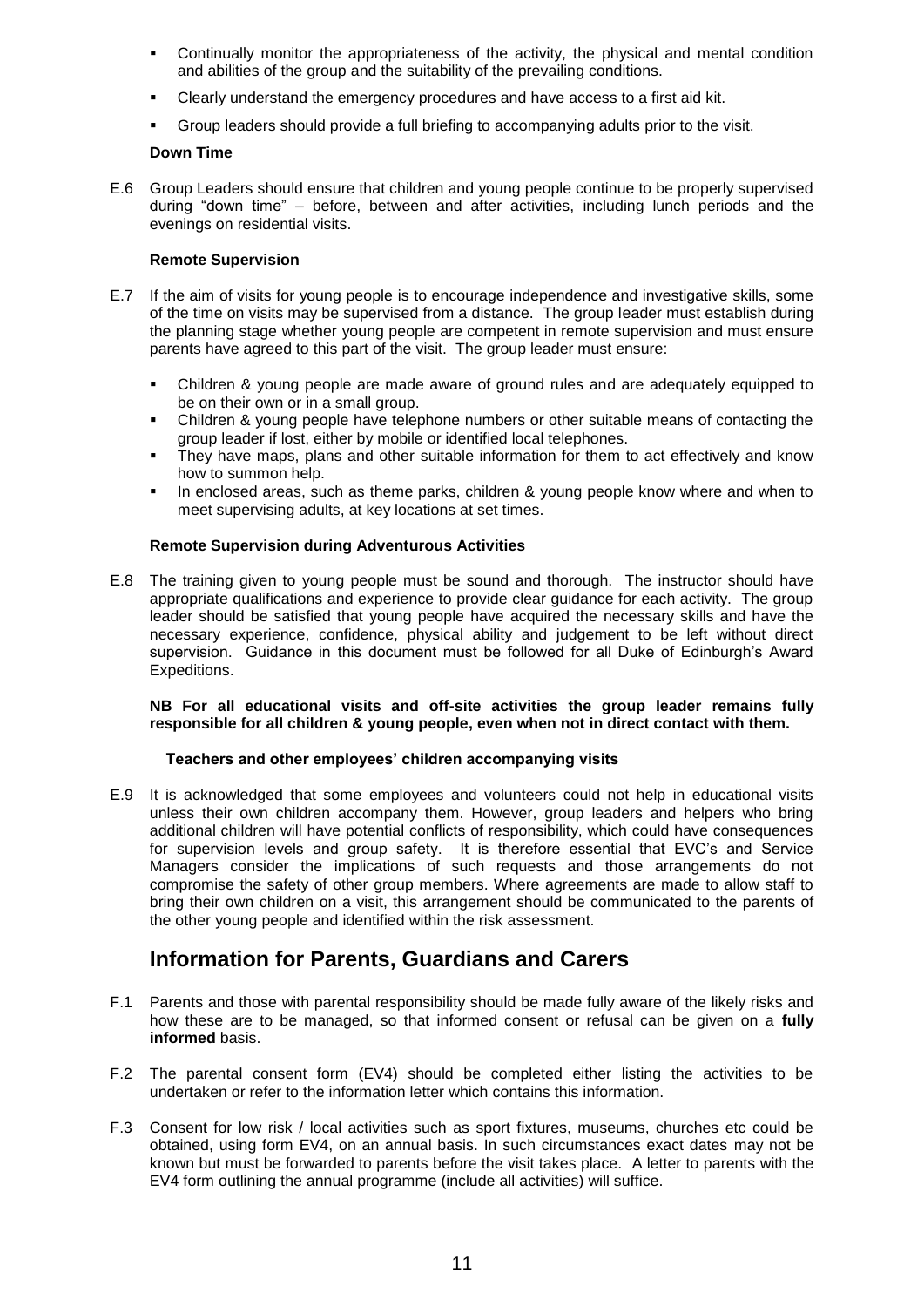- F.4 Information to parents should include:
	- 1. Dates.
	- 2. Objectives of visit or activity.
	- 3. Times of departure and return, including location for meeting parents.
	- 4. Method of travel including name of any travel company.
	- 5. Accommodation with address and telephone number, including details of host families for exchange visits.
	- 6. Emergency contact arrangements at home and away, if all young people are not at one centre. Consider the value of a 'telephone tree' to make easy and rapid contact with a large group of parents, e.g. regarding changed transport arrangements.
	- 7. Names of group leader and accompanying staff.
	- 8. Names and status (e.g. parent) of other accompanying adults who will exercise some responsibility during the visit.
	- 9. Details of activities planned. Any activity involving special hazards must be clearly specified.
	- 10. Charges or voluntary contributions; what they cover and do not cover.
	- 11. Methods of payment and cancellation arrangements.
	- 12. Insurance effected for the group members in respect of baggage, personal accident, cancellation and medical cover. Send a photocopy of the insurance schedule to all parents or state that a copy of schedule may be obtained from the group leader.
	- 13. Clothing/footwear and other items to be taken. Prohibited items.
	- 14. Money to be taken.
	- 15. Code of conduct; details relating to the standard of behaviour expected from the group during the visit; including for example, rules on general group discipline, smoking, sexual behaviour, illegal substances and alcoholic drinks.
	- 16. Parents should have sufficient information to give informed consent and give written consent for emergency medical treatment.
- F.5 Group leaders should appreciate the benefits of inviting parents to a planning meeting, particularly where a residential experience is involved, visits abroad or where the activity constitutes a 'new direction' for the group members or the establishment. There is then the opportunity for all involved to be fully informed and to raise issues which may be difficult to put down in writing.

# **G Child Protection / CRB checks**

G.1 All DCC employees and volunteers over the age of 16 involved in educational visits with young people will require DCC, Criminal Records Bureau (CRB) clearance. Copies of Disclosure Application Forms provided by the CRB and associated advice for applicants may be obtained from the CYPS CRB Vetting / Barring Team, County Hall, Durham DH1 5UJ Telephone 0191 383 3146.

# **H Disability Discrimination Act and Medical Needs**

- H.1 Following a 2002 amendment to the Disability Discrimination Act by the Special educational Need Act 2001, it is unlawful for any establishment to discriminate against disabled participants (current and respective) because of their disability, without justification – which must be both material and substantial to the particular case. You are required to make reasonable adjustments to avoid disabled participants being placed at a substantial disadvantage. However, the Disability Discrimination Act does not require responsible bodies to place employees or participants at risk in order to make reasonable adjustments. In all cases compliance with the Disability Discrimination Act must not be achieved by breaching the Health & Safety at Work Act 1974 i.e. reasonable adjustments must not place employees or others at unacceptable risk of injury or ill-health.
- H.2 Group leaders and other adults should be aware of all the children and young peoples' medical needs and any medical emergency procedures. If required, a member of staff should be trained in administrating medication and to take responsibility in a medical emergency. If the young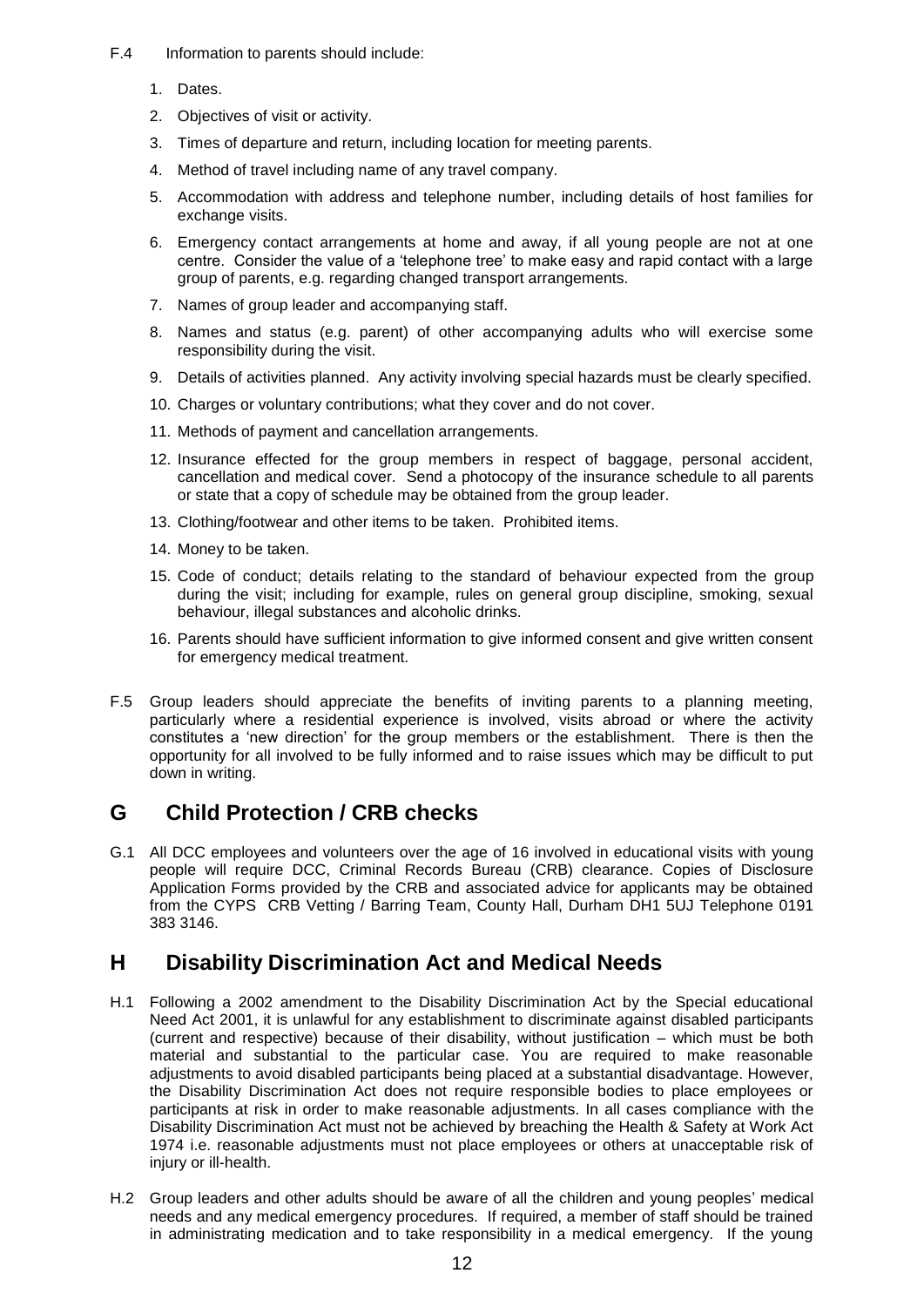person's safety cannot be guaranteed, it may be appropriate to ask the parent or care assistant to accompany a particular young person.

- H.3 Enquiries should be made at an early stage about access and facilities for securing wheelchairs on transport and at residential centres. We have an all-terrain wheelchair for use on educational visits in open countryside and similar environments. Please contact David Etheridge at the EWE Centre Tel 0191 3739799 for more information.
- H.4 The group leader should also assess whether client manual handling skills will be needed, and if so, whether training should be sought. Group leaders concerned about whether they can provide for a pupil's safety or the safety of others on a visit because of a medical condition of a pupil can seek further advice from DfES guidance: Supporting Pupils with Medical Needs: A Good Practice Guide (www.dcfs.gov.uk).
- H.5 The group leader should check that any additional insurance policy taken out covers staff and pupils with pre-existing medical needs. All medical conditions should be declared to the insurance company regardless of whether they have been specifically requested. Failure to declare a medical condition will often invalidate medical/travel insurance.

# **I First Aid**

- I.1 The group leader should make a professional judgement as to the level of first aid required for a particular visit. This decision could be influenced by factors such as the environment and proximity to emergency services or professional care. However, as a minimum, we recommend that *for all visits there should be a responsible adult with a good working knowledge of first aid appropriate to the environment.*
- I.2 The Appointed Person First Aid certificate is a basic qualification which may be suitable for routine urban visits, however risk assessment may indicate that a higher level qualification is appropriate in circumstances where it is likely that access by emergency services may be delayed.
- I.3 A First Aid Kit appropriate to the visit should be carried.

## **Accidents on educational visits**

| Accidents to be reported without delay to CYPS Health & Safety.                                                                                                                                                                                                       |                                                                                                                                                                               |  |  |
|-----------------------------------------------------------------------------------------------------------------------------------------------------------------------------------------------------------------------------------------------------------------------|-------------------------------------------------------------------------------------------------------------------------------------------------------------------------------|--|--|
| <b>Employees</b>                                                                                                                                                                                                                                                      | Non-employees including -                                                                                                                                                     |  |  |
| Type of accident $-$                                                                                                                                                                                                                                                  | • Children and Young People                                                                                                                                                   |  |  |
| Death or major injuries including -                                                                                                                                                                                                                                   | Clients                                                                                                                                                                       |  |  |
| Fractures (not fingers & toes)<br>Amputations<br>Dislocations of shoulder, knee, hip or<br>spine<br>• Loss of sight (temp or permanent)<br>Chemical/ hot metal burn to eye or other<br>penetrating injury to the eye                                                  | • Volunteers<br>Type of accident $-$<br>If the person in our care is killed or taken to<br>hospital during the visit, regardless of how<br>they were transported to hospital. |  |  |
| · Electric shock or burn leading<br>to<br>unconsciousness, resuscitation or hospital<br>admittance for over 24hrs<br>• Hypothermia or heat induced illness<br>Other injuries leading to unconsciousness,<br>resuscitation or admittance to hospital for<br>over 24hrs |                                                                                                                                                                               |  |  |
| Report without delay to CYPS H&S Team Tel 0191 383 6513                                                                                                                                                                                                               |                                                                                                                                                                               |  |  |

- I.4 Accidents on educational visits are less common than most people think and there has been no evidence that accidents are more common on visits than they are in everyday school life or elsewhere in CYPS activities.
- I.5 Both the School and CYPS Health & Safety Policy and Procedures Manuals already contain procedures regarding the reporting of accidents. These policies continue to apply when the school or CYPS group undertakes off-site activities.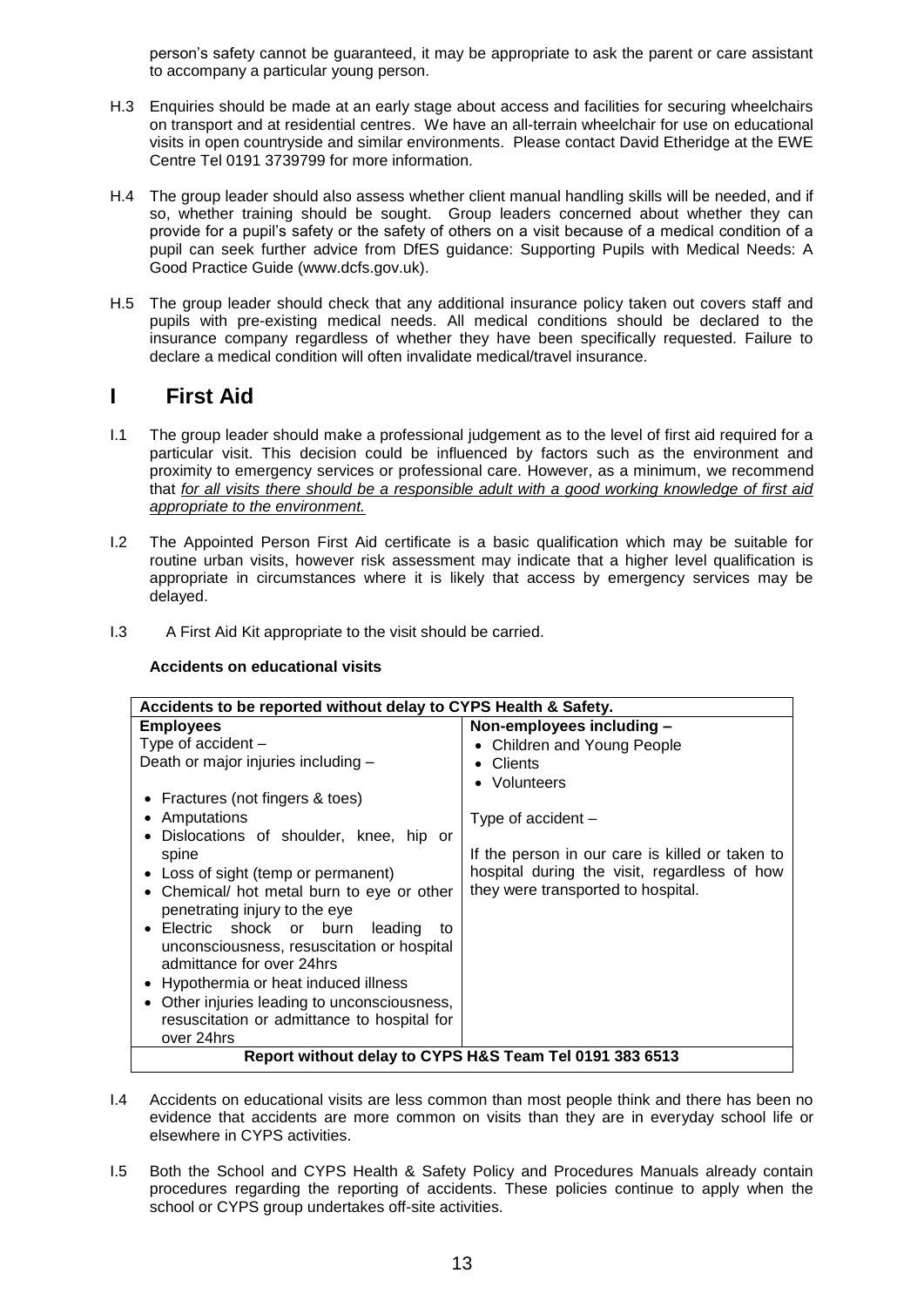- I.6 All accidents should be recorded on a Corporate Accident / Incident Ill Health Reporting Form and a copy forwarded to CYPS Health & Safety, Room 3/30, County Hall.
- I.7 Should an accident occur that would be reportable to the Health & Safety Executive (see table above), the CYPS Health & Safety Team should be notified without delay i.e. by telephone.

## **J Insurance**

J.1 The group leader in conjunction with the EVC, Head Teacher / Service Manager, must be fully satisfied that adequate insurance cover has been obtained before approving any visit.

#### **Employers' Liability & Public Liability insurance**

J.2 DCC Employers' Liability and Public Liability insurance applies to the activities of the County Council when away from the school site, home base or when employees are working in the community.

#### **Personal Accident / Travel Insurance**

- J.3 Young people and staff **are not** insured for personal accident benefits while on education premises or during educational visits. Similarly there is no automatic insurance cover for the loss of personal property or belongings.
- J.4 Group leaders may feel it appropriate to arrange this type of insurance cover for young people as well as accompanying staff and adult volunteers.
- J.5 Group leaders and individuals who feel that the cover from DCC insurers may be inadequate to meet their needs are advised to obtain, at their own expense, a Personal Accident/ Travel Insurance Policy.
- J.6 Some National Governing Bodies of sport offer personal accident insurance for groups participating in certain sports.
- J.7 If the educational visit has been arranged via a travel company this cover can often be negotiated at reasonable additional cost as part of the travel package. If so, care should be taken to check the terms and conditions of the insurance and the activities that are covered or excluded.
- J.8 For overseas visits the DCC International Office can arrange Travel Insurance at a reasonable cost. This insurance has 3 levels as detailed below. The group leader should check that all activities are covered.

|                                                                                                            | International office overseas insurance categories (Feb 2009)                                                                                                                                                                                                                                              |                                                                                                                                               |  |  |
|------------------------------------------------------------------------------------------------------------|------------------------------------------------------------------------------------------------------------------------------------------------------------------------------------------------------------------------------------------------------------------------------------------------------------|-----------------------------------------------------------------------------------------------------------------------------------------------|--|--|
| Non-hazardous                                                                                              | Hazardous                                                                                                                                                                                                                                                                                                  | Winter sports                                                                                                                                 |  |  |
| Athletics,<br>football,<br>orienteering, paint<br>ball,<br>sailing,<br>rowing, rugby,<br>swimming, tennis. | Abseiling, American football,<br>caving, go carting, horse<br>riding, ice skating, martial<br>mountaineering,<br>arts.<br>potholing, quad biking, rock<br>climbing, sub aqua activities<br>requiring the use of artificial<br>breathing apparatus, trekking<br>in the Himalayas, white water<br>activities | Means any sport on snow<br>or ice (other than skating)<br>Excludes ski<br>jumping,<br>heliskiing, bobsleigh, ice<br>hockey, off-piste skiing. |  |  |

- J.9 Further details on the International Office overseas insurance can be obtained from the International Office Tel: 0191 383 3631.
- J.10 Further details on general DCC insurance policies can be obtained from Peter Keable, County Treasurers, County Hall, Durham, DH1 5UJ. Tel: 0191 383 4268.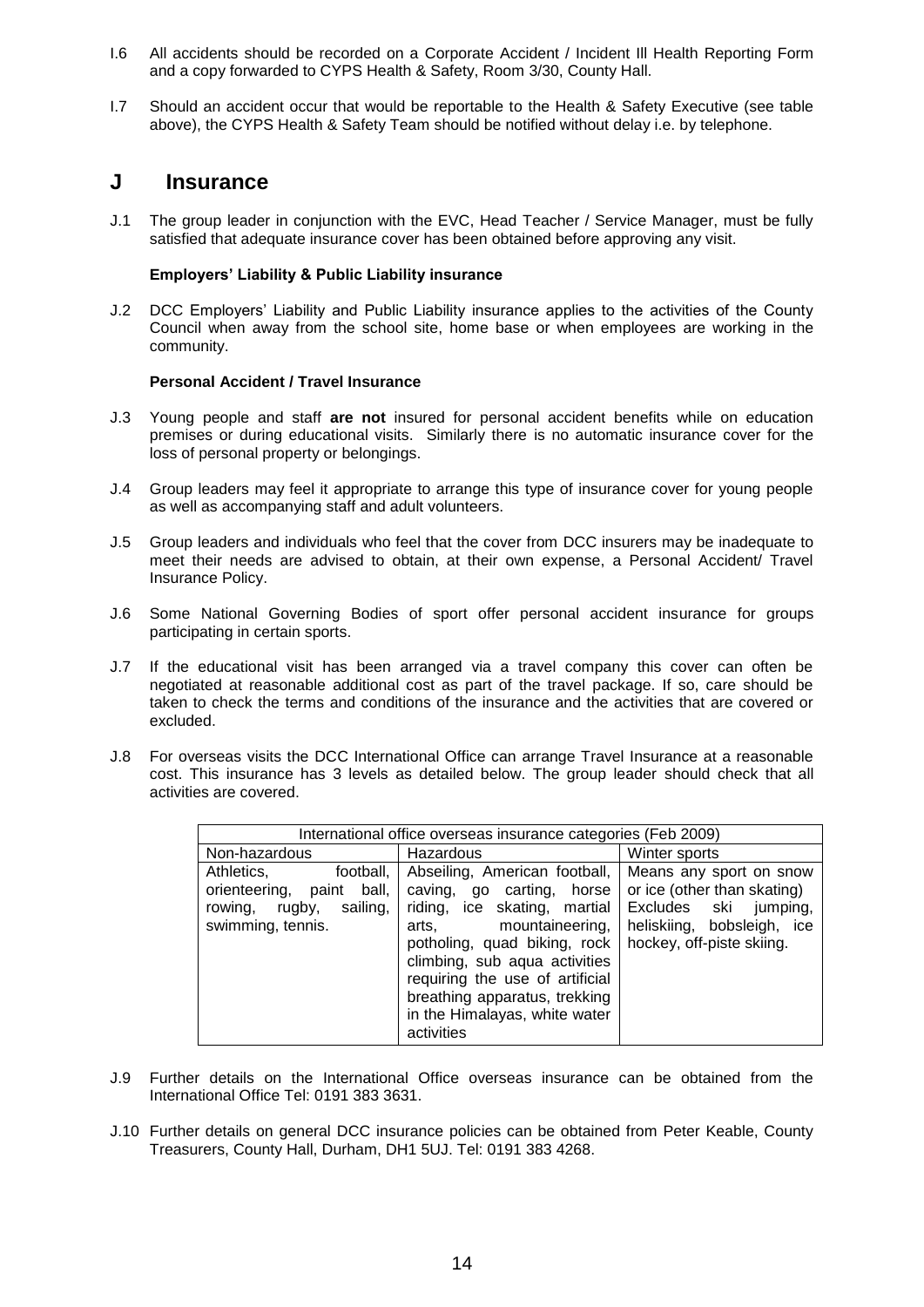# **K Transport and Travel Arrangements**

K.1 Parents and carers must be aware of the intended form of transport in order to give fully informed consent.

#### **Guidance for Hiring Coaches and Minibuses Local Journeys**

- K.2 The following are a number of simple checks that can be carried out which will assist in deciding whether an operator is suitable to carry out your trip.
	- 1. Ask the transport operator if they currently work for DCC on home to school transport. All operators engaged in this work have to regularly provide details of operator's licence and current insurance documentation to the Transport Monitoring Officer. If not ask for copies of both. This will ensure that the operator is licensed and falls within the checks provided by Vehicle and Service Operators Agency, who regulate standards of maintenance and drivers hours compliance.
	- 2. Ask the operator if the driver of your trip has been checked by our Criminal Records Bureau. All drivers engaged on home to school transport for DCC should have been checked through the DCC in house system. An operator engaged on home to school transport will have suitably checked drivers working for them, although this does mean that you will get one for your trip. If in doubt ask!
	- 3. Does the operator check the driving licence of their drivers at least annually?
	- 4. Does the operator have a procedure that will provide a contingency plan should the coach break down during the trip? Ask for details if in doubt.

## **Long Distance and Continental Journeys by Coach**

- K.3 The following are a number of simple checks that can be carried out on long distance and continental journeys.
	- 1. If booking through a tour company, ask who the coach operator will be. Tour companies do not operate their own coaches but use sub- contracted coach operators.
	- 2. Does the tour company carry out 'Quality Audits' on the coach operator they have booked for your trip? Ask for a copy. If not, then ask a few simple questions.
	- 3. Obtain a copy of the operator's licence and insurance details. For continental trips, operators must have an international operators' licence – Do they have one?
	- 4. Does the operator check drivers' licence at least annually?
	- 5. Will the driver(s) of your tour be Criminal Records Bureau checked?
	- 6. Does the operator have a procedure that will provide a contingency plan should the coach break down during the trip, particularly on the continent? Ask for details if in doubt.
	- 7. On a long distance journey, will the driver comply within EEC drivers' hours regulations? For long journeys, operators may use a feeder driver for the first part of the journey. Will the main driver(s) have had the statutory hours of rest before driving the main section of your trip?
	- 8. On continental journeys, if you are unsure of the capability of the operator ask for some examples of previous trips operated.
- K.4 These simple checks will give you an indication of the standard of the company which you are going to use for your trip. They will also enable you to satisfy yourself as to whether your driver is qualified, insured and will be sufficiently rested before carrying out your journey. Further information on reputable companies can be obtained from the Integrated Transport Unit on 0191 372 5373.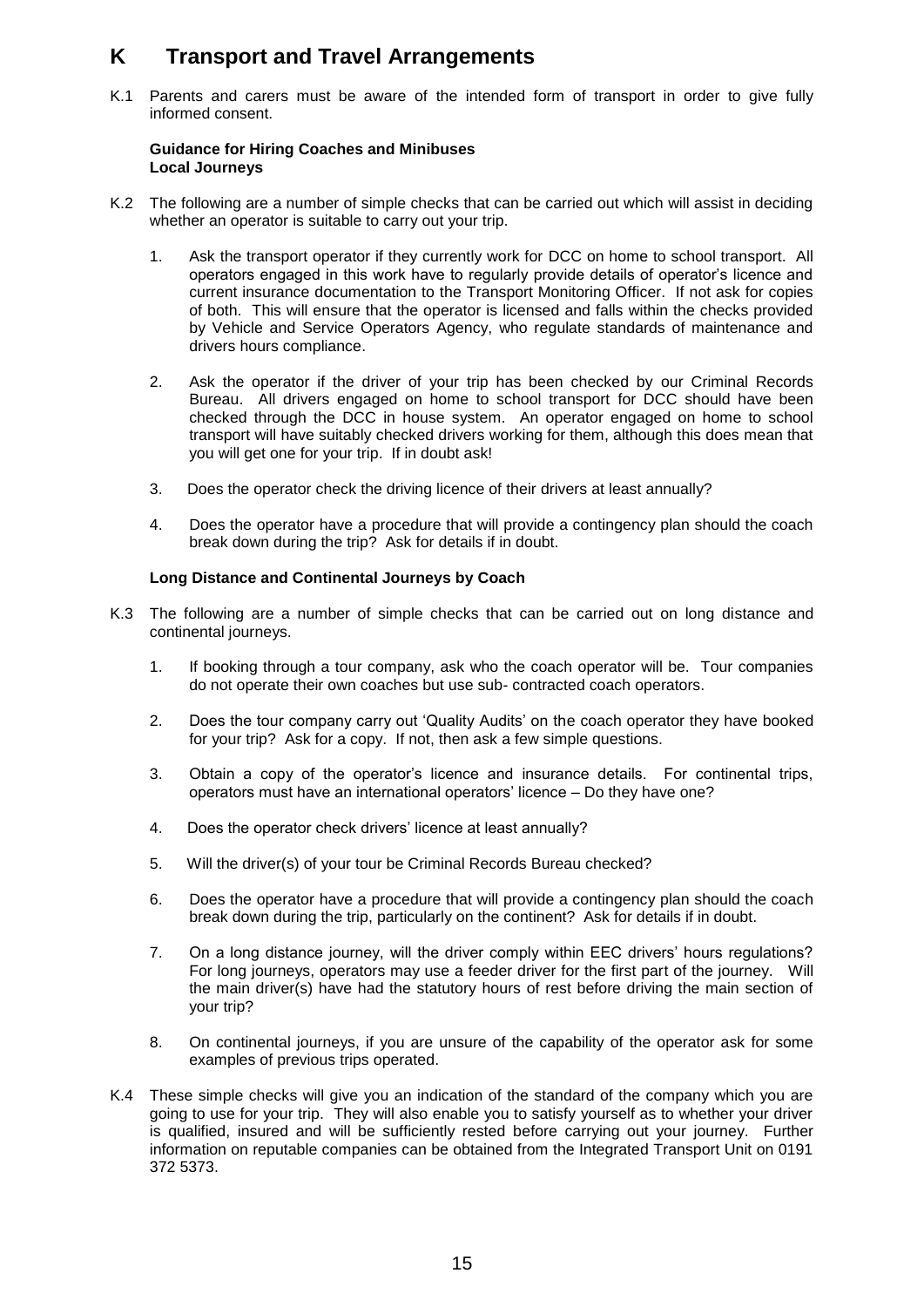#### **School/Centre Mini Buses**

- K.5 DCC Mini buses can be used by staff if the following conditions are met:
	- Mini buses are fully insured under the DCC insurance policy or have similar independent insurance cover (fully comprehensive, to include passenger liability with unlimited liability cover in relation to property or death and bodily injury)
	- Mini buses are serviced in accordance with the manufacturer's recommendations or at least every 6000 miles or 6 months whichever is the sooner, and regular safety inspections are carried out.
	- Drivers possess a clean, full driving licence appropriate for the vehicle (category  $B + D1 D$ mini buses over 8 passenger seats)
	- Drivers are trained under the DCC Minibus Driver's Awareness Scheme (MIDAS) and possess a certificate of competence issued by the MIDAS assessor. This should be renewed every 4 years
	- The vehicle is checked prior to all journeys and details logged in a book carried on the vehicle
	- Schools have a named driver training assessor to provide driver training (including an internal driving test) to new teachers wanting to drive (the driver training assessor should attend a refresher course every 2 years)
	- Drivers are over 21 years of age and have been driving for longer than 2 years
	- Drivers are volunteers and no profit is made
	- Seat belts are fitted to all forward facing seats
	- A first aid box and fire extinguisher are carried on the vehicle
	- A risk assessment is carried out prior to all journeys.
- K.6 Further advice regarding use of mini buses is available from: Chris Prince, County Transport, Fleet Office, Service Direct, St Johns Road, Meadowfield, Co Durham. Tel 0191 372 5169.

#### **Parents' and Volunteers' Cars**

- K.7 Where parents and/or volunteers cars are to be used to transport children & young people on a visit, form EV5 should be completed and retained by the school/service. This could be done on an annual basis.
- K.8 The risk assessment for the visit should consider the suitability of the supervision arrangements in private vehicles and the need for CRB disclosures.

#### **Car seats**

K.9 When using staff or parents' cars, the law regarding car seats will apply.

|                                                                                                                                 | <b>Front seat</b>                       | Rear seat                                                                                                                                                                                                                                                                                                               | Who is responsible |
|---------------------------------------------------------------------------------------------------------------------------------|-----------------------------------------|-------------------------------------------------------------------------------------------------------------------------------------------------------------------------------------------------------------------------------------------------------------------------------------------------------------------------|--------------------|
| Child up to 3 years*                                                                                                            | Correct child restraint<br>must be used | Correct child restraint<br>must be used                                                                                                                                                                                                                                                                                 | <b>Driver</b>      |
| Child from 3rd birthday<br>up to 135cms in height<br>(approx $4'5''$ ) (or $12^{th}$<br>birthday whichever they<br>reach first) | Correct child restraint<br>must be used | Where seat belts are<br>fitted.<br>child<br>correct<br>restraint must be used.<br>An adult belt must be<br>used if the correct child<br>restraint is not available<br>for a short distance for<br>reasons of unexpected<br>necessity<br>or<br>two<br>occupied<br>child<br>restraints prevent the<br>fitment of a third. | <b>Driver</b>      |
| Child over 135cms in<br>height (approx 4'5" in<br>height) or 12 or 13<br>years                                                  | Seat belt must be worn<br>if available  | Seat belt must be worn<br>if available                                                                                                                                                                                                                                                                                  | <b>Driver</b>      |
| Adult passengers - 14<br>years and older                                                                                        | Seat belt must be worn<br>if available  | Seat belt must be worn<br>if available                                                                                                                                                                                                                                                                                  | Passenger          |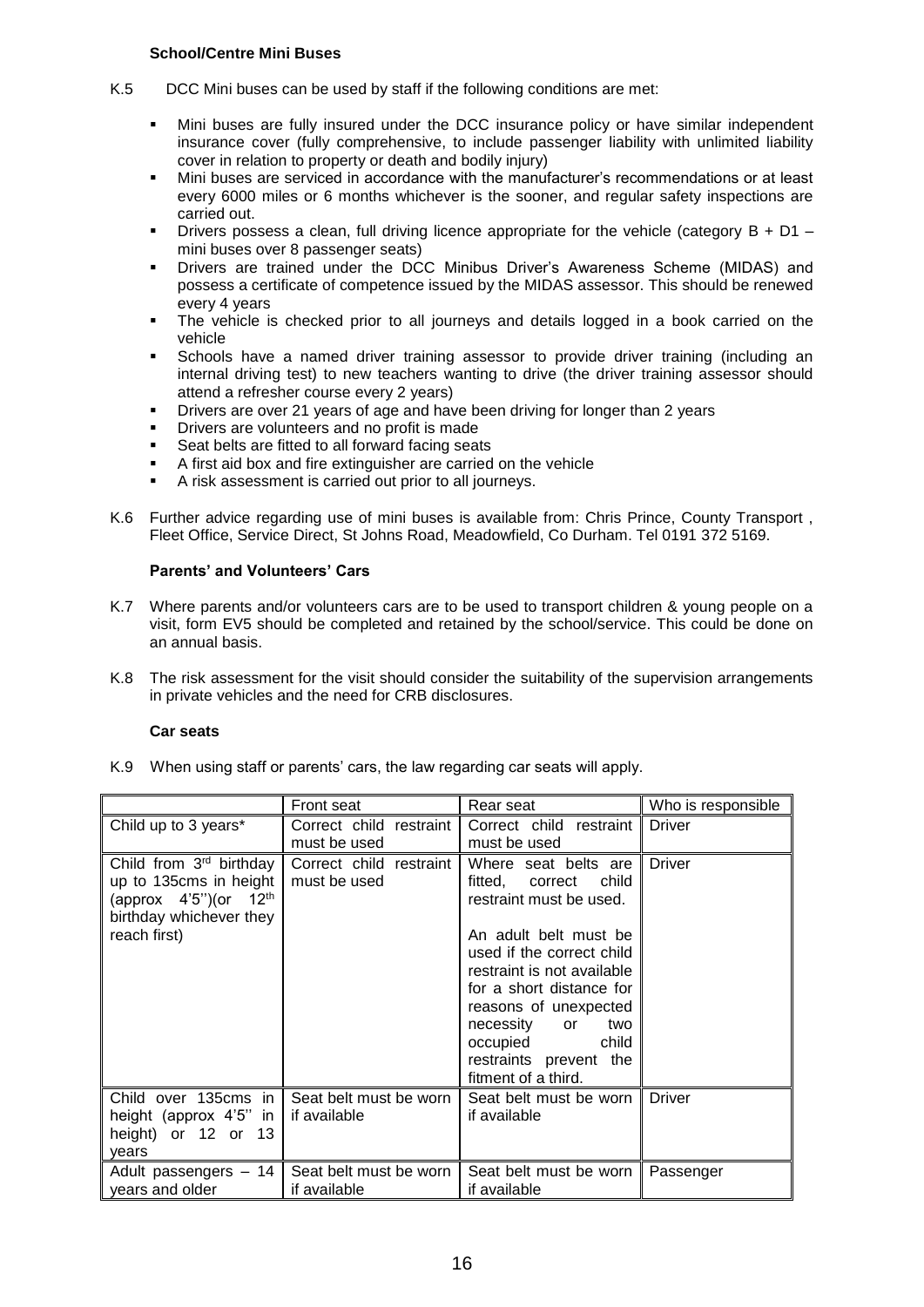\* children under 3 years must use the child restraint appropriate for their weight in all cars, vans and other goods vehicles. They cannot travel if a vehicle does not have seat belts installed.

If no seat belts are fitted in the front, then children under 135cms in height (who are also under 12 years of age) cannot travel in the front.

"Child restraints" is a collective term in the seat belt wearing legislation for baby seats, child seats, booster seats and booster cushions.

The type of child restraint to be used is determined by the weight of the child.

- Group 0 and Group 0+. These are baby seats rear facing for child up to 10kg and up to 13kg respectively. (approx age birth to  $9 - 12$  months
- Group I. Child seats forward facing for children 9kg to 18kg (approx 9 months to 4 years)
- Group II. Booster seats for children from 15kg to 25kg (approx 4 to 6 years), or 15kg to 36kg
- Group III. Booster cushions for children from 22kg and up to 36kg (from approx 6 years)

# **L Use of External Providers**

- L.1 Schools and CYPS Services will regularly employ other organisations to provide an element of instruction, staffing and guiding on educational visits. In such cases an External Provider Form (EV6) must be completed unless they hold a LOtC Quality Badge. This will include -
	- activity centres
	- ski companies
	- educational tour operators
	- overseas expedition providers
	- climbing walls where instruction is provided by climbing wall staff
	- **•** freelance instructors of adventurous activities
	- youth hostels where instruction is provided
	- voluntary organisations e.g. scouts where instruction is provided.
- L.2 An External Provider Form (EV6) is **not** required for
	- establishments/venues which hold a Learning Outside the Classroom (LOtC) Quality Badge
	- youth hostels where accommodation only is used
	- hotel, B&B accommodation etc
	- camp sites
	- museums, galleries etc
	- tourist attractions
	- theme parks
	- farms
	- coach train or airplane complies
	- swimming pools
	- climbing walls where instruction is provided by a member of your own staff
	- volunteer instructors of adventurous activities.
- L.3 Where an External Provider Form is required this should be sent to the External Provider well in advance of the proposed visit and before any contractual agreement is signed or financial commitment is made.
- L.4 The decision to select an external provider is the responsibility of the EVC and Head Teacher / Service Manager. Completion of the External Provider Form does not necessarily signify that the venue meets the needs of your group. A pre-visit and further information, such as references, should also be used to judge a providers suitability. Reference to the LOtC quality badge scheme can be found on the Intranet and Extranet, as well as from www.lotcqualitybadge.org.uk
- L.5 If the External Provider makes any alterations to the wording of the form or is unwilling to comply, then you must discuss this with the provider and if necessary the CYPS Health & Safety Team. The form does not need to be forwarded to the CYPS Health & Safety Team unless specifically requested.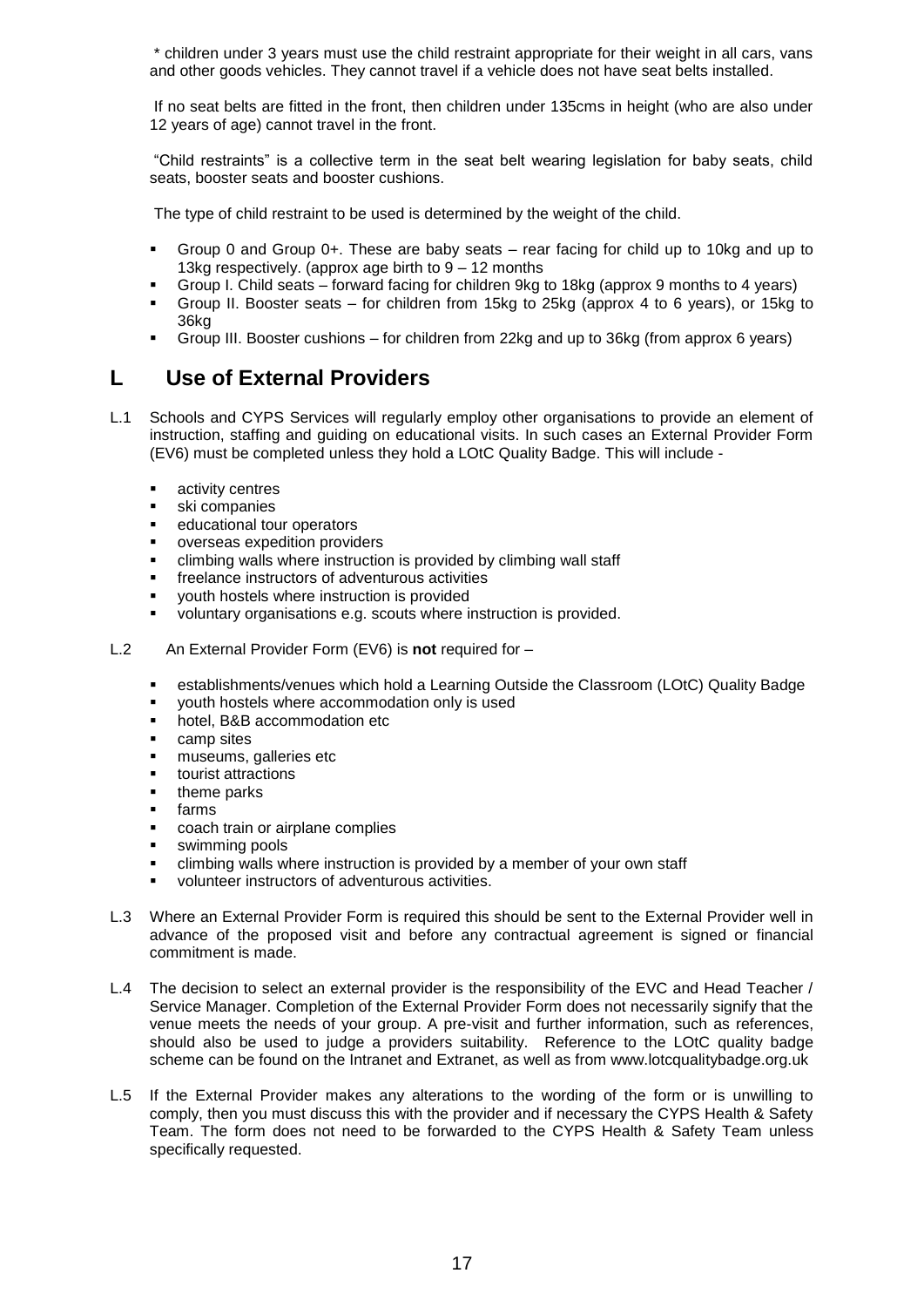## **M Risk Assessment**

- M.1 Risk assessment is nothing more than a careful examination of what could cause harm to people, together with an identification of the control measures necessary in order to reduce the risks to a level which, in the professional judgement of the person carrying out the risk assessment, is deemed to be acceptable. The process is applicable to all visits.
- M.2 There are three 'levels' of risk assessment. These are summarised below, and further detailed in the DfES Part 1 supplement: 'Standards for LEAs in Overseeing Educational Visits' Para 17–36.

#### **a) Generic and Venue – (normally already in place)**

- M.3 These will apply to all visits of a particular type as the nature of the visit remains constant and the same general controls will apply each time. Typically schools/services and venues will have generic risk assessments for routine visits to avoid unnecessary repetition when organising visits and to ensure that there is a consistent approach to managing risk.
- M.4 The CYPS Health & Safety Team have produced a series of generic risk assessments. These are available on the extranet or by contacting the CYPS Health & Safety Team.
- M.5 When using generic risk assessments the group leader must ensure that the risk assessment is relevant to the proposed visit. The group leader should ensure that the controls in the generic risk assessment are in place and evaluate if this is suitable and sufficient, or if further action is necessary. This should then be signed and dated by the group leader.

#### **b) Event Specific Risk Assessment – (carried out before the visit takes place)**

- M.6 This considers any **significant hazards** or risks relating to a visit that are not covered within the Generic Risk Assessment, and should take into account the venue, activities, group, transport, plan B, etc. 'Significant' implies those hazards that could result in serious harm or affect several people. The process should identify the hazards, who might be affected by them, and the measures in place to control the risks.
- M.7 The Risk Assessment must be recorded (normally by the Group Leader), using the Risk Assessment Form EV2 (or alternative) and approved by the EVC before the visit takes place.

#### **c) On-going – (carried out continuously throughout the visit)**

- M.8 The on-going monitoring of all aspects of the visit by the Group Leader and other staff is the single most important aspect of risk management of visits, and hence safety. Risks should be monitored throughout the visit, and where appropriate activities must be modified or curtailed (e.g. Plan B) to suit changed or changing circumstances. **This is the responsibility of all involved in the visit, not just the Visit Leader**.
- M.9 It is not necessary to record on-going risk assessments during the visit, although notes of significant events or decisions can assist the post-visit review following an incident or accident.
- M.10 An activity should only take place / continue if, in the professional judgement of the Group Leader and/or supervising members of staff, the residual risk following implementation of any control measures is deemed to be acceptable.
- M.11 Relevant aspects of the risk assessment process should be shared with staff and helpers involved in the visit, as well as participants and where appropriate parents.
- M.12 Participants who are involved in a visit's planning and organisation, and who are well prepared, will make more informed decisions and will be less at risk. It is therefore good practice to involve participants in the risk assessment process.

# **N The 'Learning Outside the Classroom' Quality Badge**

N.1 The DCSF has worked in partnership with the Learning Outside the Classroom National Advisory Group to develop a learning outside the classroom quality badge for provider organisations.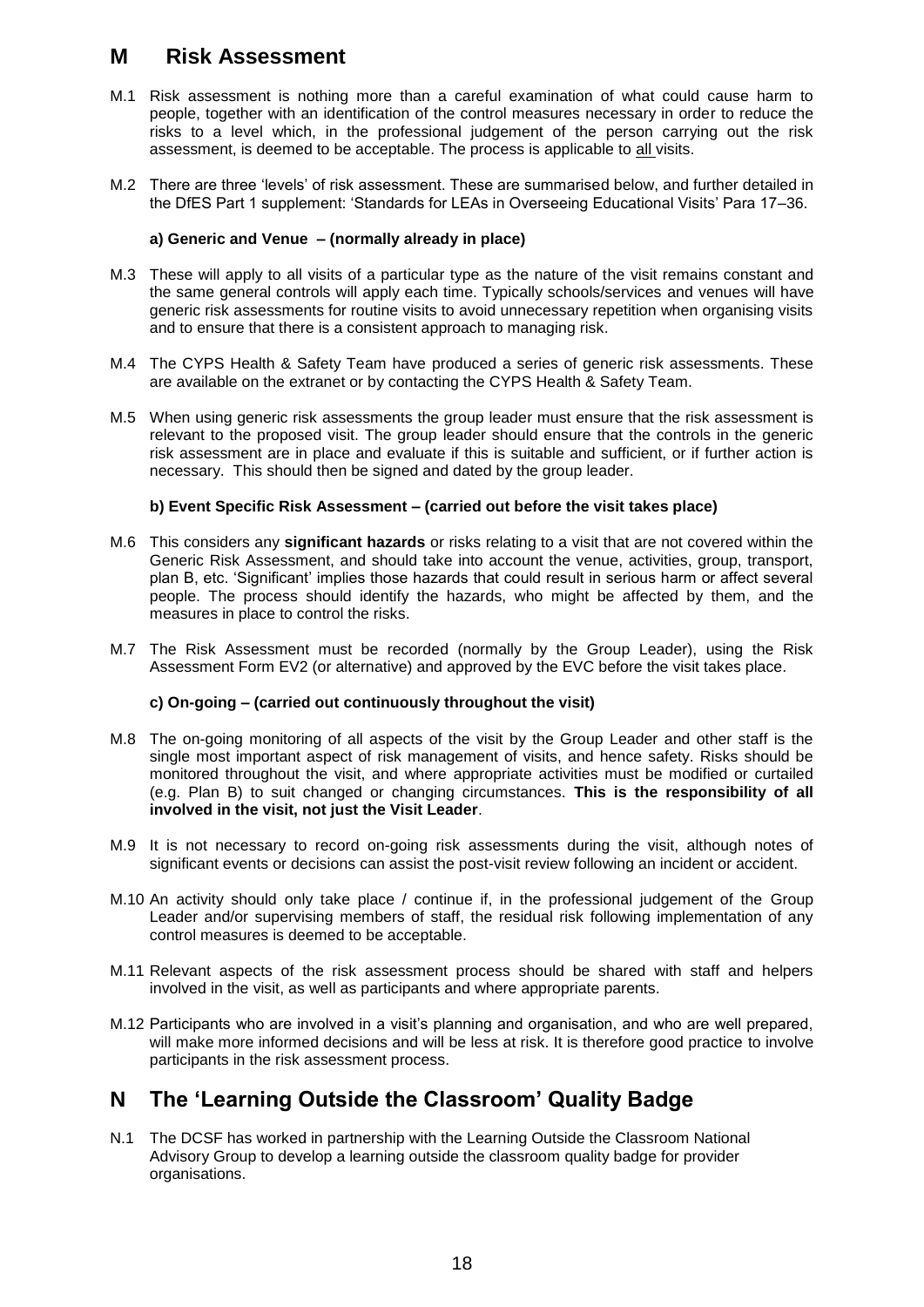- N.2 A Quality Badge will be awarded to a LOtC provider who
	- **■** Has pledged to engage in an on-going process to sustain high quality learning outside the classroom.
	- **EXECT** Has a process in place to assist users in planning the learning experience effectively.
	- Provides accurate information about it's offer.
	- **•** Offers activities, experiences and resources which meet learners needs.
	- Reviews the experience with you and acts on feedback.<br>■ Manages risk effectively
	- Manages risk effectively.
- N.3 Further information on the Quality Badge scheme can be found on the educational visits pages of the Intranet and Extranet, as well as from [www.lotcqualitybadge.org.uk](http://www.lotcqualitybadge.org.uk/)

## **O Adventurous Activities**

- O.1 The Activity Centres (Young Person's Safety) Act 1995 and the Associated Adventure Activities Licensing Regulations 2004 are in place to ensure the safety of young people involved in adventure in hazardous environments. Schools and youth groups planning to visit an adventure centre in the UK should check on the licence status of the provider to ensure the centre is licensed to deliver adventurous activities with young people (www.aals.org.uk).
- O.2 Many of the activities children and young people take part in do not require a licence and will be covered within existing health and safety legislation. However, the following activities (where undertaken by young people under 18 years of age and over 18's in full time education in Durham Schools and unaccompanied by a parent), need an Adventure Activities Licence (AALS):

**Climbing** – climbing, sea-level traversing, abseiling or scrambling over natural terrain or certain man-made structures requiring the use of special rock-climbing or ice-climbing equipment or expertise, gorge walking and ghyll scrambling.

**Trekking** – going on foot, horse, pony, pedal cycle, skis (not piste), skates or sledges over moorland (open uncultivated land) at any height, or on ground over 600 metres above sea level when it would take 30 minutes to reach an accessible road or refuge. Off-piste skiing also requires a licence.

**Caving** – the exploration of underground passages, disused mines, or natural caves which requires the use of special equipment or expertise.

**Watersports** – sailing, canoeing, kayaking, rafting and windsurfing, on the sea, tidal waters including estuaries, the tidal reaches of rivers, sea lochs and harbours, inland waters at a location where any part of those waters is more than 50 metres from the nearest land, and turbulent inland waters such as weirs, rapids, waterfalls and fast flowing currents. Rowing is exempt.

#### O.3 **Children & Young People's Services holds a licence in the climbing, water sports and trekking activity categories.**

The specific activities covered are -

- Abseiling *- (Single pitch crags)*
- **Gorge Scrambling**
- **Hill Walking & Mountaineering**
- Improvised Rafting *- (Sheltered inland waters )*
- Kayaking *- (Sheltered inland water, and rivers up to Grade 2.)*
- Open Canoeing *- (Sheltered inland water, and rivers up to Grade 2.)*
- Off-Road Cycling
- Rock Climbing *- (Single pitch crags )*
- O.4 **Single-school groups consisting of children and young people under 18 years of age and over 18's in full time education are exempt from licensing regulations and therefore do not require an AALS licence. However, such groups should still follow the AALS criteria for managing safety during adventurous activities. Group Leaders of single school groups are required to complete an Activity Leader Form (ALF) via the EVOLVE system to gain CYPS Health & Safety Team approval.**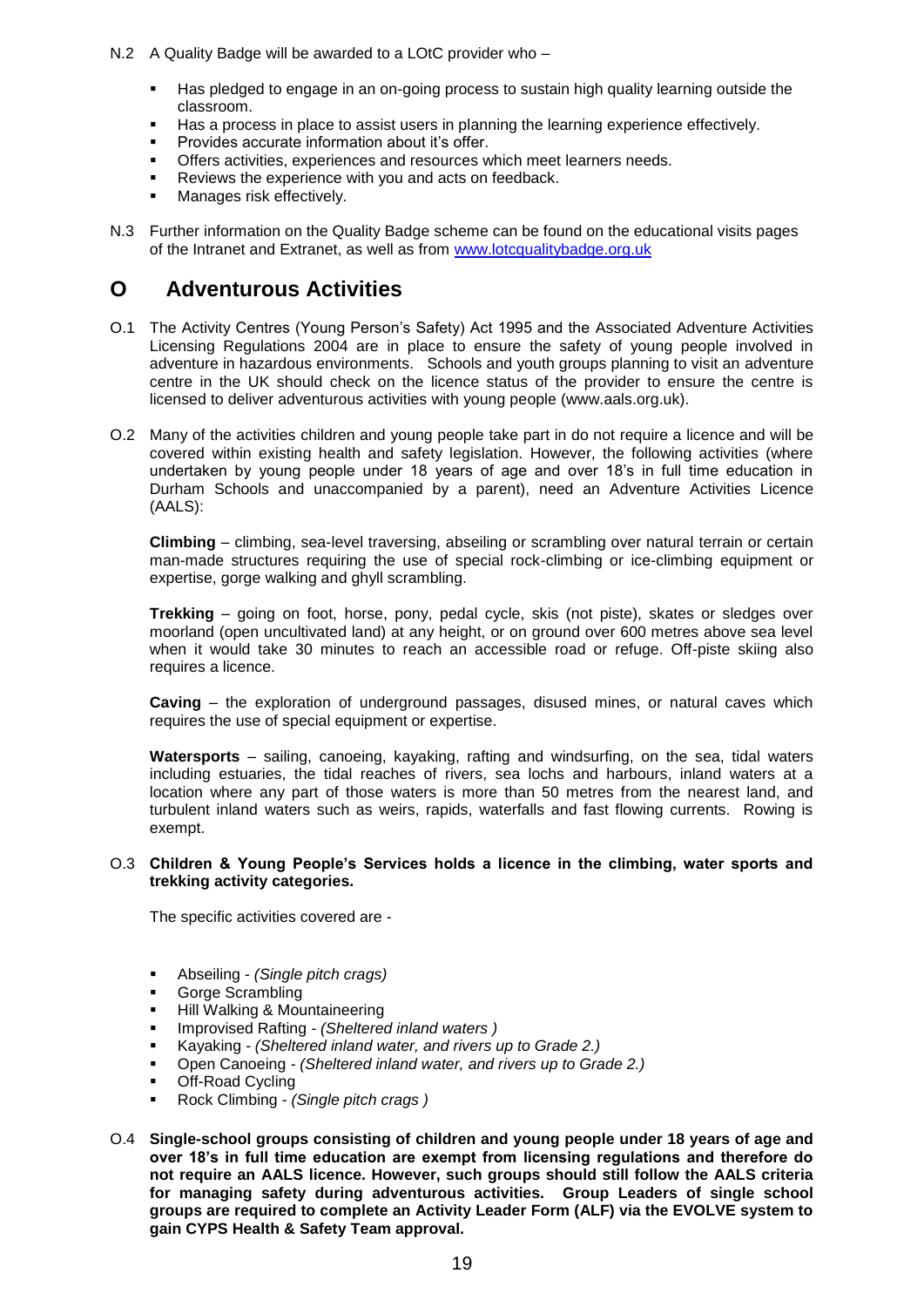- O.5 **Groups of young people from different schools, or with other group members under 18 years of age are not exempt from licensing regulations and must conform with AALS requirements**, **including holding a licence.**
- O.6 **The armed forces who offer adventure activities are not licensed by the Adventure Activities Licensing Scheme. Schools and youth groups planning such a visit should ensure adequate safety standards are observed in all activities and public liability insurance is in place.**
- O.7 **ALL AALS LICENSE VISITS REQUIRE APPROVAL VIA THE CYPS HEALTH & SAFETY TEAM REGARDLESS OF WHETHER THE GROUP WILL BE LED BY A SCHOOL, SERVICE OR ANOTHER LICENSED ACTIVITY PROVIDER.**
- 0.8 **Approval for CYPS staff to lead an adventurous activity (using the online Activity Leader Form)**

#### **PROCEDURE FOR OBTAINING APPROVAL**

- O.9 Staff who wish to **lead** (i.e. supervise or instruct) an adventurous activity must obtain prior approval from the CYPS Health & Safety Team before the activity may take place.
- O.10 The proposed leader must have their own 'Account' on EVOLVE (obtainable via their EVC). In the 'My Details' section of their account the leader must enter details of any adventure activity awards held, including dates, and upload copies of these awards.
- O.11 The EVC (or Group Leader) should request approval for the visit via EVOLVE as usual. During this process EVOLVE will ask for an Activity Leader Form (ALF) to be completed, which will request further details regarding the proposed venture (e.g. dates, venues, numbers, etc). The ALF will then be embedded within the approval request for that particular visit.
- O.12 On receipt of an approval request (and embedded ALF), the CYPS Health & Safety Team will consider the proposed activity relative to the leader's stated competencies and qualifications.
- O.13 Where approval is granted for the member of staff to lead the activity, the visit will be approved by the CYPS Health & Safety Team via EVOLVE.
- O.14 Where approval is not granted, the approval request will be returned to the EVC with an attached note. Where this is the case the member of staff concerned must not lead the activity.

#### **CRITERIA FOR APPROVAL**

- O.15 Approval will normally be granted where the leader of the activity has recent relevant experience, and:
	- is appropriately qualified through the relevant National Governing Body, *or*

• has a 'Statement of Competence' from an appropriate 'technical adviser'. For most activities the competence required of a technical adviser is stipulated by the activity's National Governing Body. For further clarification regarding a technical adviser 'Statement of Competence' please contact the CYPS Health & Safety Team.

- O.16 In some cases approval may be granted where no qualification is held, but the person concerned is deemed by the CYPS Health & Safety Team to have a sufficient level of competence in addition to recent relevant experience.
- 0.17 In cases where no National Governing Body exists, we will make a decision based on factors which may include: technical advice, the leader's stated competence, observed competence, past experience, attendance at training courses, etc.
- O.18 Approval will always be subject to a requirement that the leader must operate at all times within the remit of his/her qualifications and competence, and in accordance with National Governing Body Guidelines where these exist. Approval may also be subject to other conditions which will be specified by the local authority specific to the visit.
- O.19 Where there is insufficient information for us to make a decision regarding approval, then the applicant may be asked to provide further information (e.g. evidence of awards, experience, log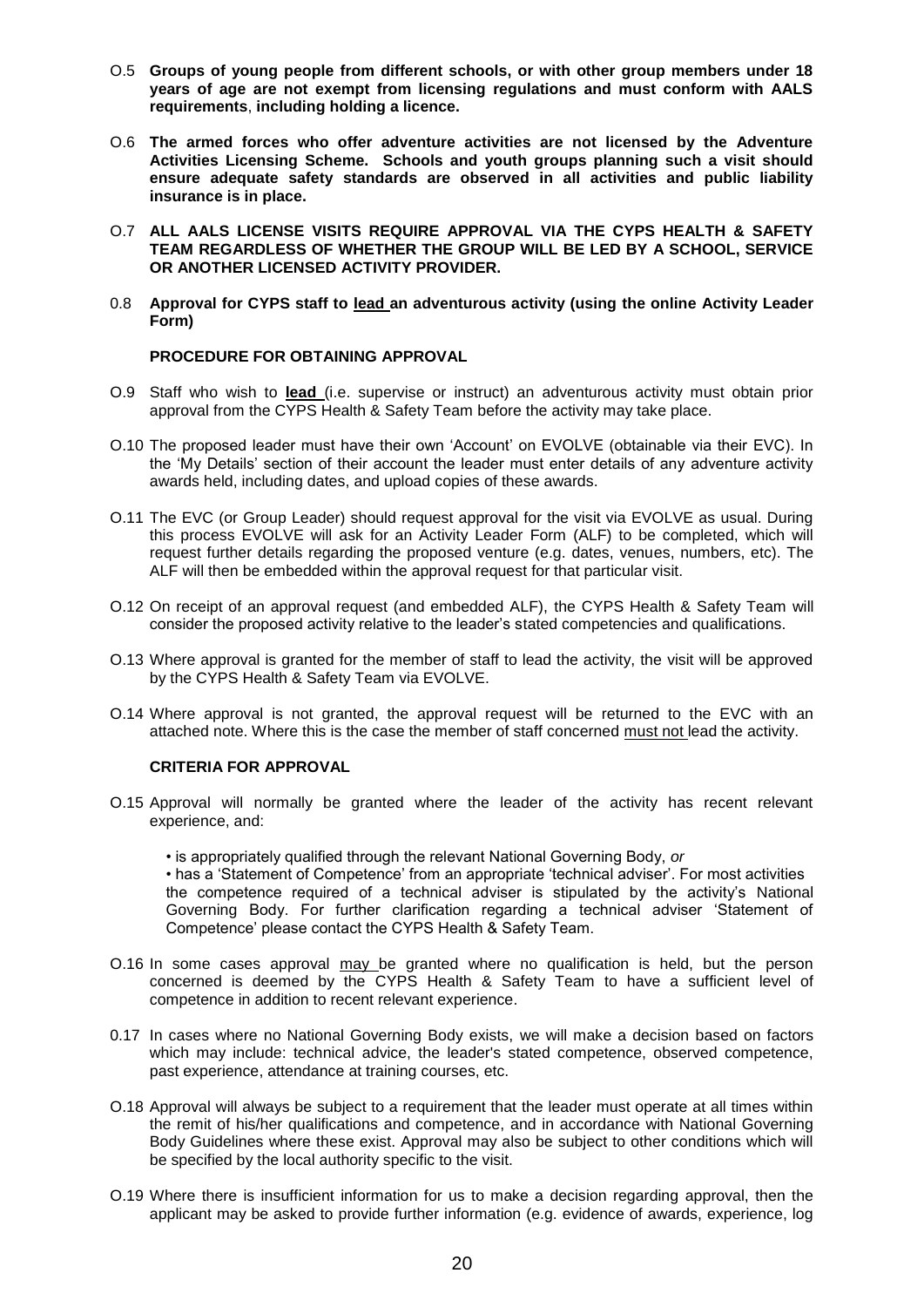book details, etc). In some cases a meeting with the applicant may be requested by the CYPS Health & Safety Team.

O.20 The approval granted is solely in respect of a member of staff's authorisation to lead the technical aspects of the specific adventurous activity detailed. It is not an indication in respect of other aspects of the visit such as general management and supervision skills, the assessment of which may be the responsibility of Head Teacher / Service Manager and/or EVC.

# **P The Duke of Edinburgh's Award**

DCC is the Operating Authority for The Duke of Edinburgh's Award. The guidelines in this document must be used when managing expeditions and other activities relating to The Duke of Edinburgh's Award.

## **Responsibility for Safety**

The Head Teacher/ Service Manager is responsible for ensuring that teachers/youth workers are fully qualified and experienced and hold the relevant National Governing Body Qualification for work in the outdoors.

The qualified and experienced leader has full responsibility for the safety of the young people whilst out on expedition. Suitably experienced and competent assistant leaders and other adults should work under the direction of the group leader and must be competent in the task they are asked to undertake.

## **Notification/Approval Procedures for Expeditions**

All Duke of Edinburgh's Award expeditions are regarded as 'adventurous' and require our approval:

In addition, if groups venture into Duke of Edinburgh's Wild Country Areas then the appropriate expedition co-ordinator must be notified in line with the following guidance:

- Ventures that are fully accompanied do not need to notify the Wild Country Panel Expedition Co-ordinator.
- Ventures that are unaccompanied for part of the venture or wholly unaccompanied, (practice or qualifying) do need to notify the Wild Country Panel Expedition Co-ordinator.
- Notification needs to be received **6 weeks** prior to the venture if assessment is required or **4 weeks** if assessment is not required. Route cards and route tracings must accompany the Green Notification forms.
- A local pre check of the group is required approximately 2 weeks before qualifying ventures to confirm the competence of the group. The High Pennines and Durham Dales Wild Country Assessor Network will carry this out.
- A copy of the Green Expedition Notification form (green form) must be sent online through EVOLVE.

Those organising expeditions need to be aware of the conditions and guidance in the Duke of Edinburgh Handbook, Programmes File and Expedition Guide.

Details of the Wild Country Expedition Areas appear on the Duke of Edinburgh website [www.dofe.org](http://www.dofe.org/) and up to date list of expedition co-ordinators also appear on the website. Further D of E advice can be obtained from Sue Turnbull on 0191 3839178.

# **Q Residential Visits**

- Q.1 All residential visits must be submitted for CYPS Health & Safety approval, using EVOLVE, at least 3 weeks before the visit is due to take place.
- Q.2 The 'External Provider Form' must be completed if there is an element of instruction, staffing or guiding as part of the agreement with the accommodation provider (see section L).
- Q.3 Mixed groups should be accompanied by at least 1 male and 1 female member of staff. If a responsible adult is used such as a partner, parent or student, the relevant criminal records bureau checks must be obtained. For primary aged children it may be acceptable for female teachers only to accompany mixed groups, provided the EVC, Head Teacher, parents and staff involved are fully satisfied with this arrangement.
- Q.4 If the residential accommodation has not been used before, a preliminary visit is strongly recommended. If this is not practical, for example due to distance, the group leader should make sufficient enquires with the accommodation to be satisfied that it will be suitable for the group involved.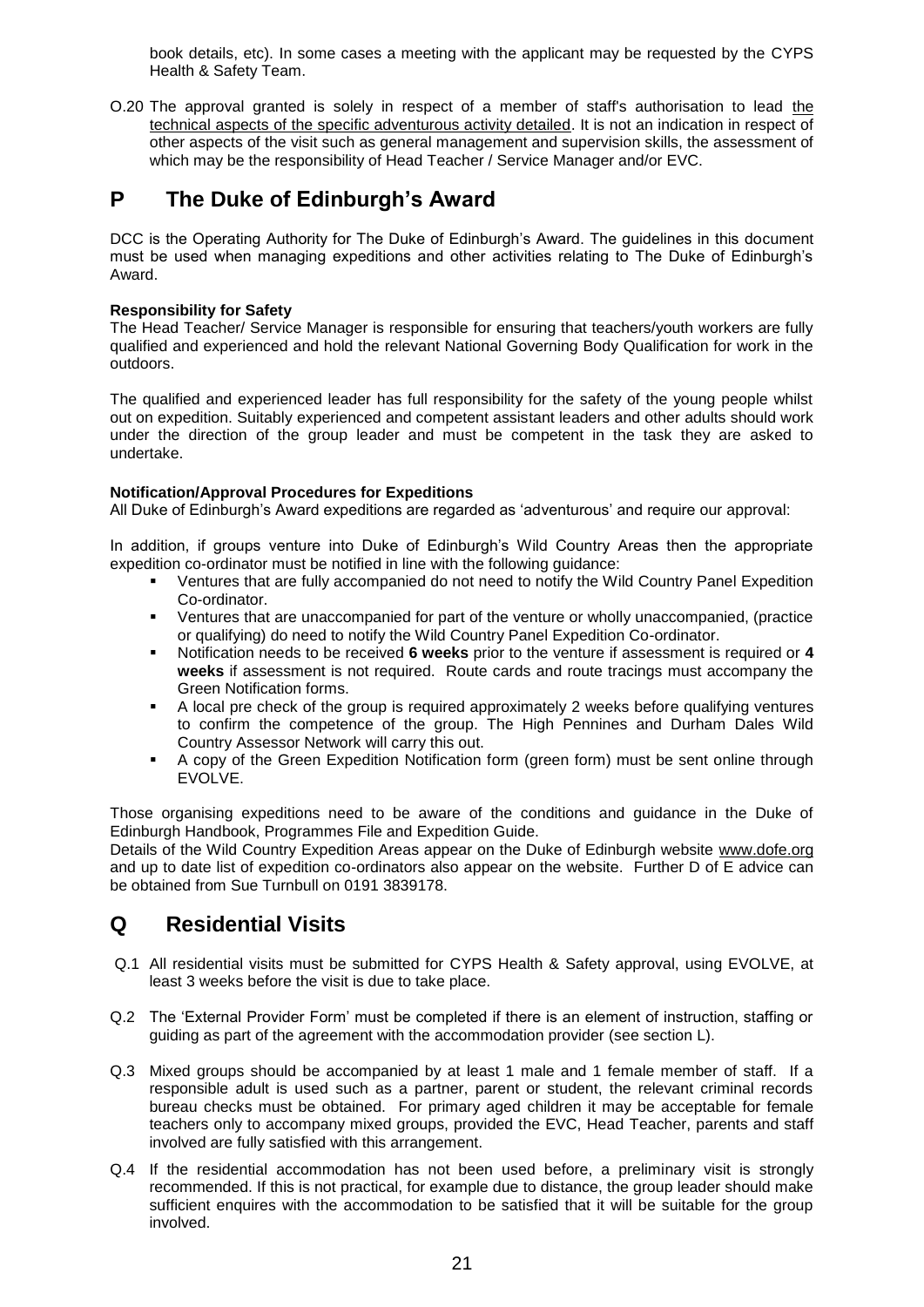- Q.5 On arrival it is advised that staff check out the accommodation, rooms, campsites etc and report any damage to the head of centre/manager before pupils access the rooms.
- Q.6 Teachers should be accommodated on every floor where there are children or young people.
- Q.7 In the absence of 24 hour staffing of hotel/hostel reception areas, external doors and windows should be made secure to prevent unauthorised visitors or intruders.
- Q.8 All staff and young people should be aware of the emergency procedures and escape routes in the event of fire.

## **R Visits Abroad**

- R.1 Visits abroad provide valuable and rewarding educational experiences. Such visits require detailed planning and preparation. Group leaders should seek to ensure they use the services of a reputable tour operator experienced in group travel. Air travel organisers may be licensed through ATOL (Air Travel Organisers License) for all or part of a package. This licence is a legal requirement and provides security against a licence holder going out of business. It is recommended that establishments use tour companies which are members of a Department of Trade approved bonding body; such as ABTA (Association of British Travel Agents) or AITO (Association of Independent Tour Operators). Ensure you have ready access to your insurance company telephone number. The Package Travel Regulations 1992 may apply. Where schools independently provide a package they should ensure they act within the regulations.
- R.2 In addition to the Planning Checklist group leaders should:
	- **Ensure the 'External Provider Form' is completed if there is an element of instruction,** staffing or guiding as part of the agreement with the tour operator.
	- Identify whether there are medical requirements imposed by the country to be visited.
	- Ensure a European Health Insurance Card is obtained for all visits to member countries of the European Union, available from Post Offices or freephone 0800 555777.
	- Ensure the group has comprehensive travel insurance covering all proposed activities.
	- Enquire about insurance cover should a parent need to travel out to the resort as a result of an accident/incident involving their child. Some policies provide cover for only 1 parent to travel whilst others will pay for both parents. These details must be shared with parents prior to the departure of the group.
	- Ensure all children and young people, teachers and accompanying adults' passports are current and suitable to enter the destination country.
	- The group leader knows the international dialling code in the event of a serious accident or the emergency contact needs to be informed.
	- The group leader should make regular contact with the school throughout the visit to keep contacts informed of significant events.
	- Identify an emergency contact at home/back at base who holds a valid passport and could travel out to the area to support the group leader in the event of an emergency.
	- Brief children and young people about any local hazards and emergency procedures, including the use of telephones.
	- Risk assess all activities planned for the visit, particularly hotel swimming pools and all adventurous activities.
	- Discuss any local customs and cultural issues.
	- Agree codes of conduct with children and young people.
	- Check visa and passport requirements including those children and young people classed as non-UK residents. Ensure all members of the party carry the address and telephone number of the hotel or hostel in case of separation.
	- It is good practice for each child or young person to carry a card with a contact telephone number of the group leader or residential base, to call if he/she becomes lost. Children and young people should be instructed to go to a local shop or approach a police official and show the card if he/she becomes separated from the group.
	- Consider language ability as part of their risk assessment.
	- Photocopies of passports and other essential documentation may prove useful. Copies should also be held by the emergency contacts in the UK.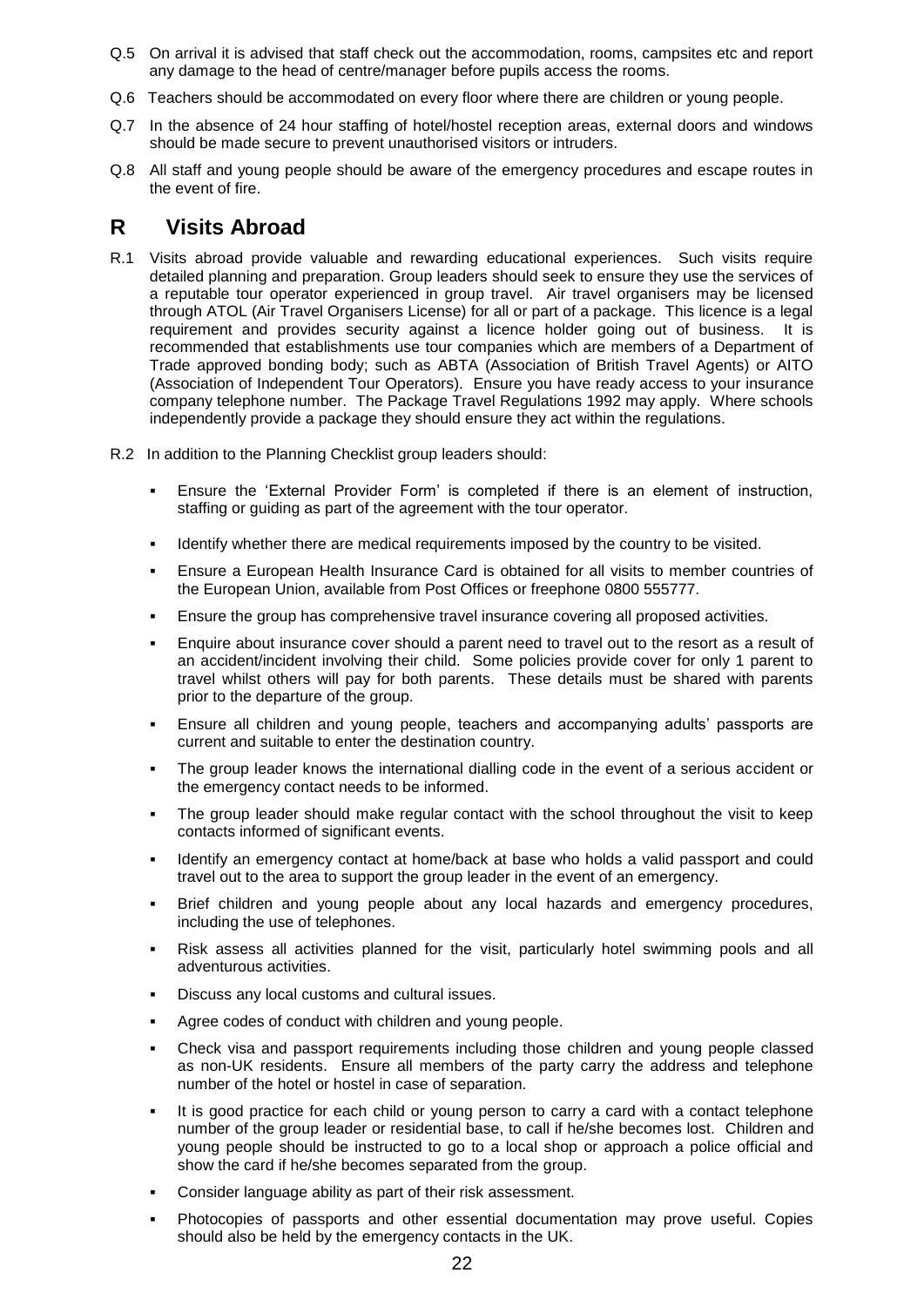- Seek advice from the Foreign and Commonwealth Travel Advice Unit or the Suzy Lamplugh Trust for visits to Third World or sensitive countries. (See Appendix - contacts and publications).
- Register with the Foreign Office LOCATE service. (online at fco.gov.uk)
- R.3 Approval should be sought from the CYPS Health & Safety Team via EVOLVE at least 3 weeks in advance or at the planning stage, whichever is the earlier. Group leaders are encouraged to have a 'plan B', making alternative arrangements so they are prepared should the need arise to change the itinerary due to unforeseen circumstances.
- R.4 In normal circumstances each party should be accompanied by two adults, at least one of whom should be a member of staff. Further advice can be provided by CYPS Health & Safety Team on 0191 383 6513.

# **S Snowsports**

- S.1 Snowsports (skiing and snowboarding) are regarded as adventurous activities, and the visit must therefore be approved by the CYPS Health & Safety Team.
- S.2 Group Leaders are particularly encouraged to consider the benefits of snowsports visits taking place during term time as opposed to during the holiday periods. These benefits include: greater choice generally, less queuing for lifts, less crowded slopes therefore less chance of collisions occurring, less crowded resort, higher possibility of 'sole use' of accommodation, lessons more likely to be conducted by permanent snowsport establishment instructors (as opposed to 'casual' instructors), greater likelihood of English speaking instructors, considerable cost savings through avoiding high season (possibly allowing more young people to participate), etc.
- S.3 A member of staff intending to organise a snowsport visit (but not instruct, lead or supervise on snow) is strongly recommended to hold the Ski Course Organiser Award (SCO), administered by Snowsport England. Tel. 0121 501 2314 www.snowsportengland.org.uk and must have previously accompanied at least one educational snowsports visit.
- S.4 Young people may only ski or snowboard when under the direction of an appropriately qualified and competent person. This would normally be an instructor employed by the local snowsports establishment. Visit organisers should therefore consider the merits of fully instructed lessons of 4/5 hours duration per day.
- S.5 Where a travel company or ski tour operator is providing an element of instruction, staffing or guiding, the 'External Provider' form should be completed.
- S.6 A member of staff intending to lead skiing or snowboarding (i.e. not using a ski school instructor) must:
	- a) be qualified as below, *and*
	- b) have been approved by the CYPS Health & Safety Team, *and*
	- c) operate at all times within the remit of their qualifications and competence.

**Skiing:** The minimum qualification to lead skiing on snow is:

- The Alpine Ski Course Leader Award (ASCL) of Snowsport England Tel. 0121 501 2314 www.snowsportengland.org.uk *or*
- The Alpine Ski Leader Award (ASL) of Snowsport Scotland Tel. 0131 445 4151 www.snowsportscotland.org.uk *or*
- A statement of competence by an appropriate 'technical adviser'.

**Snowboarding**: The minimum qualification to lead snowboarding on snow is:

- The Snowboard Leader Award (SBL) administered by Snowsport Scotland Tel. 0131 445 4151 www.snowsportscotland.org.uk *or*
- A statement of competence by an appropriate 'technical adviser' (see Z.7).
- S.7 Suitable helmets must be worn by participants at all times when:
	- a) aged under 8 *or*
	- b) racing *or*
	- c) aged under 14 in Italy.
- S.8 Young people must not participate in off-piste activities.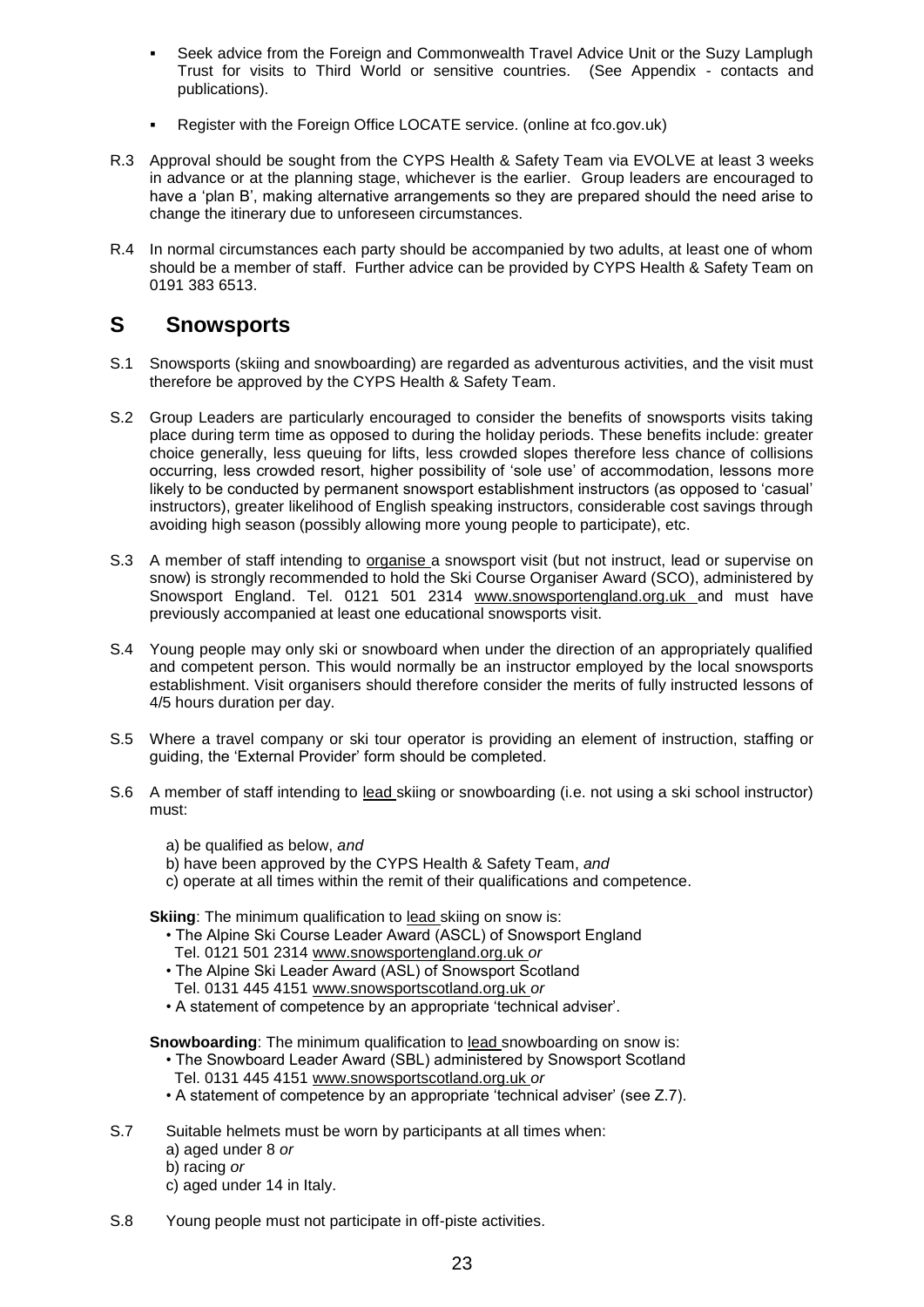# **T Overseas Expeditions**

- T.1 Overseas expeditions can potentially bring immense educational benefits to children and young people, and CYPS fully supports and encourages overseas expeditions that are correctly planned, managed, and conducted.
- T.2 Overseas Expeditions (for the purposes of this document) are defined as those which typically take place in remote areas of the world and/or in developing countries.
- T.3 DCC places stringent requirements on Overseas Expedition providers, and establishments may therefore need to allow up to 12 months for CYPS Health & Safety Team approval to be granted.
- T.4 External providers should complete the 'External Provider' form if they are supplying an element of instruction, staffing or guidance.
- T.5 Further guidance is contained within 'Guidance for Overseas Expeditions, Edition 3' (download via EVOLVE). This should be referred to when the proposal is initiated (normally 18-24 months before the venture). This document includes a checklist of vital aspects that **must** be considered prior to the establishment making a commitment with an external provider. In particular, establishments should consider the educational aims of the visit, that appropriate progression takes place, and that the requirements relating to 'Best Value' are met. Overseas expedition providers are required to comply with the minimum standards specified in this document.
- T.6 The CYPS Health & Safety Team strongly recommend that the Group Leader attends the one day 'Overseas Expeditions and Fieldwork: a Course for Teachers and Youth Leaders' course organised by the Royal Geographical Society and endorsed by the national Outdoor Education Advisers' Panel.
- T.7 Further details are available at: [www.rgs.org/eac](http://www.rgs.org/eac) email: eac@rgs.org or contact CYPS Health & Safety.

# **U Exchange Visits**

- U.1 The success of a foreign exchange is largely dependent on good relationships, planning and communication with staff in the host school. In particular group leaders should ensure:
	- All group members have easy and accessible contact in the host country, preferably by telephone with a member of their own staff.
	- Children and young people are aware of the ground rules agreed between the party leader and the host family.
	- Appropriate pairing arrangements are made.
	- Host families are aware of any medical or dietary needs.
	- There are clear arrangements for collecting and returning children and young people.
	- The school retains a list of all children and young people involved (including host children) and their family names and addresses.
	- Children and young people living with host families should have easy access by telephone to their teachers.
	- Children and young people are briefed regarding emergency arrangements and encourage contact with their staff in the case of anxiety or concern.
	- UK host families should have DCC CRB clearance.
- U.2 Host families will not be subject to UK law. Group leaders should seek reassurances from the host school regarding procedures for vetting the suitability of host families. The host school or placing agency should have appropriate measures in place for carrying out checks to ensure the health, safety and welfare of exchange children and young people. If these are not in place the group leader should seek further assurances and/or reconsider whether the visit should take place.

# **V Water Margin Activities**

V.1 Further information can be found in the publication "Group Safety at Water Margins". (DfES)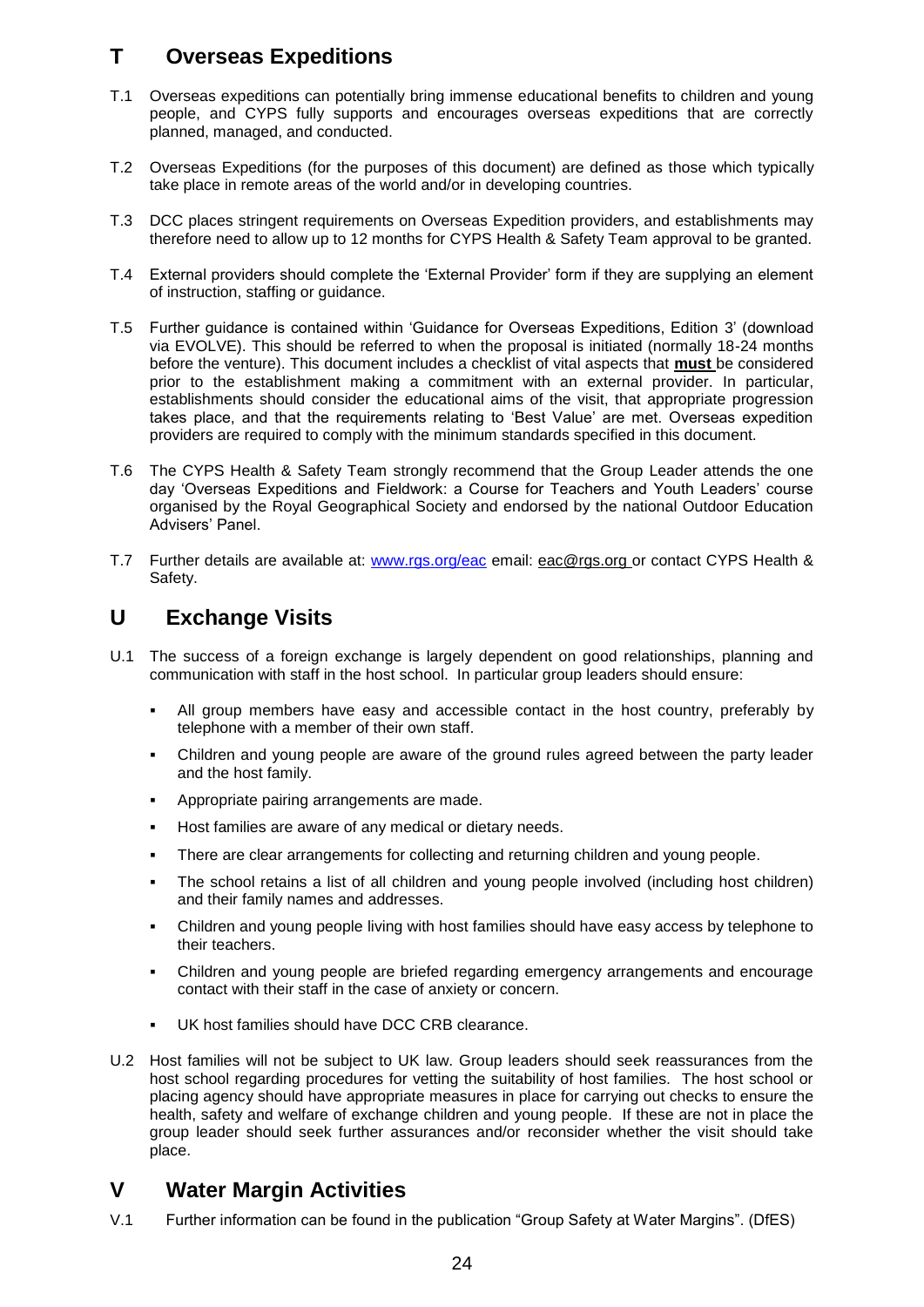- V.2 Water margin activities are defined as learning activities that take place near or in water such as a walk along a riverbank or sea shore, collecting from ponds and streams, or paddling / walking in gentle, shallow water. It does not apply to swimming and other activities that require water safety qualifications and equipment, or water-going craft. Note that 'shallow' generally means up to the knees.
- V.3 As with all activities the group leader's judgment will be paramount. The activity or journey should be matched to the party in terms of aims, terrain, distance, equipment available, clothing worn, weather conditions (both current and forecast), degree of supervision and time available.
- V.4 Specific approval from CYPS Health & Safety Team is not required for water margin activities.
- V.5 Water margin activities should be approved by the Head Teacher / Service Manager and recorded on EVOLVE.
- V.6 If the planned activity exceeds the above definition, the visit is 'water based' and will therefore require approval from the CYPS Health & Safety Team.

## **W Water Based Activities**

- W.1 'Water based' activities are regarded as adventurous and therefore require approval from the CYPS Health & Safety Team via the EVOLVE website.
- W.2 The responsibility for safety will therefore rest with either:

a) **an external provider** – in which case the 'External Provider Form' should be completed, or

b) **A member of school / service staff** – in which case the 'Activity Leader Form' must be completed via EVOLVE and the persons qualifications approved by the CYPS Health & Safety Team.

- W.3 In order to participate in 'water based' activities, participants should normally be water confident. Participants who lack water confidence may still be able to take part subject to risk assessment, and taking into account factors such as the activity taking place, staff competence and supervision arrangements. Reference to National Guidelines may help in this process. The level of water confidence of all participants must be known by the activity leader prior to the commencement of 'water based' activities.
- W.4 Leaders should have a knowledge of the water conditions/ hazards (and potential changes) that might be encountered, and prepare accordingly. Local advice must be sought where appropriate in unfamiliar locations.
- W.5 Personal buoyancy conforming to the appropriate National Governing Body standard must be worn at all times by all participants in water based activities (except at the discretion of the leader in swimming activities).
- W.6 Further advice is available in DfES supplements, 'Standards for adventure' and 'Handbook for group leaders'.

# **X Beach Safety**

- X.1 The beaches and coastal areas of Durham offer a wide range of opportunities for both study based and activity based use. However, whilst presenting many challenges and interest, areas where the land meets the sea present their own inherent hazards. A high level of vigilance and supervision is needed when close to any stretch of water, even shallow water. The sea needs extra care and attention. Group leaders planning activities in coastal areas should consider the following points:
	- Tides, swell, wind, currents, sandbanks and cliffs can present difficulties. Exit routes must be checked well in advance and at all times during the visit or activity.
	- The group leader should be aware of the prevailing local conditions: surf and tide, currents, wind, cold water, weeds, polluted water and stability of the sea or river bed may all affect safety. Gain access to local information where possible.
	- Swimming is inadvisable no matter how inviting the sea may seem and should never be allowed as an impromptu activity. Group leaders who decide to allow swimming should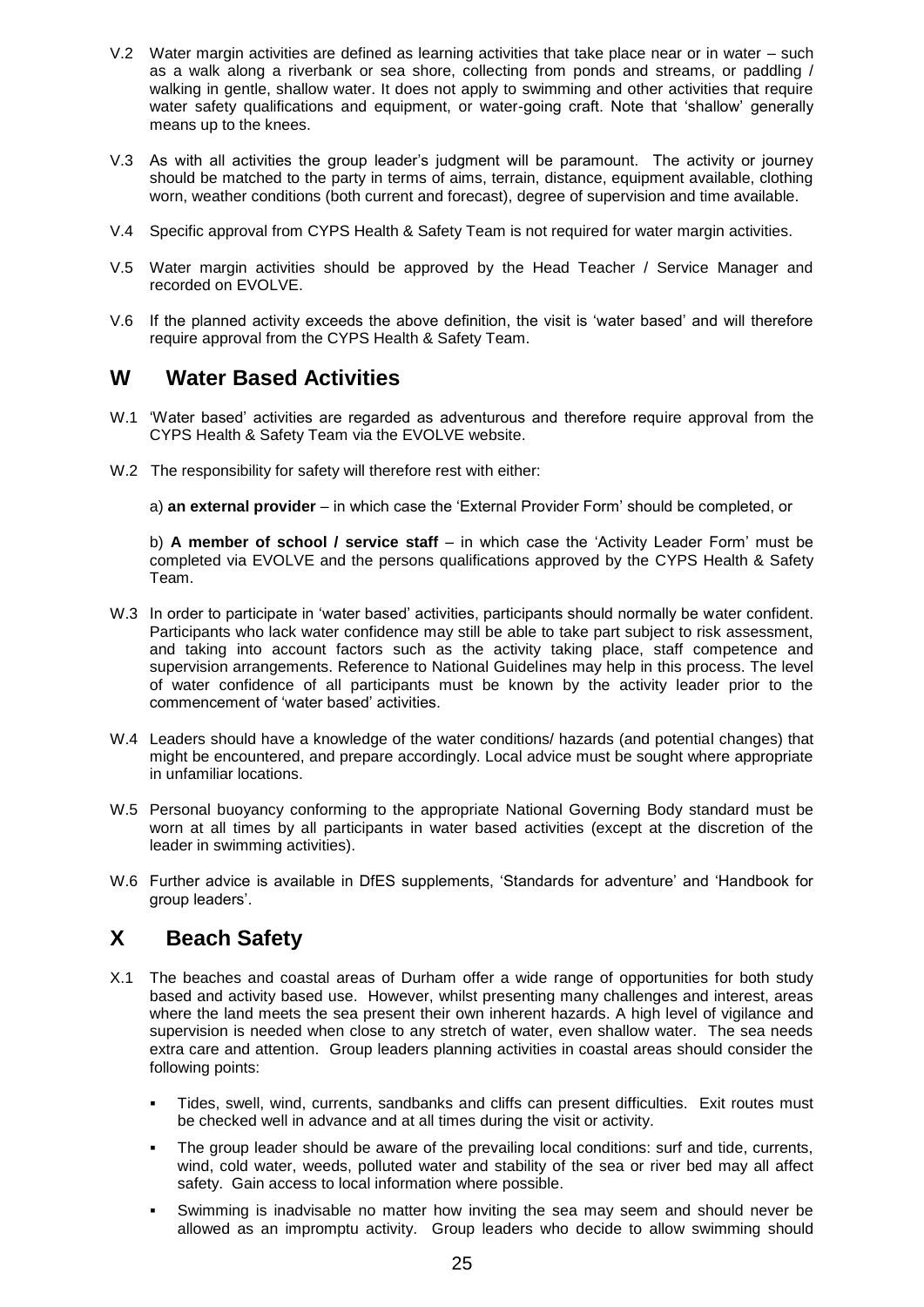ensure this is part of a carefully supervised activity conducted by suitably qualified leaders, with adequate lifeguard provision and experienced adults in the group who are qualified to enter the water to rescue a swimmer in difficulty. The group leader must be fully confident of undertaking a rescue of any member of the group and remain in control of the whole group, including those in and out of the water. See section Y for further information on swimming qualifications.

- Paddling in very shallow water needs to be strictly supervised, especially on coasts with sudden drops, submerged rocks, sandbanks or large waves. Again, the group leader must be able to remain in full control of all pupils, including those in and out of the water.
- Risk assessments for outdoor water-based activities should take account of the possibility of children who suddenly panic in cold water.
- Beaches present their own problems, particularly when large numbers of the general public are present. Establish a 'base' to which members of the group must return if separated from the rest. Look out for warning notices and flags.
- Be aware of the possible presence of dangerous debris such as glass, syringes, sewage, jelly fish, barbed wire or marker flares.
- Digging in the sand, particularly in cliffs or dunes could cause cave-ins.
- Climbing on rocky beaches and cliffs should be discouraged. Do not work or base groups under such sites or allow young people to knock down or throw stones.
- Weed covered rocks may make surfaces very slippery.
- Children, young people and staff on beach related visits should be made aware of the risk of sunburn and heat stroke. This should be considered as part of the risk assessment.
- On cliff tops remain on the path. The group leader should be at the front and a responsible adult at the back. Accompanying adults should act as a 'buffer zone' between pupils and the edge of the cliff. Cliff tops are exposed areas and may experience rapid changes in weather conditions. Clothing, route choice and group management should reflect this on very exposed paths. Be prepared to seek advice from the Coastguard, Lifeguards, the District Council, the Met Office or the CYPS Health & Safety Team. Only undertake those activities and projects which you have the necessary experience and competence to undertake.

# **Y Swimming**

Y.1 Children and young people must be supervised by a competent adult at all times whilst undertaking swimming activities. The following criteria apply:

## **Open water swimming**

Y.2 Note: CYPS Health & Safety Team approval is required for this activity.

#### For free swimming activity

a) a valid National Beach Lifeguard Qualification administered RLSS UK (or equivalent in the country visited) see www.lifesavers.org.uk

#### For structured or programmed activity

- b) a valid RLSS UK Emergency Response (Activity Supervisor) Award **or**
- c) a written statement of competence by an appropriate technical adviser.
- Y.3 In addition, the designated lifeguard must be dedicated exclusively to the group, and the location used must fall within the RLSS definition of a 'safer bathing area'. (A site evaluation form is available from RLSS UK on receipt of a large SAE.) **Swimming pools (lifeguarded)**
- Y.4 Note: CYPS Health & Safety Team approval is **not** required for this activity.
- Y.5 UK Swimming Pool safety is guided by various Health and Safety at Work Acts and Regulations. Pool operators have a duty to take all reasonable and practicable measures to ensure teaching and coaching activities are conducted safely.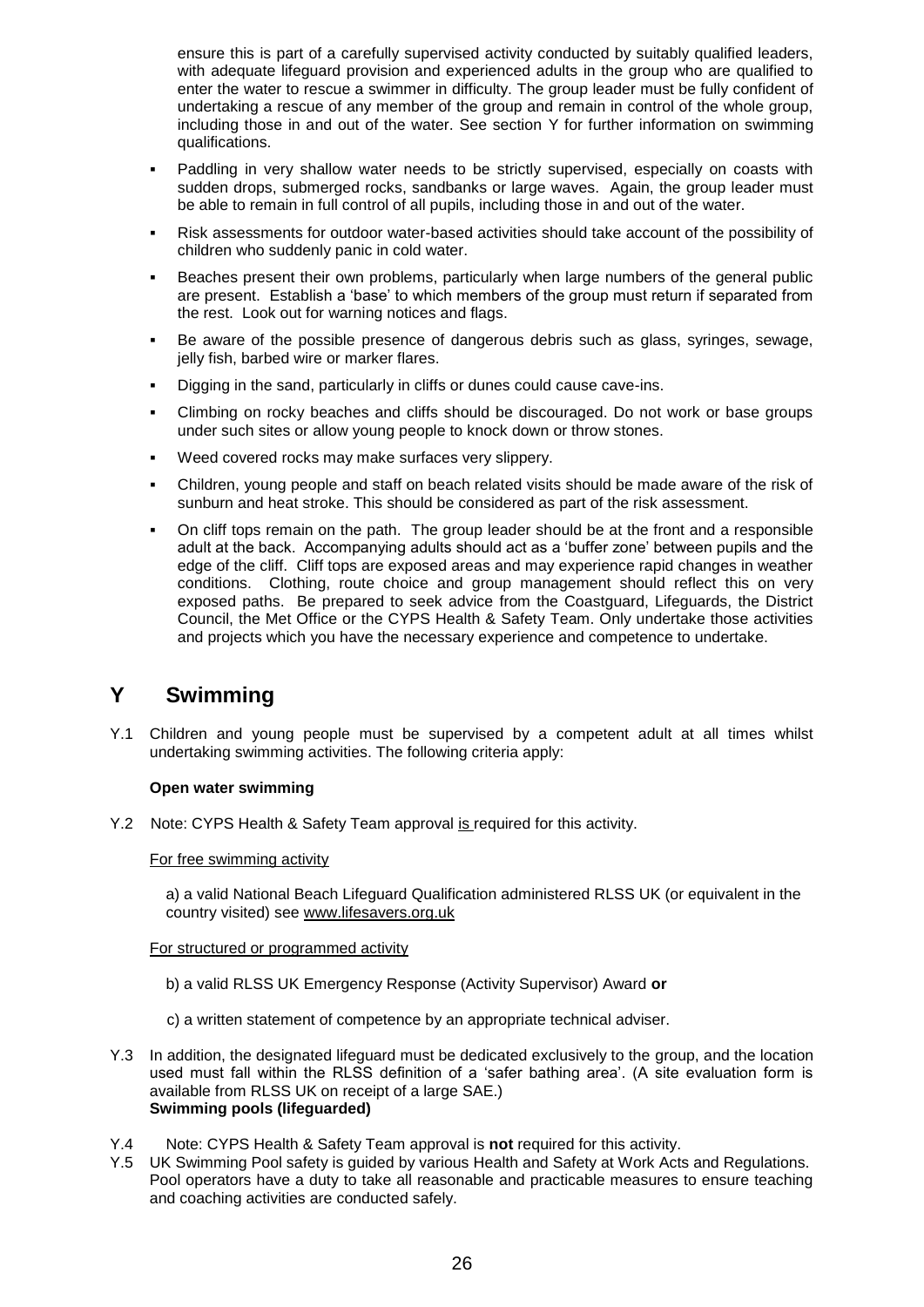- Y.6 For publicly lifeguarded pools abroad, the group leader's must seek assurances that appropriate lifeguard cover is in place prior to participants entering the water.
- Y.7 Unless suitably qualified, CYPS / School staff should not have responsibility for lifeguarding. However, they do retain a pastoral role for participants at all times either through direct or 'remote' supervision.
- Y.8 For swimming lessons, the group leader should ensure the swimming teacher in charge or other pool employees/responsible adults supervising the participants are qualified according to the guidelines given in the Hotel (and other ) swimming pools section below.
- Y.9 Staff leading structured swimming lessons should hold an ASA level 2 Swimming Teaching qualification or higher. The current DCC teacher:pupil ratio for learner pools is 1:24 and the ASA ratio for swimming lessons is 1:20.

#### **Hotel (and other) swimming pools**

- Y.10 Note: CYPS Health & Safety Team approval is required for this activity if lifeguarding arrangements are not provided at the venue.
- Y.11 If lifeguarding arrangements are not provided at the venue then the Group Leader will bear the full responsibility for ensuring swimming safety.
- Y.12 The Group Leader must ensure that there is a qualified (see below) lifeguard in attendance. This could be a member of staff, or a senior student.
- Y.13 The role of the lifeguard is to:
	- Keep a close watch over the pool and the pool users, exercising appropriate levels of control (Note: the lifeguard should remain on the poolside at all times except in the case of an emergency)
	- If necessary, brief pool users in advance regarding 'rules' (e.g. no diving, running, etc.)
	- Communicate effectively with pool users
	- Anticipate problems and prevent accidents
	- Intervene to prevent behaviour which is unsafe
	- Carry out a rescue from the water
	- Give immediate first aid to any casualty
- Y.14 The above must be accomplished in the context of the normal operating procedures for the pool and the emergency plan, which should be considered before swimming takes place. Full familiarisation of the systems described should be walked through at the pool, and staff should be aware of the procedures in the event of an emergency, and who at the venue will provide back up for the lifeguard during an emergency.
- Y.15 Staff will also need to ascertain whether they have exclusive use of the pool or whether other persons (e.g. guests) are able to swim at the same time. Other pool users may increase the supervision role of your lifeguard.
- Y.16 If a senior student holds an appropriate qualification then their role should be emergency lifeguard action, and supervision should remain the responsibility of the School/ Services staff.
- Y.17 The following awards/qualifications apply:

#### For free swimming activity

a) A valid National Pool Lifeguard Qualification administered by RLSS UK (or equivalent in the country visited) see www.lifesavers.org.uk

For structured or programmed activity

- b) A valid RLSS UK National Rescue Award for Swimming Teachers and Coaches (or equivalent) - see www.lifesavers.org.uk **or**
- c) A valid RLSS UK Emergency Response (Activity Supervisor) Award **or**
- d) A written statement of competence by an appropriate technical adviser.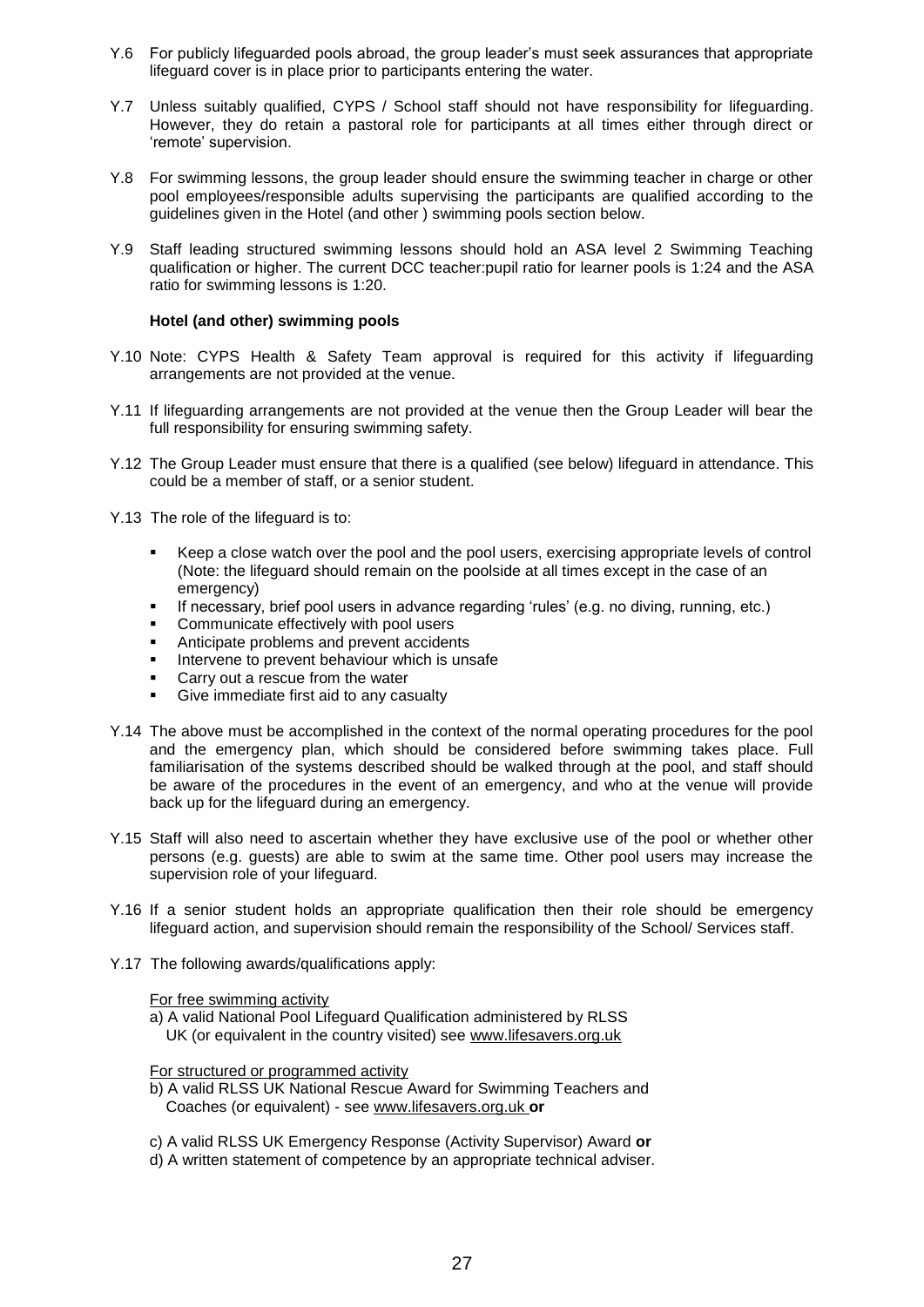# **Z Farm Visits**

Z.1 Visits to private working farms, agricultural college farms, 'model' farms and rural studies centres are a regular feature of education for children and young people from both rural and urban environments. Such visits are usually highly beneficial to children in helping them to appreciate aspects of rural life. Children and young people are often invited to touch livestock, help bottlefeed calves and lambs, and taste things such as animal feedstuff and raw milk.

#### **The Risks**

Z.2 Experience over recent years shows that visits can carry a small risk for the children and young people of acquiring infection, particularly gastroenteritis. Several micro-organisms are commonly present in livestock animals and may cause gastroenteritis in humans. They may be found in faecal droppings and elsewhere in the farm environment. Farm visits may result in a risk of transmitting infection directly because the substance eaten is infected or contaminated. In addition, fingers may become contaminated with animal faeces which is then transferred to their mouths when eating or simply sucking their fingers or thumbs.

## **Health Precautions**

Z.3 Farmers and visit organisers need to be aware that visitors may be more susceptible to infection from the farm environment and its products than those who live in that environment. Therefore prevention depends primarily on simple hygiene measures. Parents, teachers and children should be made aware of these measures and they should be re-emphasised before and during the visit. To this end the following advice is given:

## Z.4 *For the Farmer:*

- The hazards that farms can pose to personal safety should be stressed to children and young people and teachers on their arrival.
- A high standard of physical and general cleanliness is required in all areas to be visited by children and young people.
- Plenty of fresh bedding should be provided for stock to minimise the risk of contact with dung. Areas should be hosed where appropriate.
- Sick animals –must be isolated well away from visitors.
- Adequate hand washing facilities must be provided for visitors, i.e. soap, running water and disposable hand towels (not roller towels). Toilet facilities should also be available.
- A separate clean area must be set aside for eating purposes if refreshments are taken on site.
- Children and young people must not be encouraged to taste animal feed or raw milk.

#### Z.5 *For Group Leaders/Teachers/Parents/Volunteers:*

- Carry out a pre-visit to identify specific hazards.
- Ask children and young people with cuts or abrasions to cover them with a suitable dressing.
- There should be a briefing for children and young people at the farm at which the points in these guidelines should be covered.
- Keep their fingers out of their mouths and do not eat their sandwiches etc, until they have washed their hands.
- Do not sample, taste or take away any animal feed stuff, raw milk etc.
- Do not drink from farm taps.
- Children and young people should be closely supervised if direct contact with animals is likely. If this happens they should be made to wash their hands afterwards.
- Never let children or young people place their faces against the animals.
- Consider the risks of allowing children or young people to ride on tractors or other farm machines.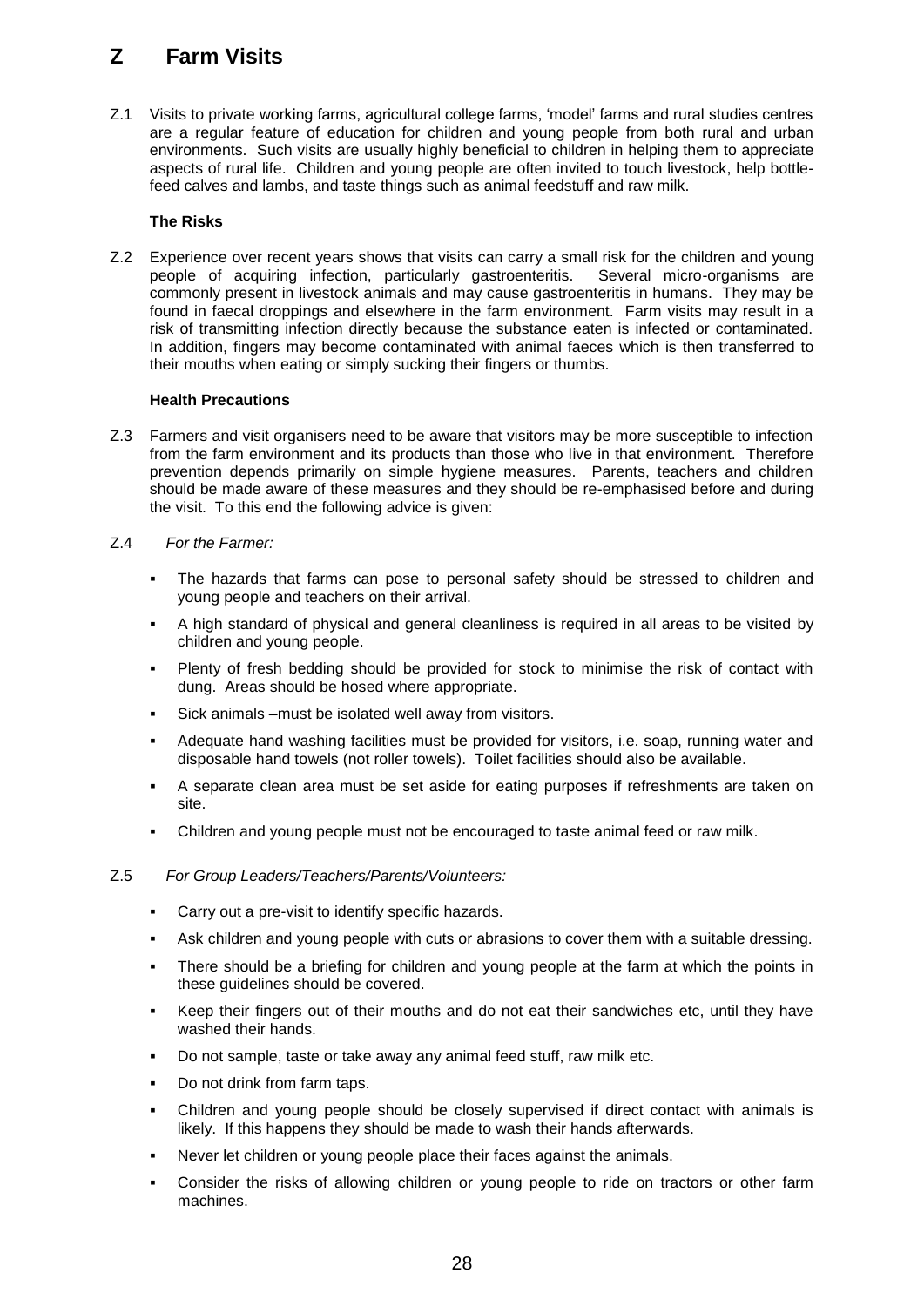Do not let children or young people play in the farm area (grain storage tanks, slurry pits) other than designated play/rest areas.

## **Other Hazards**

- Z.6 Modern farms can present hazards to children, young people and adults. Group leaders need to be aware of:
	- At harvest time some children and young people with asthma or hay fever may experience difficulty.
	- The dangers of moving machinery and mechanised tools such as chain saws etc.
	- Some farms hold stocks of highly toxic chemicals, used in spraying etc, contact with which present a clear hazard.
	- The possible risk of diseases being transmitted to pregnant women during lambing time.
- Z.7 Although the above guidelines have been written with farms in mind, the general principles should be followed when visiting other similar establishments (zoos, wildlife reserves, etc).
- Z.8 Further information can be found in DCSF 'A handbook for Group Leaders'.

# **A2 Emergency Procedures**

All schools and services should consider the need for robust emergency arrangements as part of visit planning and risk assessment process.

All staff involved in a visit should be aware of the action to be taken in the event of an emergency. Information contained within the DfES Part 3 supplement: 'A Handbook for Group Leaders' is particularly appropriate, and all staff should be aware of the guidance contained therein, in addition to any school / service specific procedures.

It is vital that **all staff** understand the first aid and emergency procedures, not just the visit leader. Particular consideration should be given to participants that have Special Educational Needs or medical conditions.

For all visits -

A completed: **'Emergency Card – Group Leader' (EV7)** form must be with the Group Leader at all times.

Where the emergency contacts will not be at their workplace during the visit-

A completed **'Emergency Card – Emergency Contacts' (EV8)** form must be with the Emergency Contact(s) at all times.

CYPS uses the Emergency Planning Team at Fire Service HQ for out-of-office-hours emergency support for serious incidents where the scale / seriousness of the event is beyond the capacity of the visit leader and school/ service emergency contacts.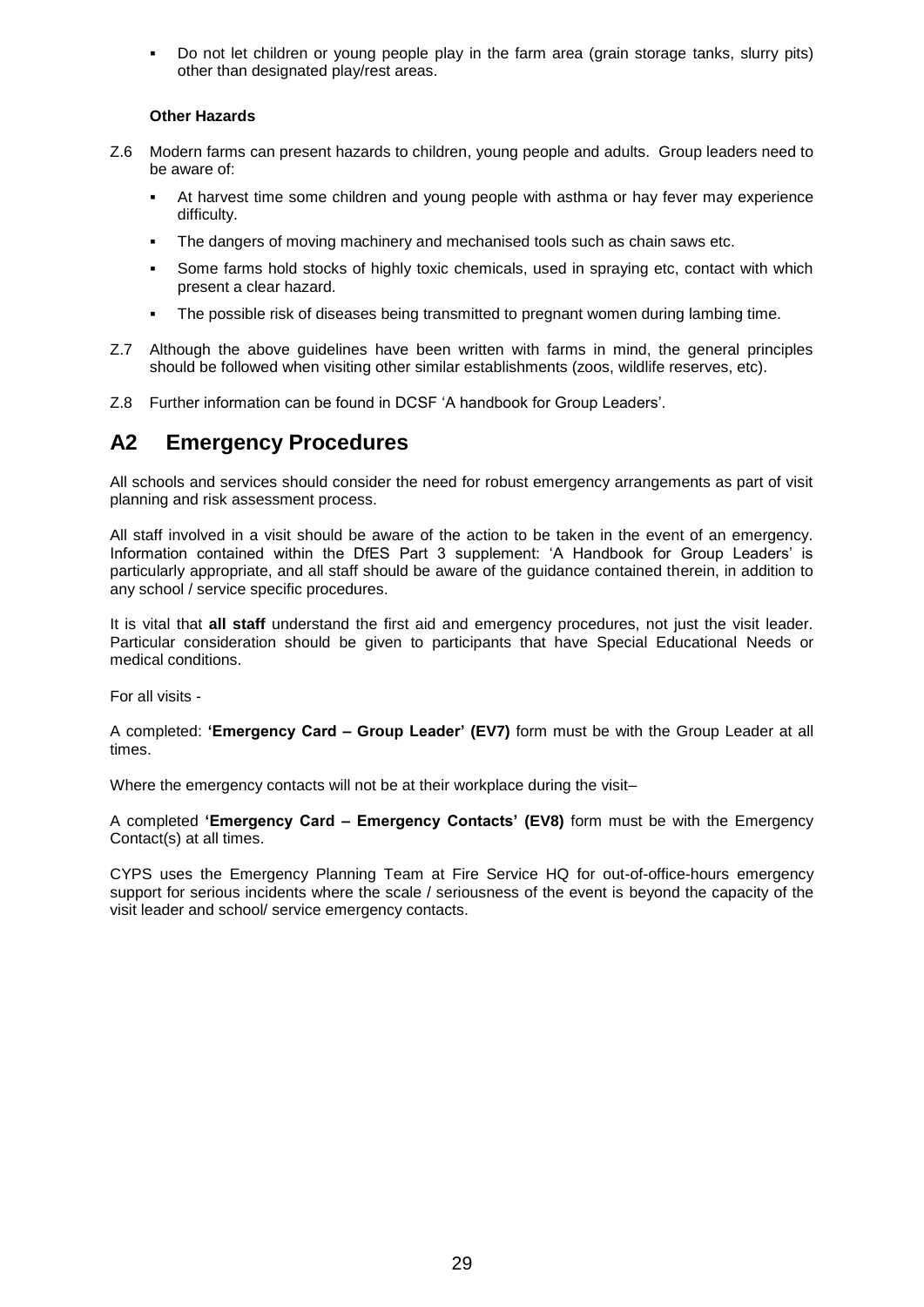## **Form EV2 - Risk Assessment Form**

#### **RISK ASSESSMENT**

| School /<br>' Service | Group L<br>∟eader |  |
|-----------------------|-------------------|--|
|-----------------------|-------------------|--|

Activity / Visit Date

• •

Educational / Visit Objectives:-

| 1. HAZARD<br>List the hazards<br>which could cause<br>harm | 2. RISK<br>List who might be<br>harmed and how | 3. CONTROLLING<br><b>RISK</b><br>List existing<br>precautions and<br>whether more should<br>be done | 4. RECORD YOUR FINDINGS<br>List what actions you've taken | 5. REVIEW AND REVISE<br>Is any further action required<br>before, during and after the visit |
|------------------------------------------------------------|------------------------------------------------|-----------------------------------------------------------------------------------------------------|-----------------------------------------------------------|----------------------------------------------------------------------------------------------|
|                                                            |                                                |                                                                                                     |                                                           |                                                                                              |
|                                                            |                                                |                                                                                                     |                                                           |                                                                                              |
|                                                            |                                                |                                                                                                     |                                                           |                                                                                              |
|                                                            |                                                |                                                                                                     |                                                           |                                                                                              |
|                                                            |                                                |                                                                                                     |                                                           |                                                                                              |
|                                                            |                                                |                                                                                                     |                                                           |                                                                                              |
|                                                            |                                                |                                                                                                     | (Group Leader)                                            |                                                                                              |
|                                                            |                                                |                                                                                                     | (EVC)                                                     |                                                                                              |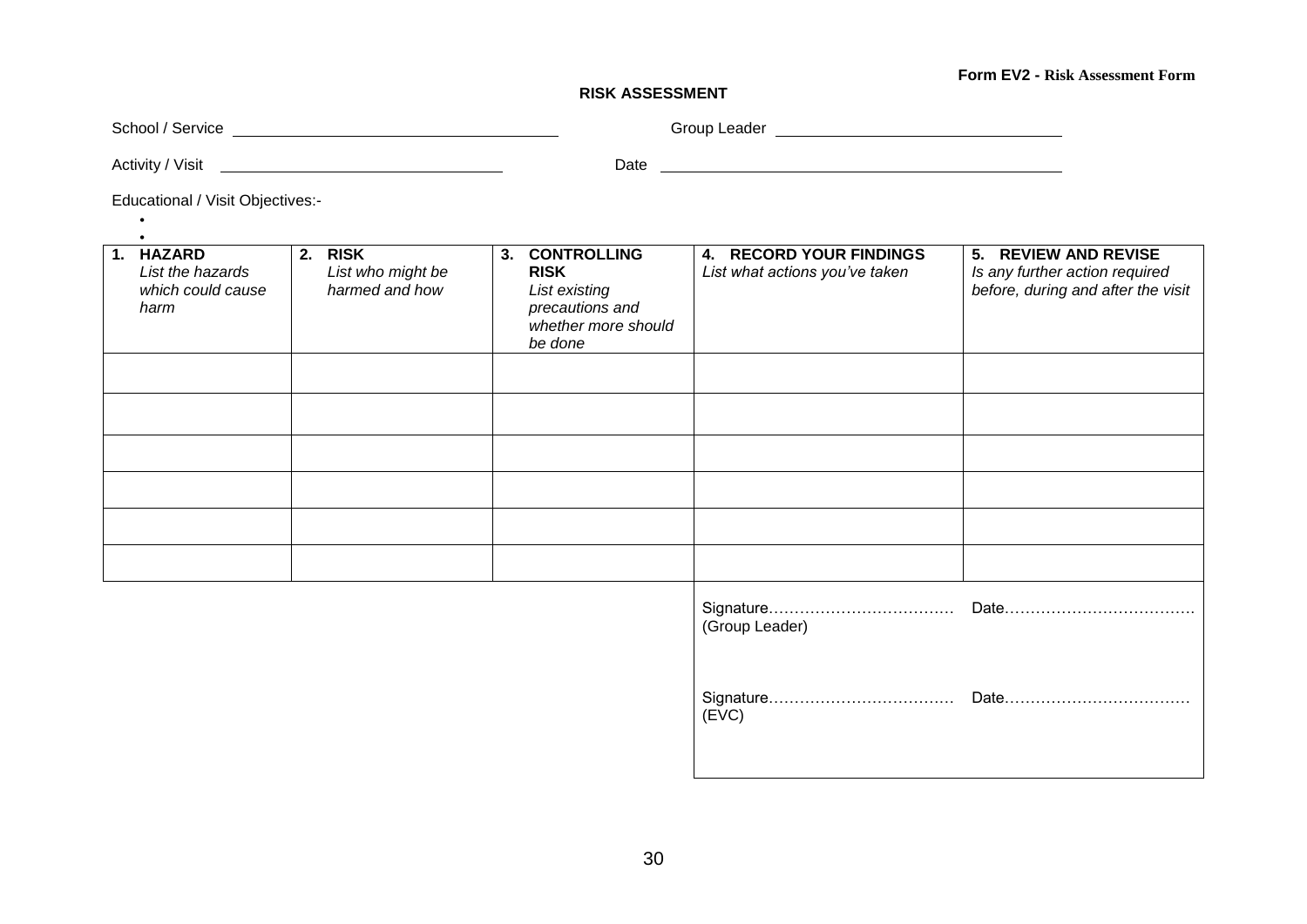## **Visit Planning Checklist**

This checklist should be completed by the Group Leader or EVC for **all** visits. This is only a guide and not an exhaustive list of requirements. The visit should only go ahead if the answer to all applicable questions is YES.

|     |                                     |                                                                                                                                                                                | Yes / No |
|-----|-------------------------------------|--------------------------------------------------------------------------------------------------------------------------------------------------------------------------------|----------|
| 1.  | <b>Purpose</b>                      | Is there a clear educational purpose of the visit<br>matched to the age & ability of the group?                                                                                |          |
| 2.  | <b>Group Leader</b>                 | Is the group leader sufficiently experienced and<br>competent to manage the proposed visit?                                                                                    |          |
| 3.  | <b>Supervising</b><br>adults        | Are all supervising adults CRB checked and<br>competent to supervise children and young people<br>on the visit?                                                                |          |
|     |                                     | Have all supervising adults been briefed on the<br>details of the visit, the risk assessment and the<br>specific needs of individual children or young people<br>on the visit? |          |
|     |                                     | Is the level of supervision suitable for the location,<br>activities and needs of the group?                                                                                   |          |
|     |                                     | Have staff leading adventurous activities been<br>approved by CYPS H&S Team (via online Activity<br>Leader Form)                                                               |          |
|     | <b>Approval</b>                     | Will the visit be approved by the Head Teacher / Line<br>Manager / EVC / Governors before it takes place?                                                                      |          |
| 4.  |                                     | For residential, overseas and adventurous activities,<br>will approval be obtained from the CYPS Health &<br>Safety Team at least 3 weeks before the visit takes<br>place?     |          |
| 5.  | <b>Risk</b><br><b>Assessment</b>    | Are all the significant risks identified in the risk<br>assessment (EV2), along with suitable measures to<br>control this risk to adults and young people?                     |          |
| 6.  | <b>Location</b>                     | Is the location suitable for the activities planned and<br>the ability of the group?                                                                                           |          |
|     |                                     | Has a pre-visit been undertaken (recommended<br>practice). If not has sufficient information been<br>obtained about the location or venue?                                     |          |
| 6.  | <b>External</b><br><b>Providers</b> | Have external providers of staffing, guiding or<br>instruction completed an External Provider Form or<br>do they hold an LOtC Quality Badge?                                   |          |
| 7.  | <b>Transport</b>                    | Are transport arrangements suitable and<br>satisfactory?                                                                                                                       |          |
| 8.  | <b>Finance</b>                      | Has finance been agreed to cover the cost of the visit<br>and arrangements made to collect parental<br>contributions?                                                          |          |
| 9.  | <b>Insurance</b>                    | Has insurance been arranged that is sufficient for the<br>activities planned?                                                                                                  |          |
| 10. | <b>First aid</b>                    | Is the level of first aid appropriate to the activities<br>planned?                                                                                                            |          |
| 11. | <b>Medical</b>                      | If participants have medical needs, have these been<br>addressed and staff suitably informed/trained?                                                                          |          |
| 12. | <b>Parents</b>                      | Has fully informed parental consent been obtained?                                                                                                                             |          |
|     |                                     | For residential/overseas visits, have parents been<br>offered a parents meeting to detail the visit<br>arrangements?                                                           |          |
| 13. | <b>Briefing</b><br>participants     | Have the participants been fully briefed including -<br>Purpose of visit<br>$\bullet$<br>Clothing, footwear and equipment<br>Jewellery / mobile phones / personal electronic   |          |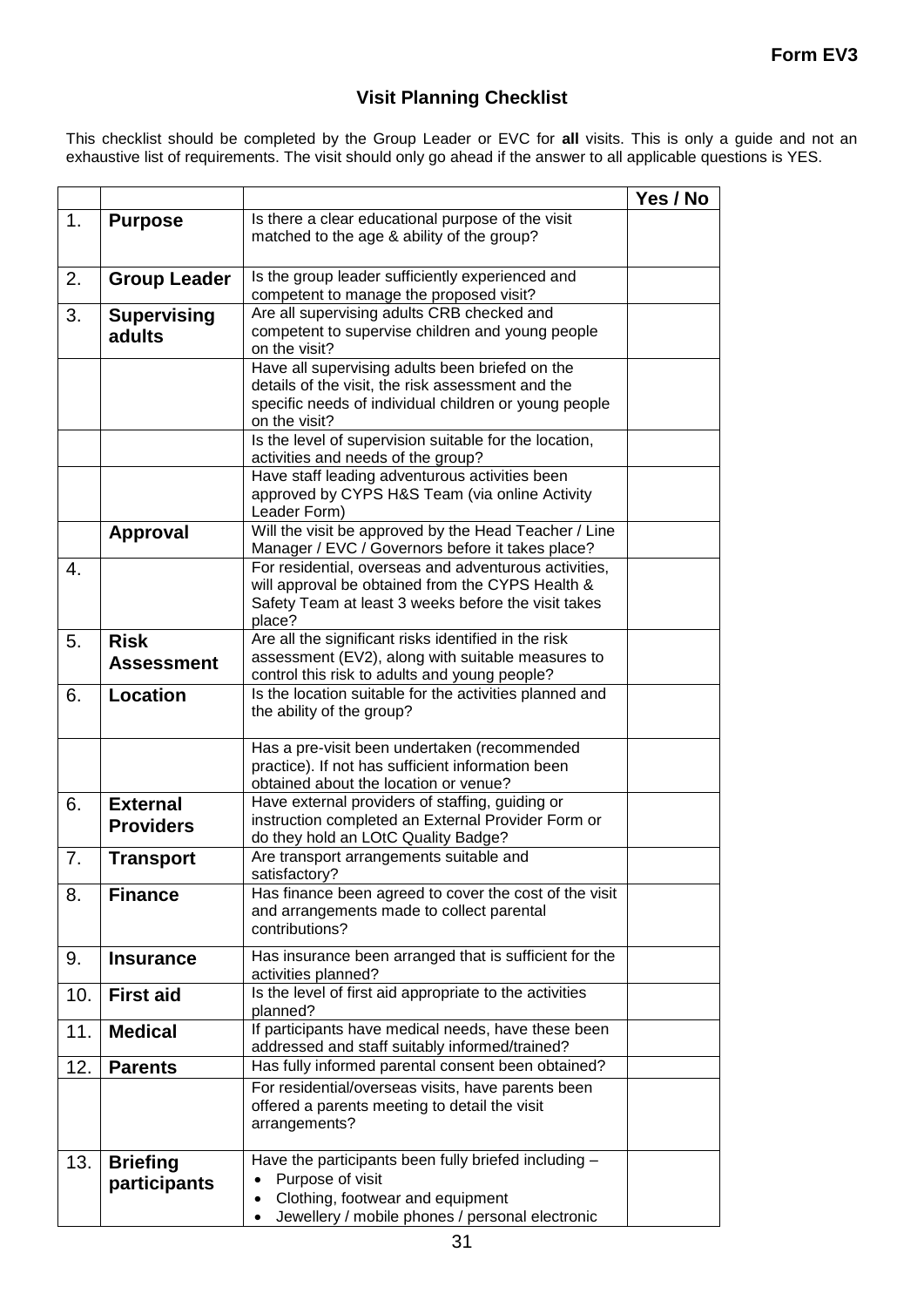|     |                                       | equipment<br>Travel arrangements<br>Groupings for study and activities<br>Behaviour and code of conduct<br>Safe practice and results of risk assessment. |  |
|-----|---------------------------------------|----------------------------------------------------------------------------------------------------------------------------------------------------------|--|
| 14. | <b>Emergency</b><br><b>Procedures</b> | Have the emergency procedures been shared with<br>all the adults involved and the emergency contacts?                                                    |  |
| 15. | <b>Plan B</b>                         | Has an alternative programme been considered<br>should the activities be affected by poor weather or<br>adverse circumstances?                           |  |
|     |                                       | Are there arrangements in place to inform parents in<br>case of a delay in the return time?                                                              |  |
| 16. | <b>End of visit</b>                   | Are there arrangements for evaluation of the visit and<br>learning lessons for future visits of this type?                                               |  |
| 17. | <b>Overall</b>                        | Does the visit comply with the CYPS Health & Safety<br>policy for Educational Visits.                                                                    |  |

**Completed by ……………………………………**

**Date ………/………/………**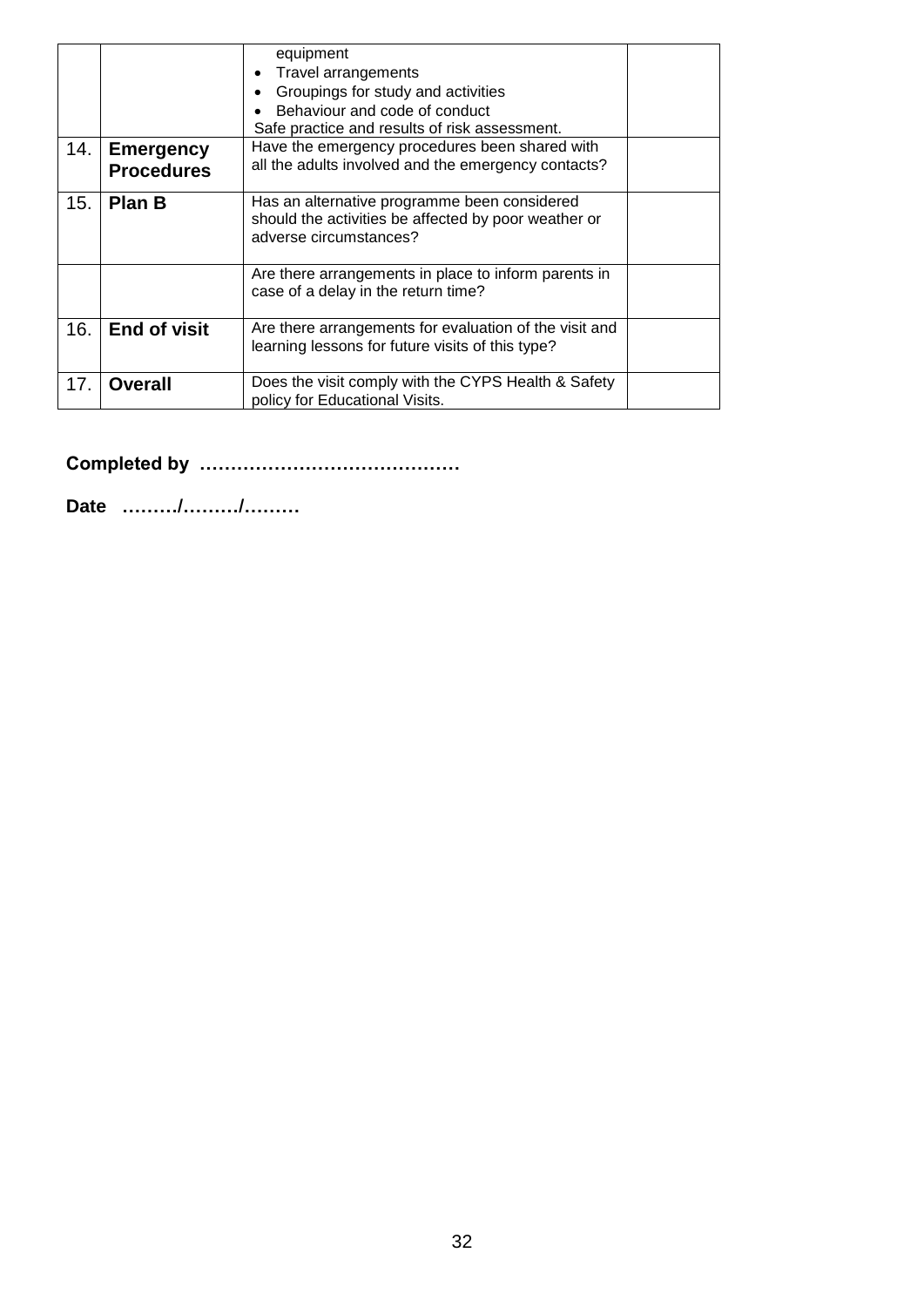## **PARENTAL CONSENT / MEDICAL FORM**

| School/Group       |               |
|--------------------|---------------|
| Visit to / Venue   |               |
| Activities         |               |
| <b>Pupils Name</b> | Date of birth |

| Date of Departure | ime |  |
|-------------------|-----|--|
| Date of Return    | ime |  |

| 1. General consent and indemnity (please tick)                                                                                                                                                                                                                                                                                                                                                                                                       |            |           |  |
|------------------------------------------------------------------------------------------------------------------------------------------------------------------------------------------------------------------------------------------------------------------------------------------------------------------------------------------------------------------------------------------------------------------------------------------------------|------------|-----------|--|
| I have received and read information the school/CYPS has<br>provided for me outlining the type of visit and I understand the<br>purpose and nature of the activities. I understand that during the<br>visit the group will be under the supervision of a suitably qualified<br>and experienced member of staff.                                                                                                                                      | <b>YES</b> | <b>NO</b> |  |
| I hereby undertake to indemnify Durham County Council and the<br>staff in charge of the group against any claims, damages, costs<br>and expenses reasonably incurred by them on behalf of my child<br>during the visit. This indemnity will not extend to any claims,<br>damages, costs or expenses against the risk of which Durham<br>County Council or member of staff in charge are entitled to be<br>indemnified under any policy of insurance. | <b>YES</b> | <b>NO</b> |  |

| 2. Medical Information about your child (please tick)                                                                                                                                                                                   |            |           |  |
|-----------------------------------------------------------------------------------------------------------------------------------------------------------------------------------------------------------------------------------------|------------|-----------|--|
| I agree to my son/daughter receiving medication as instructed<br>and any emergency dental, medical or surgical treatment,<br>including anaesthetic or blood transfusion, as considered<br>necessary by the medical authorities present. | <b>YES</b> | <b>NO</b> |  |
| I will inform the group leader as soon as possible of any changes<br>in the medical or other circumstances between now and the date<br>of the visit.                                                                                    | <b>YES</b> | <b>NO</b> |  |

Please list any medical conditions or prescribed medication you want the group leader to be aware of. (In special circumstances, you may wish to talk to the group leader prior to departure).

| 3. Signature of parent / guardian. | I am therefore willing to allow my child to take part in the proposed visit(s) activities. |
|------------------------------------|--------------------------------------------------------------------------------------------|
| Name (capitals)                    | Relationship to<br>young person                                                            |
| Signature                          | Date                                                                                       |

Emergency contact number –

**List all medical needs -**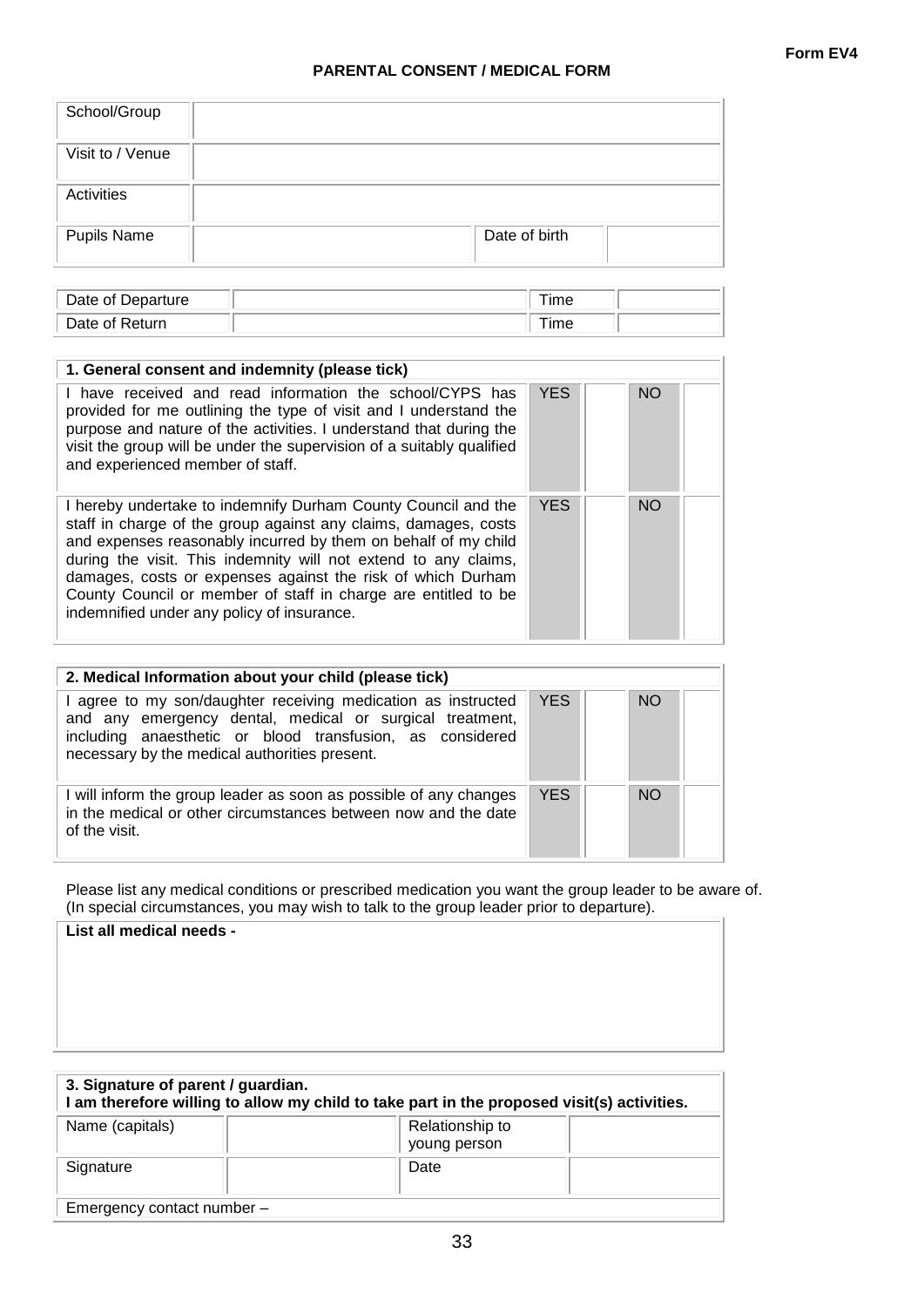## **PARENTS' AND VOLUNTEER DRIVER'S AGREEMENT**

To the Head Teacher / Service Manager

I confirm that I am willing to use my own vehicle for transporting children and young people on educational and off site visits. I accept responsibility for maintaining appropriate insurance cover. My insurance company has confirmed that my existing motor cover is acceptable under this arrangement. I have a current valid driving licence and will ensure that my vehicle is roadworthy in all respects. I am willing, to complete a Criminal Records Bureau (CRB) disclosure form to ensure child safety.

| Signed   |  |  |
|----------|--|--|
| Address: |  |  |
| Date     |  |  |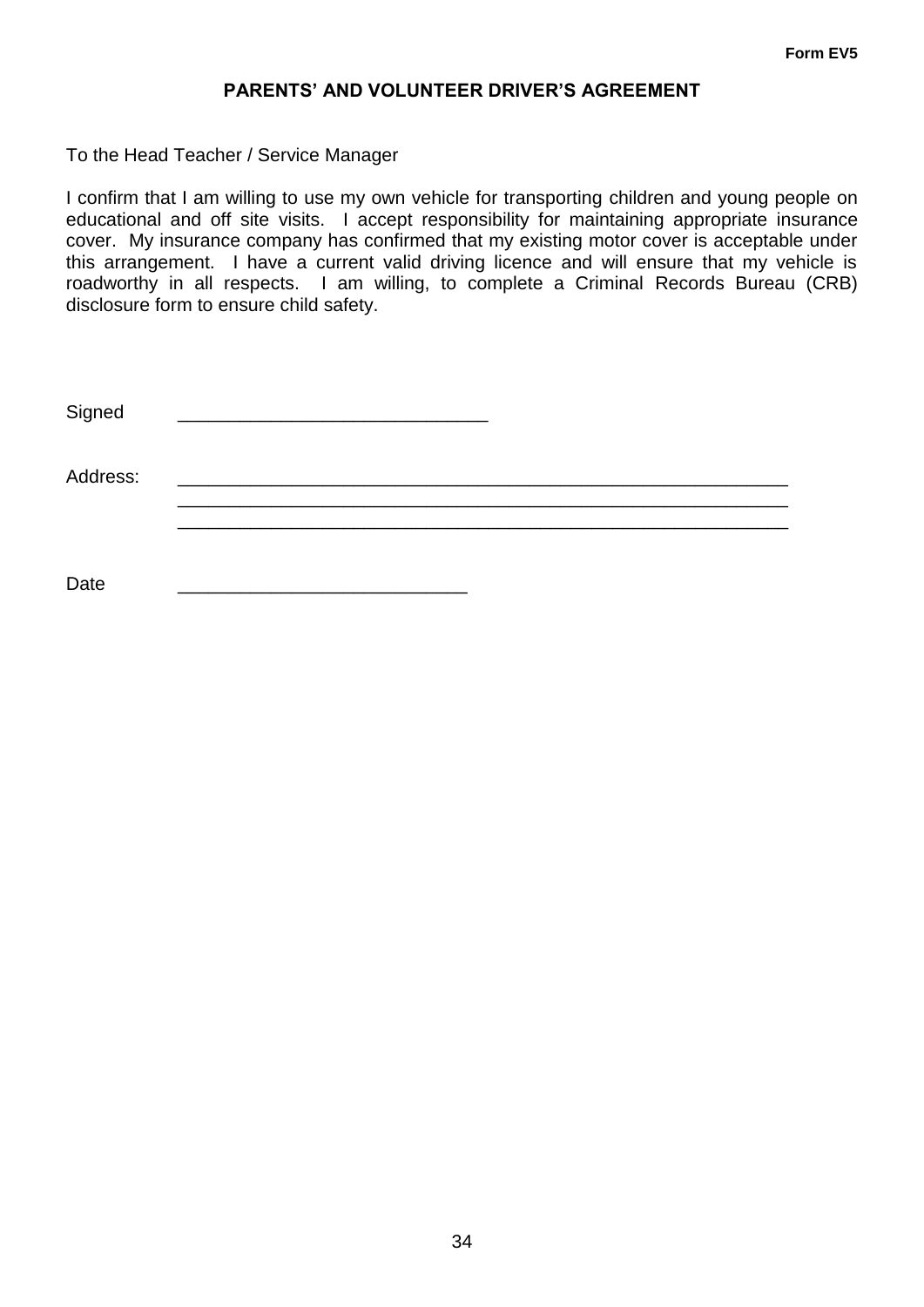## **EV6 – External Provider Form**

## **For completion by 'external providers' who do not hold an LOtC Quality Badge**

When considering using a provider or tour operator for an Educational Visit, schools and CYPS services must seek written assurances that the provision complies with DCC policy.

School/Service............................................................................ Group Leader........................................................

Date(s) of visit............................................................................. Name of provider...................................................

The provider or tour operator providing services to the establishment named above is asked to give careful consideration to the statements below and sign in the space at the end of the form to indicate that the standard of service will meet the conditions listed. Please tick all specifications you can meet, indicate by a cross any you cannot meet, and write N/A against any specifications which do not apply to your provision.

Section A should be completed for all visits. Sections B (adventure activities), C (tour operators) and D (expeditions) should also be completed if applicable.

#### **SECTION A - ALL VISITS**

#### **Health, Safety, and Emergency Policy**

1. The provider complies with relevant health and safety regulations, including the Health & Safety at Work Act 1974 and associated regulations for visits taking place in the UK, and has a health and safety policy and recorded risk assessments which are available for inspection.

2. Accident and emergency procedures are maintained and records are available for inspection.

#### **Vehicles**

3. All vehicles are roadworthy and meet the requirements of relevant regulations in the country in which they are being used.

#### **Staffing**

4. All reasonable steps are taken to check staff who have access to children and young people for relevant criminal history and suitability to work with children and young people.

5. There are adequate and regular opportunities for liaison between establishment staff and the provider's staff and there is sufficient flexibility to make changes to the programme if necessary and the reasons for such changes will be made known to establishment staff.

#### **Insurance**

6. The provider has public liability insurance for at least £5 million with a clause giving 'indemnity to principal'.

#### **Accommodation** (if provided)

7. UK accommodation is covered by a current fire certificate or advice has been sought from a fire officer and implemented, and a fire risk assessment has been completed.

8. If abroad, the accommodation complies with fire, health and safety regulations which apply in the country concerned.

9. There are appropriate security arrangements to prevent unauthorised persons entering the accommodation.

10. Separate male and female accommodation and washing facilities are provided and staff accommodation is close to participants' accommodation.

#### **SECTION B - ADVENTURE ACTIVITIES AND FIELD STUDIES IN OUTDOOR ENVIRONMENTS**

11. Adventure Activities Licensing Scheme (AALS) Licence covering dates of visit

|  | <b>OUT OF SCOPE</b> |
|--|---------------------|
|  |                     |

12. If YES, AALS Licence number R ................................ L……………….........

For AALS licensable activities in the UK, the specifications in this section are checked as part of the AALS inspection. However, providers licensed with AALS are asked to consider these specifications with respect to any activities or aspects of provision not covered by the licence.

#### **Activity management**

13. The provider operates a policy for staff recruitment, training and assessment which ensures that all staff with a responsibility for participants are competent to undertake their duties.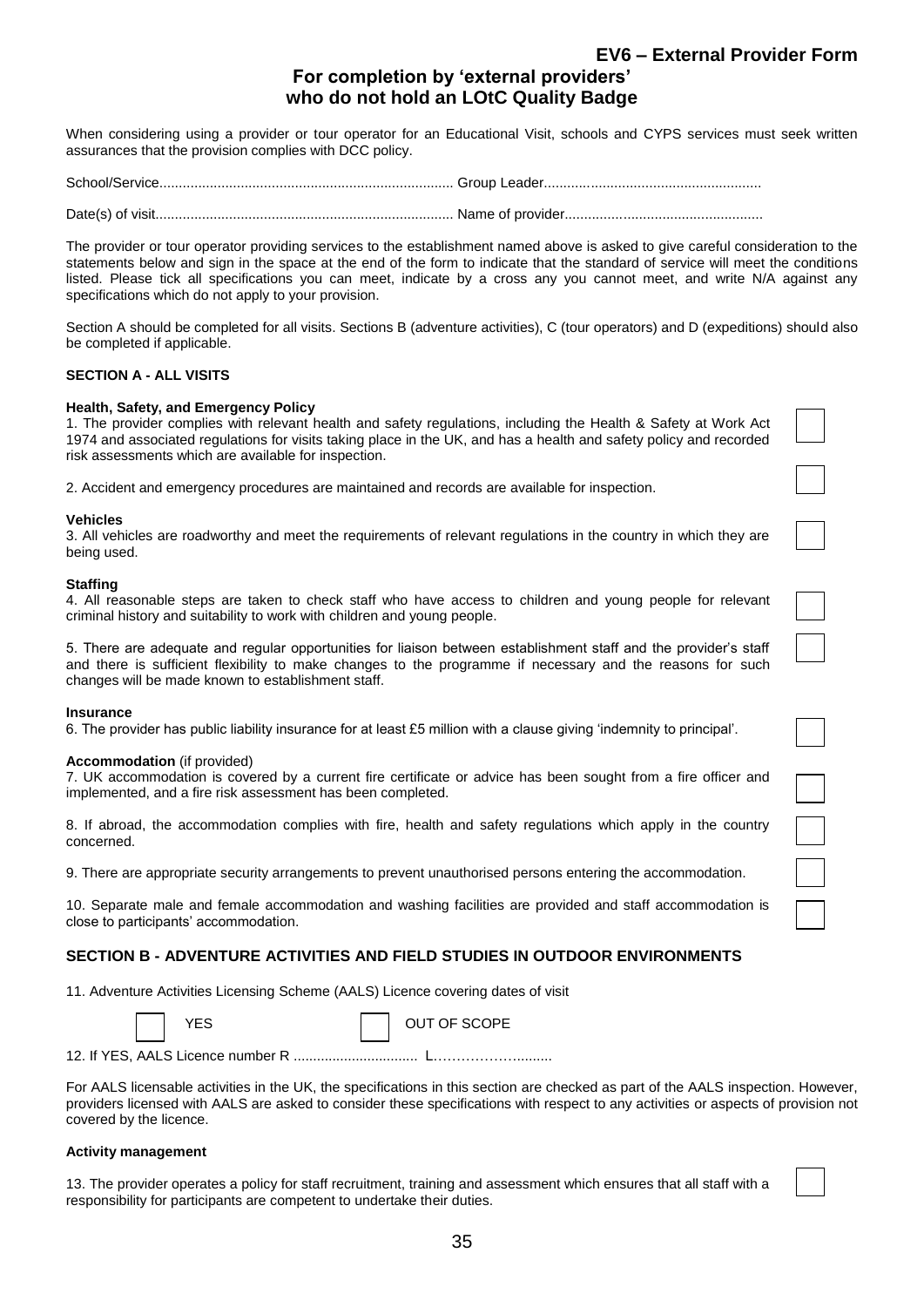|  |  |  |  |  |  | 14. The provider maintains a written code of practice for activities which is consistent with relevant National |  |  |
|--|--|--|--|--|--|-----------------------------------------------------------------------------------------------------------------|--|--|
|  |  |  |  |  |  | Governing Body guidelines and/or, if abroad, the relevant regulations of the country concerned.                 |  |  |

15. Staff competencies are confirmed by appropriate National Governing Body qualifications for the activities to be undertaken, or staff have had their competencies confirmed in writing by an appropriately experienced and qualified technical adviser.

16. Where there is no National Governing Body for an activity, the provider has a Code of Conduct for that activity which is in line with current good practice within the UK, and this includes appropriate instructor competencies.

17. Participants will at all times have access to a person with an appropriate First Aid qualification. Staff are practiced and competent in accident and emergency procedures.

18. There is a clear definition of responsibilities between providers and visiting staff regarding supervision and welfare of participants.

19. All equipment used in activities is suited to task, adequately maintained in accordance with statutory requirements and current good practice, with records kept of maintenance checks where necessary.

## **SECTION C - TOUR OPERATORS**

Where a tour operator delivers services to establishments using other providers e.g. ski establishments, transport operators or accommodation, the tour operator must ensure that each provider meets the relevant specifications outlined in Sections A and B of this form and that these providers operate to standards which meet the relevant regulations which apply to the country of operation.

20. Sections A and B of this form, as appropriate, have been completed to show that checks have been made. Records are available for inspection.

21. The Tour Operator complies with the package travel regulations, including bonding to safeguard customers' monies.

22. ATOL, ABTA or other bonding body name and numbers...............................................

## **SECTION D - OVERSEAS EXPEDITIONS**

23. The provider complies with 'Guidance for Overseas Expeditions, Edition 3' (GOE3).

If any of the above specifications cannot be met or are not applicable, please give details:

Details of any other accreditation, e.g. with National Governing Bodies, tourist boards, etc.

#### **DECLARATION**

**I hereby certify that I am an authorised signatory to enter into this Agreement and to bind the said company, firm, person or corporation to the terms and conditions herein.**

| Full name and address of company, firm, person or corporation- |  |
|----------------------------------------------------------------|--|
|                                                                |  |
|                                                                |  |
|                                                                |  |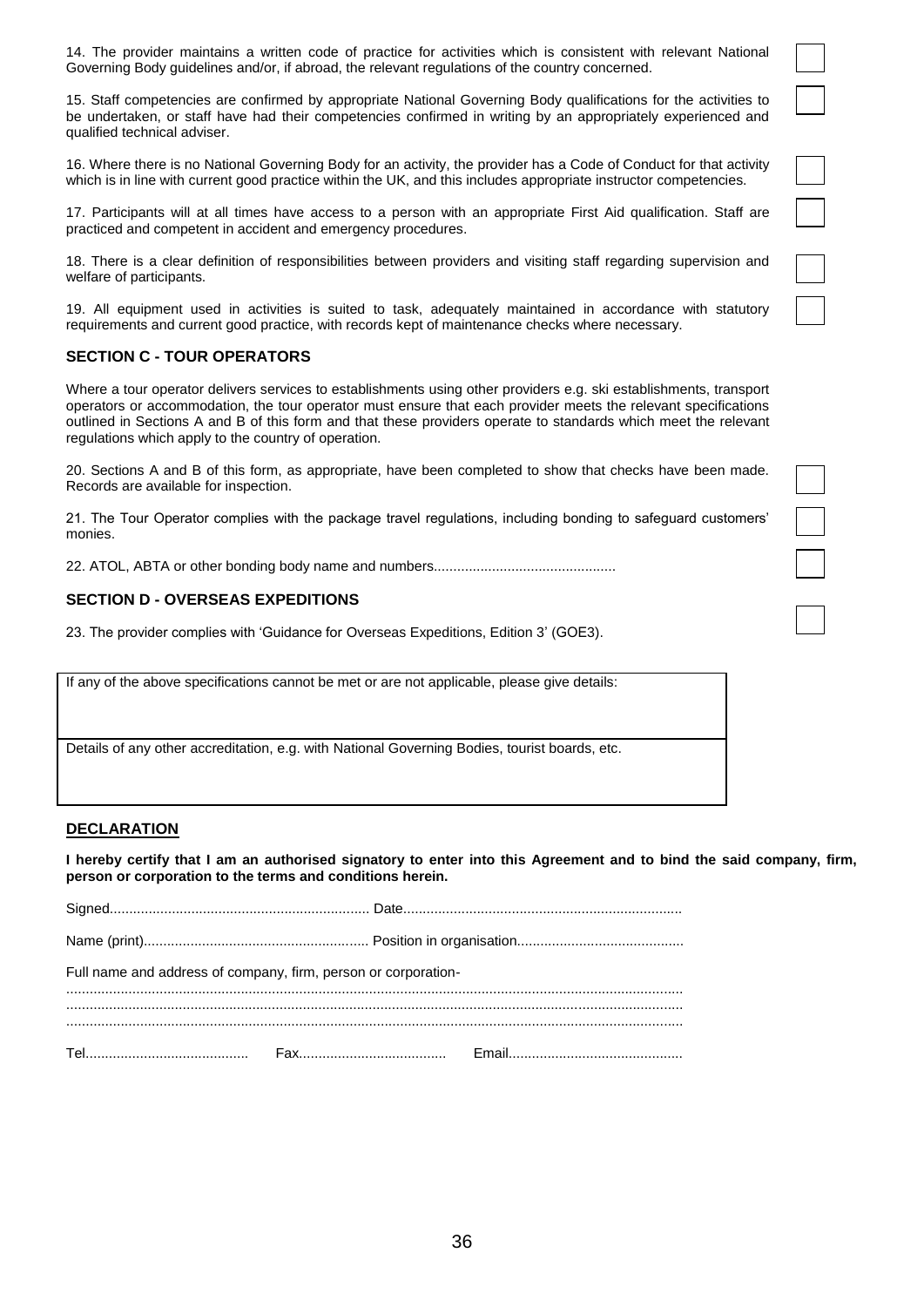# **EMERGENCY CARD – GROUP LEADER**

THIS CARD SHOULD BE HELD BY GROUP LEADER AND KEPT IN THEIR POSSESSION THROUGHOUT THE VISIT.

IN THE EVENT OF A **SERIOUS ACCIDENT**, SUCH AS A FATALITY, MULTIPLE INJURY, MENINGITIS, ABDUCTION OR NATURAL/MAN-MADE DISASTER THE FOLLOWING PROCEDURES MUST BE FOLLOWED:

- 1. Assess the situation and safeguard the uninjured members of the group.
- 2. Attend to any casualties.
- 3. Call the emergency services, if appropriate. (999 in UK, 112 in Europe, 911 in North America)
- 4. Contact your **Emergency Contacts** at your School/Service.
- 5. If you are unable to get in touch with your emergency contacts, notify the **Emergency Planning Team** by calling **0191 384 3381.** During office hours (9.00am – 5.00pm) ask for fire control. After office hours the call will be immediately transferred to fire control. When contact is established with fire control, ask for the Duty Emergency Planning Officer who will call you back and ask for full details of the incident.
- 7. Inform CYPS Health & Safety on **0191 383 6513**.
- 6. Stay in contact with your Emergency Contacts until the accident/incident is fully under control.
- 7. **DO NOT** contact individual parents or adults associated with the visit, this will be done by the Emergency Contacts/ Emergency Planning Team/ CYPS Health & Safety Team.
- 8. **DO NOT** speak to the press or media, refer them to Durham County Council's Press and Publicity Officer on 0191 383 3373.
- 9. Keep a written account of all events/times/contacts/decisions as they happen. This will help you recall events afterwards.
- 10. Keep all receipts for any expenses. Insurers will ask for these after the event should you wish to claim them back.
- 11. If abroad, ring the British Consulate or Embassy.

| My emergency contacts are $-$ |              |
|-------------------------------|--------------|
| 1. Name -                     | 2. Name -    |
| Tel Number-                   | Tel Number - |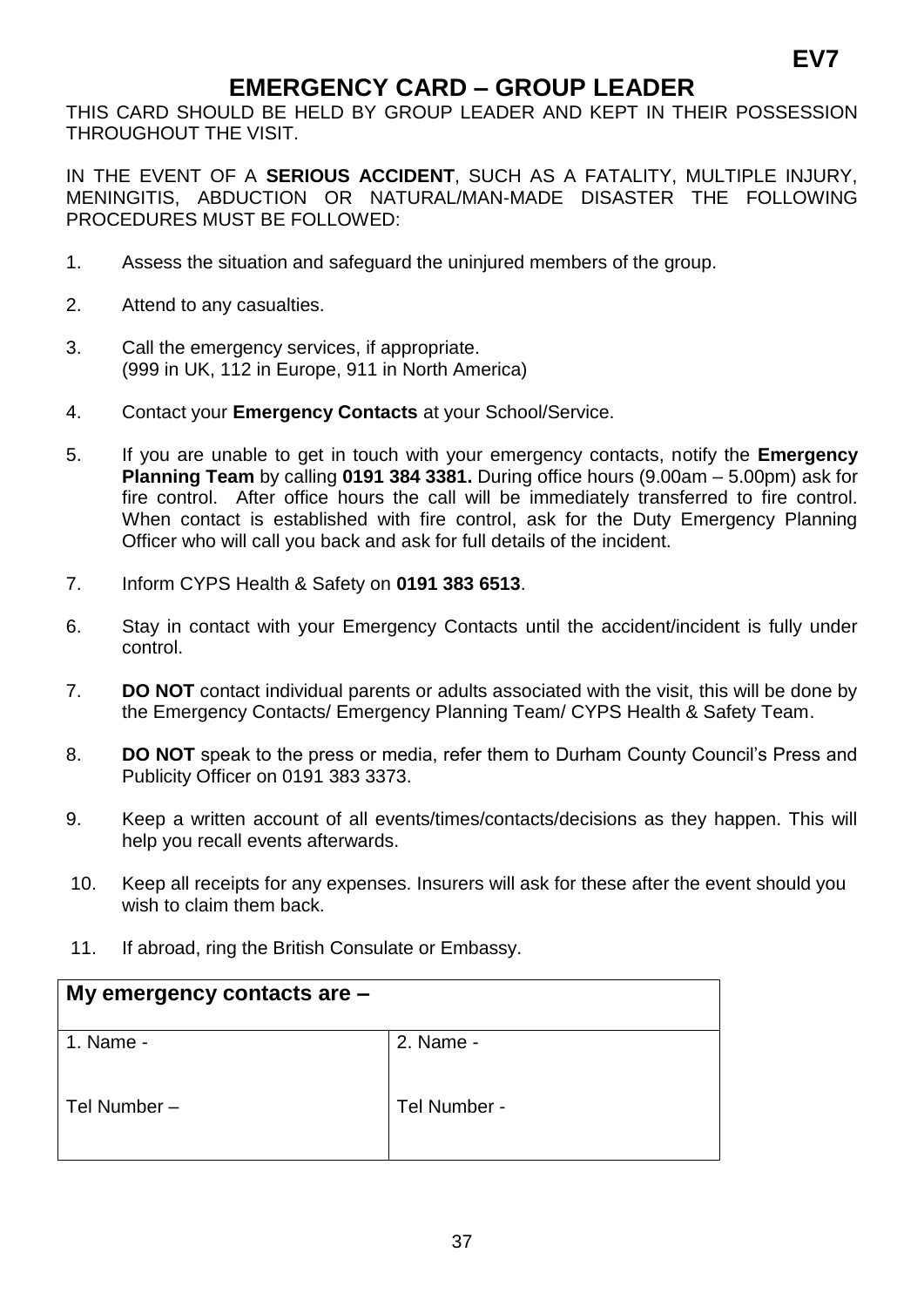# **EMERGENCY CARD – EMERGENCY CONTACTS**

THIS CARD SHOULD BE HELD BY BOTH EMERGENCY CONTACTS AND KEPT IN THEIR POSSESSION THROUGHOUT THE VISIT.

IN THE EVENT OF A **SERIOUS ACCIDENT**, SUCH AS A FATALITY, MULTIPLE INJURY, MENINGITIS, ABDUCTION OR NATURAL/MAN-MADE DISASTER THE FOLLOWING PROCEDURES MUST BE FOLLOWED:

- 1. If contacted by the group leader, ask for and write down all the information required including -
	- The telephone number of the group leader making the call
	- Time of call, time of incident
	- Nature of incident, including names of pupils and staff involved, type of injuries, location of incident
	- Ask have emergency services (999) been called/at the scene
- 2. Locate your copy of all the information about the visit.
- 3. Notify the Emergency Planning Team by calling 0191 384 3381 during office hours (9.00am – 5.00pm) and ask for fire control. After office hours the call will be immediately transferred to fire control. When contact is established with fire control, ask for the Duty Emergency Planning Officer who will call you back and ask for full details of the incident.
- 4. Notify the CYPS Health & Safety Team Tel **0191 383 6513**.
- 5. Be prepared to go to an emergency centre with all the visit information.
- 6. Stay in contact with the group leader until the accident/incident is fully under control.
- 7. **DO NOT** contact individual parents or adults associated with the visit, this will be done by the Emergency Planning Unit.
- 8. **DO NOT** speak to the press or media, refer them to Durham County Council's Press and Publicity Officer on 0191 383 3373.
- 9. Keep a written account of all events/times/contacts following notification of the serious accident/incident.
- 10. Remain on call so the group leader can relay further information to you.